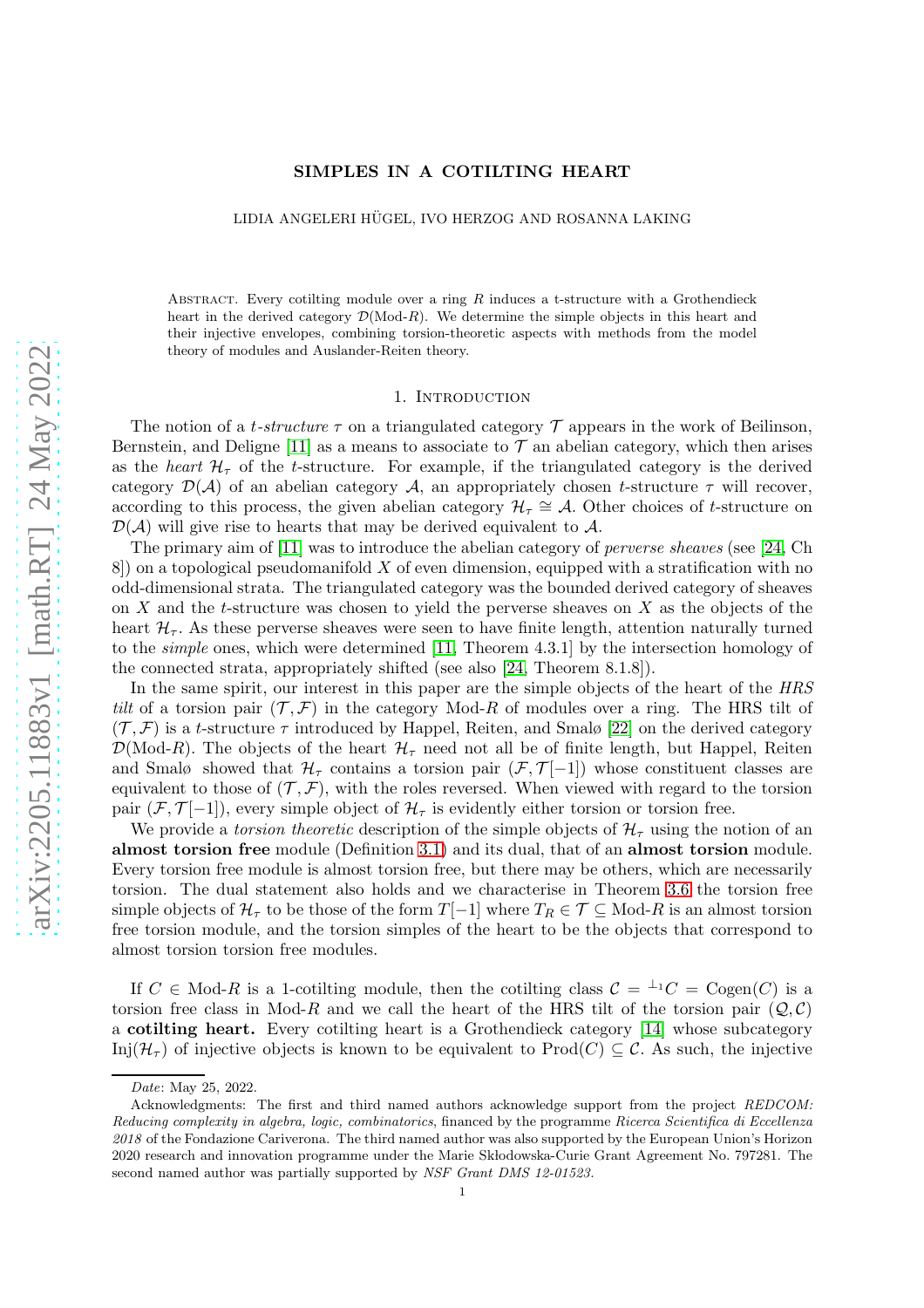objects of  $\mathcal{H}_{\tau}$  are torsion, but when  $\text{Prod}(C) \subseteq \mathcal{C} \subseteq \text{Mod-}R$  is regarded as a subcategory of Rmodules, it consists of torsion free modules. As cotilting modules are pure injective, so are all the objects of  $\text{Prod}(C)$ . Corollary [5.12](#page-14-0) makes use of the notion of a **neg isolated** indecomposable pure injective module  $(\S5.3)$  $(\S5.3)$  from the *model theory of modules* to characterise the injective envelopes of simple objects of the heart, when they are considered as modules in the definable subcategory  $C \subseteq Mod-R$ . It states that they are precisely the neg isolated indecomposable pure injectives of C that belong  $\text{Prod}(C)$ .

Among the neg isolated indecomposable pure injective modules of a definable subcategory of Mod-R such as  $\mathcal{C}$ , there is the distinguished class of **critical** neg isolated indecomposable pure injectives U, determined by the property that every monomorphism  $U \to V$  in Mod-R with  $V \in \mathcal{C}$  is a split monomorphism (Proposition [5.16\)](#page-15-0). These are the torsion free modules that correspond to the injective envelopes of torsion simple objects of the heart. It is a general fact about definable subcategories that there exist enough critical neg isolated indecomposables, in the sense that every torsion free module  $F \in \mathcal{C}$  may be embedded - not necessarily purely into a direct product of critical neg isolated indecomposables in  $\mathcal{C}$ . It follows that no 1-cotilting module is superdecomposable.

The characterisations of the torsion free and torsion simple objects of a cotiliting heart in terms of almost torsion free and almost torsion modules are categorically dual and seem to give the two kinds of simple object equal status. The question of existence however does not. We call the neg isolated indecomposable pure injectives of  $\mathcal C$  that correspond to injective envelopes of torsion free simple objects of the heart special. In stark contrast to the critical neg isolated indecomposables, there is a 1-cotilting module  $C_{\Lambda}$  over the Kronecker algebra  $\Lambda$  (Example [6.2\)](#page-20-0) whose cotilting class contains no special neg isolated indecomposable pure injectives. In other words, every simple object of the cotiling heart of  $C_{\Lambda}$  is torsion.

All of our characterisations of the simple objects of a cotilting heart may be regarded as part of Auslander-Reiten theory, but only the last makes direct appeal to almost split morphisms in the module category. This final description relies on the approximation theory of the complete cotorsion pair  $(\mathcal{C}, \mathcal{C}^{\perp})$ . The almost split morphisms that appear are left almost split morphisms that enjoy the strong uniqueness property (Definition [2.6\)](#page-4-0). It is included in the following summary of all our results on the torsion simple objects of a cotilting heart.

Theorem A (Theorems [3.6](#page-8-0) and [4.2,](#page-9-0) Proposition [4.1,](#page-8-1) Corollary [5.18\)](#page-16-0)

The following statements are equivalent for a module N.

- (1) N is isomorphic to the injective envelope of a torsion simple S in  $\mathcal{H}_{\tau}$ .
- (2) N is a critical neg-isolated module in  $\mathcal{C}$ .
- (3) There exists a short exact sequence

$$
0 \longrightarrow S \xrightarrow{a} N \xrightarrow{b} \bar{N} \longrightarrow 0
$$

in Mod-R, where S is torsion-free, almost torsion, a is a  $C^{\perp_{1}}$ -envelope, and b is a strong left almost split morphism in C.

A strong left almost split morphism is either a monomorphism or epimorphism (Lemma [4.3\)](#page-10-0). Theorem A includes a characterisation of the torsion simple objects of the heart as the torsion free modules that appear as *kernels* of strong left almost split morphisms in  $C$ , while its dual, the next Theorem B, characterises the torsion free simple objects as shifts of torsion modules that arise as *cokernels* of strong left almost split morphisms in  $C$ .

Theorem B (Theorems [3.6](#page-8-0) and [4.2,](#page-9-0) Proposition [4.1,](#page-8-1) Corollary [5.22\)](#page-18-0)

The following statements are equivalent for a module N.

- (1) N is isomorphic to the injective envelope of a torsion-free simple  $S[-1]$  in  $\mathcal{H}_{\tau}$ .
- (2) N is a special neq-isolated module in  $\mathcal{C}$ .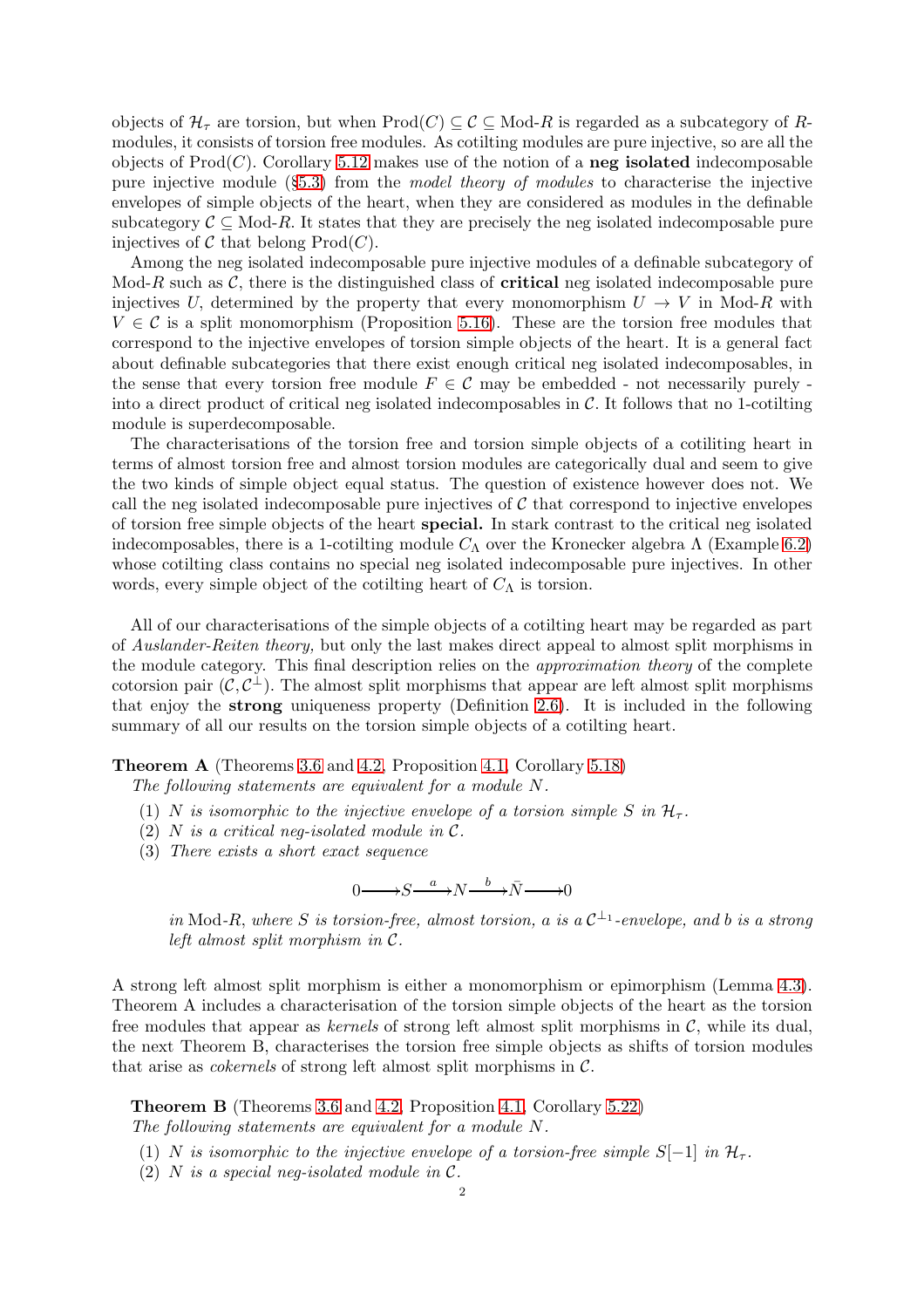(3) There exists a short exact sequence

$$
0 \longrightarrow N \xrightarrow{a} \bar{N} \xrightarrow{b} S \longrightarrow 0
$$

in Mod-R, where  $S$  is torsion, almost torsion-free, a is a a strong left almost split morphism in  $C$ , and b is a  $C$ -cover.

The simple objects in cotilting hearts are crucial to understanding the phenomenon of mutation and to describe the lattice tors-R of torsion classes in the category mod-R of finite dimensional modules over a finite dimensional algebra  $R$ . Indeed, the simple objects in the heart  $\mathcal{H}_{\tau}$  correspond to the arrows in the Hasse quiver of tors-R which are incident to the torsion class  $Q \cap \text{mod-}R$ , or equivalently, to the irreducible mutations of the cotilting module C, cf.  $[17, 8, 5]$  $[17, 8, 5]$  $[17, 8, 5]$ . In a forthcoming paper  $[4]$ , we will employ Theorems A and B to obtain an explicit description of mutation of cotilting (or more generally, cosilting) modules. This will allow us to interpret mutation as an operation on the Ziegler spectrum of R which will amount to replacing critical neg-isolated summands by special ones, or viceversa.

#### 2. Background

2.1. Notation. In this section we fix our basic notations and conventions.

Let R be a unital associative ring. We denote the category of right R-modules by Mod-R and the category of left R-modules by R-Mod. The full subcategories of finitely presented modules are denoted mod-R and R-mod respectively. The derived category of  $Mod-R$  is denoted  $D(Mod-R)$ . We abbreviate the Hom-spaces in  $D(Mod-R)$  in the following way:

$$
\operatorname{Hom}_{\operatorname{D}(R)}(X,Y) := \operatorname{Hom}_{\operatorname{D}( \operatorname{Mod}\nolimits\text{-}R)}(X,Y)
$$

for all complexes  $X, Y$ .

All subcategories will be strict (i.e. closed under isomorphisms) and, for a full subcategory B, we will use the notation  $B \in \mathcal{B}$  to indicate that B is an object of B.

Let  $\mathcal X$  be a set of objects in an additive category  $\mathcal A$  with products. Then we use the notation Prod( $\mathcal{X}$ ) for the set of direct summands of products of copies of objects contained in  $\mathcal{X}$ . In the case where  $A$  is Grothendieck abelian, we will use  $Cogen(X)$  to denote the set of subobjects of objects contained in  $\text{Prod}(\mathcal{X})$ . We will consider the following full perpendicular subcategories determined by a subset  $I \subseteq \{0,1\}$ :

$$
\mathcal{X}^{\perp_I} := \{ M \in \mathcal{A} \mid \text{Ext}^i_{\mathcal{A}}(X, M) = 0 \text{ for all } X \in \mathcal{X} \text{ and } i \in I \}
$$

$$
^{\perp_I} \mathcal{X} := \{ M \in \mathcal{A} \mid \text{Ext}^i_{\mathcal{A}}(M, X) = 0 \text{ for all } X \in \mathcal{X} \text{ and } i \in I \}.
$$

In the case where  $\mathcal{X} = \{X\}$ , we will use the notation  $X^{\perp_I}$  for  $\mathcal{X}^{\perp_I}$  and  $\perp I X$  for  $\perp I X$ . Furthermore, we will often just write  $\mathcal{X}^{\perp_0}$  instead of  $\mathcal{X}^{\perp_{0}}$  etc.

2.2. Torsion pairs and HRS-tilts. In this subsection we introduce the notion of an HRStilt, due to Happel, Reiten and Smalø. The idea of their work is to produce a t-structure in the derived category  $D(\text{Mod-}R)$  from a given torsion pair in Mod-R. More details about the construction and properties of this t-structure can be found in [\[22\]](#page-26-2).

Torsion pairs, first introduced by Dickson [\[18\]](#page-26-5), will be a central object of study in the latter sections of this article. The following is the definition of a torsion pair in abelian category A.

**Definition 2.1.** A pair of full subcategories  $(\mathcal{T}, \mathcal{F})$  of A is called a **torsion pair** if the following conditions hold.

- (1) For every  $T \in \mathcal{T}$  and  $F \in \mathcal{F}$ , we have that  $\text{Hom}_R(T, F) = 0$ .
- (2) For every X in A, there exists a short exact sequence

$$
0 \to t(X) \to X \to X/t(X) \to 0
$$

where  $t(X) \in \mathcal{T}$  and  $X/t(X) \in \mathcal{F}$ .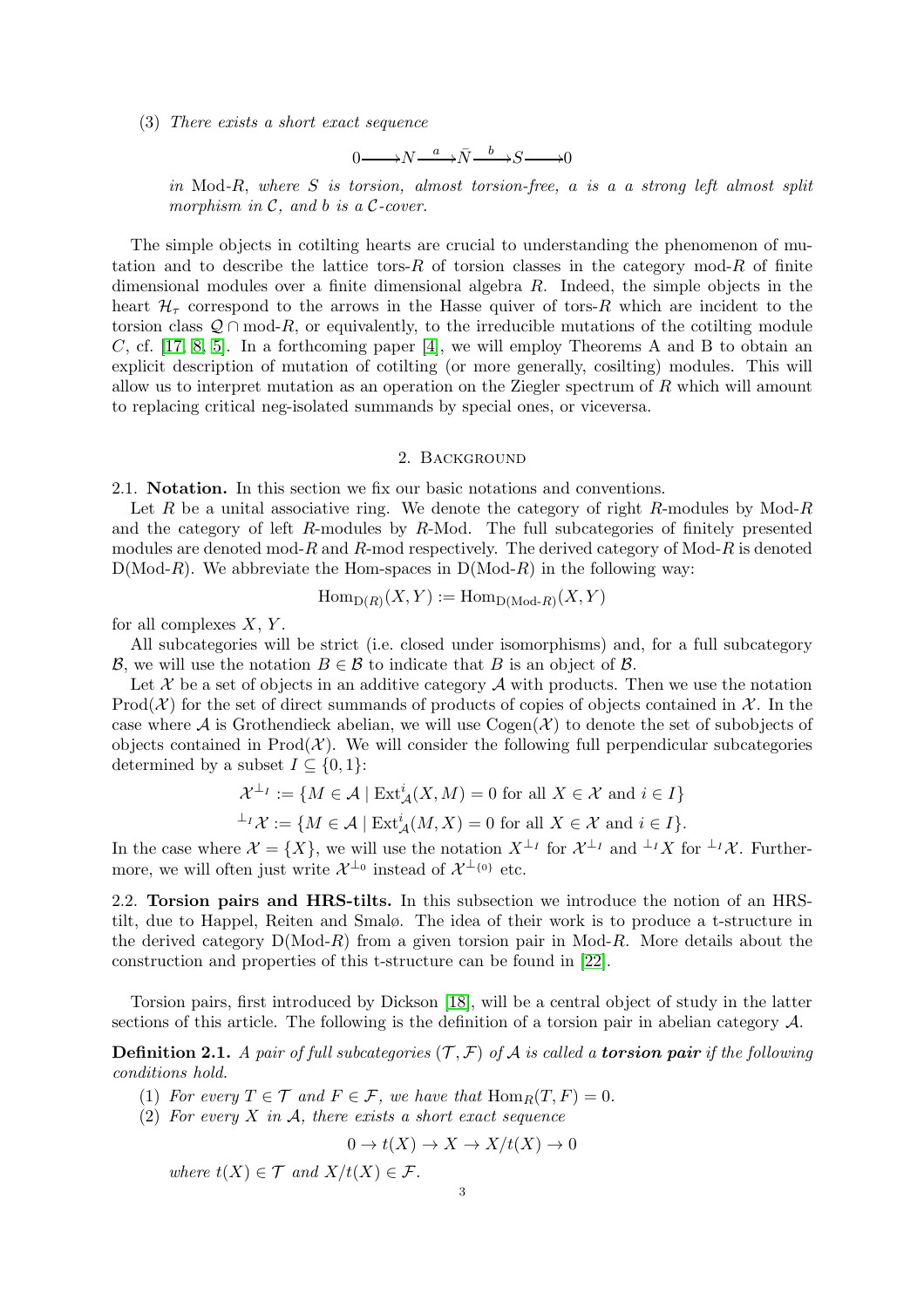We call T the torsion class and F the torsion-free class. If, in addition, the class T is closed under subobjects, then the torsion pair is called **hereditary**.

We extend the above terminology to objects: the objects T in  $\mathcal T$  are called **torsion** and the objects  $F$  in  $\mathcal F$  are called **torsion-free**.

The next result shows that such a torsion pair in Mod-R yields a t-structure in  $D(\text{Mod-}R)$ , in the sense of [\[11\]](#page-26-0). Note that we define our t-structure to consist of two Hom-orthogonal classes; this differs from the original definition by a shift.

**Proposition 2.2** ([\[22,](#page-26-2) Prop. I.2.1]). Let  $\tau = (\mathcal{T}, \mathcal{F})$  be a torsion pair in Mod-R. The two full subcategories

$$
\mathcal{U}_{\tau} = \{ X \in D(\text{Mod-}R) \mid H^0(X) \in \mathcal{T}, H^i(X) = 0 \text{ for } i > 0 \}
$$

$$
\mathcal{V}_{\tau} = \{ X \in D(\text{Mod-}R) \mid H^0(X) \in \mathcal{F}, H^i(X) = 0 \text{ for } i < 0 \}
$$

of  $D(Mod-R)$  form a t-structure.

We will refer to this t-structure as the **HRS-tilt of**  $(\mathcal{T}, \mathcal{F})$ . It is shown in [\[11\]](#page-26-0) that the heart  $\mathcal{H}_{\tau} := \mathcal{U}_{\tau}[-1] \cap \mathcal{V}_{\tau}$  of the t-structure  $(\mathcal{U}_{\tau}, \mathcal{V}_{\tau})$  is an abelian category whose short exact sequences  $0 \to X \to Y \to Z \to 0$  are given by the triangles  $X \to Y \to Z \to X[1]$  of  $D(\text{Mod-}R)$ such that X, Y and Z are contained in  $\mathcal{H}_{\tau}$ . For any two objects X and Y in  $\mathcal{H}_{\tau}$ , there are functorial isomorphisms

 $\text{Hom}_{D(R)}(X, Y[i]) \cong \text{Ext}^i_{\mathcal{H}_{\tau}}(X, Y)$  for  $i = 0, 1$ .

Moreover,  $(\mathcal{F}, \mathcal{T}[-1])$  is a torsion pair in  $\mathcal{H}_{\tau}$  by [\[22,](#page-26-2) Cor. I.2.2].

We will make use of the following lemma in Section [3.](#page-6-1)

<span id="page-3-1"></span>**Lemma 2.3.** Let  $\tau = (\mathcal{T}, \mathcal{F})$  be a torsion pair in Mod-R.

(1) Let  $f: X \to Y$  be a morphism in  $\mathcal{H}_{\tau}$ , and let Z be the cone of f in D(Mod-R). Consider the canonical triangle

$$
K \to Z \to W \to K[1]
$$

where  $K \in \mathcal{U}_{\tau}$  and  $W \in \mathcal{V}_{\tau}$ . Then

$$
\operatorname{Ker} \mathcal{H}_\tau(f) = K[-1], \quad \operatorname{Coker} \mathcal{H}_\tau(f) = W.
$$

- (2) Let  $h: Y \to X$  be an R-homomorphism with  $Y, X \in \mathcal{F}$ . The morphism h is a monomorphism in  $\mathcal{H}_{\tau}$  if and only if Ker  $(h) = 0$  and Coker $(h) \in \mathcal{F}$ , and h is an epimorphism in  $\mathcal{H}_{\tau}$  if and only if  $Coker(h) \in \mathcal{T}$ .
- (3) Let  $h: Y \to X$  be a R-homomorphism with  $Y, X \in \mathcal{T}$ . The morphism  $h[-1]$  is a monomorphism in  $\mathcal{H}_{\tau}$  if and only if Ker  $(h) \in \mathcal{F}$ , and  $h[-1]$  is an epimorphism in  $\mathcal{H}_{\tau}$ if and only if  $Coker(h) = 0$  and  $Ker(h) \in \mathcal{T}$ .

*Proof.* Recall that the cone of a morphism h in Mod-R has homologies Ker (h) in degree  $-1$ ,  $Coker(h)$  in degree 0, and zero elsewhere.

(1) This is a standard property of t-structures. See, for example, [\[19,](#page-26-6) pp.281].

(2) We know from (1) that  $\text{Ker } \mathcal{H}_{\tau}(h) = 0$  if and only if the cone of h belongs to  $\mathcal{V}_{\tau}$ . This means Ker  $(h) = 0$  and Coker $(h) \in \mathcal{F}$ . Similarly, Coker $\mathcal{H}_{\tau}(h) = 0$  if and only if the cone of h belongs to  $\mathcal{U}_{\tau}$ , which means that  $Coker(h) \in \mathcal{T}$ .

(3) The cone of h[−1] belongs to  $\mathcal{V}_{\tau}$  if and only if Ker (h)  $\in \mathcal{F}$ , and it belongs to  $\mathcal{U}_{\tau}$  if and only if  $\text{Coker}(h) = 0$  and  $\text{Ker}(h) \in \mathcal{T}$ .

2.3. Cotilting modules and cotorsion pairs. In this paper we will focus on HRS-tilts of torsion pairs induced by cotilting modules. We now introduce these modules and collect together some of their important properties. The definition of a (possibly infinitely generated) cotilting module first appeared in [\[13\]](#page-26-7), dualising the definition of [\[15\]](#page-26-8).

<span id="page-3-0"></span>**Definition 2.4.** A right R-module C is called a **cotiling module** if the following three statements hold.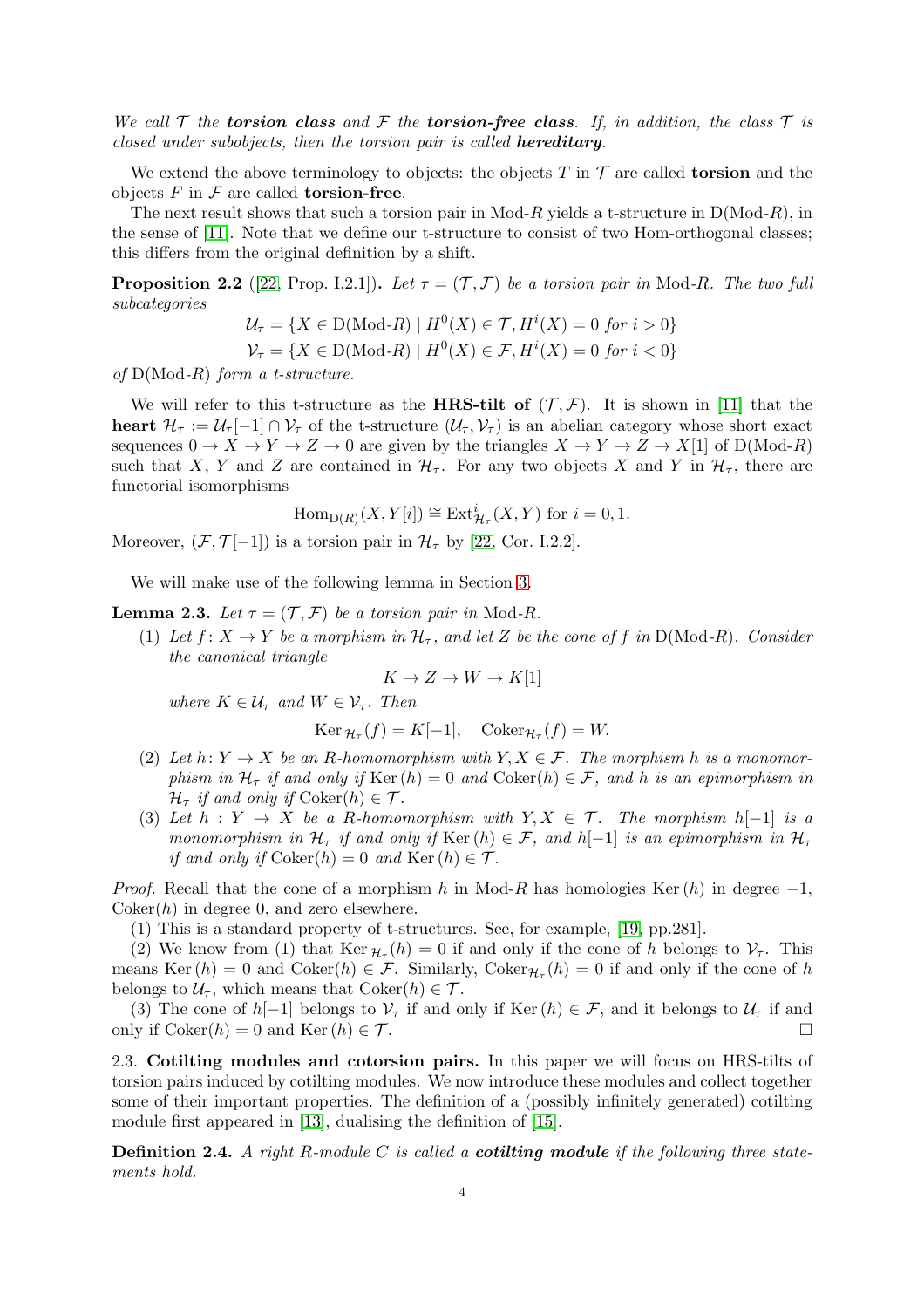(1) Injdim<sub>R</sub> $C \leq 1$ .

- (2)  $\text{Ext}^1_R(C^{\kappa}, C) = 0$  for all cardinals  $\kappa$ .
- (3) There exists a short exact sequence  $0 \to C_1 \to C_0 \to I \to 0$  where  $C_i \in \text{Prod}(C)$  for  $i = 0, 1$  and I is an injective cogenerator of Mod-R.

We say that cotiling modules C and C' are **equivalent** if  $\text{Prod}(C) = \text{Prod}(C')$ .

In [\[13,](#page-26-7) Prop. 1.7], the authors show that  $Cogen(C) = {}^{\perp_1}C$  and, moreover, that this equality characterises cotilting modules. We call this class  $\mathcal{C} := \text{Cogen}(C) = {}^{\perp_1}C$  the **cotilting class** associated to C and it follows that  $\tau = (Q, C) := ({}^{\perp_0}C, Cogen(C))$  is a (faithful) torsion pair. We call the heart of the HRS-tilt of  $\tau$  the associated **cotilting heart**.

We know from [\[14\]](#page-26-3) that a cotilting heart  $\mathcal{H}_{\tau}$  is a Grothendieck category with injective cogenerator C so, in particular, the injective objects in  $\mathcal{H}_{\tau}$  are given by Prod(C).

Remark 2.5. Often the term cotiling module is used for the more general notion of an ncotilting module, which was first defined in [\[1\]](#page-25-3). In that context, the modules specified in Definition [2.4](#page-3-0) are called 1-cotilting modules. Since we will not be considering n-cotilting modules for  $n > 1$ , we will use the term cotiling module to refer to a 1-cotiling module.

It was shown in [\[9\]](#page-26-9) that every cotilting module is pure-injective and every cotilting class is definable (see Sections [5.1](#page-11-0) and [5.2](#page-12-0) for definitions of these terms). As a consequence, the class  $\mathcal C$ is closed under direct limits, and the cotorsion pair  $(C, C^{\perp_1}) = (\perp C, (\perp C)^{\perp_1})$  cogenerated by  $C$  is a perfect cotorsion pair. In particular, for every module  $M$  in Mod- $R$ , there exist special approximation sequences

$$
0 \longrightarrow X \longrightarrow Y \stackrel{a}{\longrightarrow} M \longrightarrow 0
$$
  

$$
0 \longrightarrow M \stackrel{b}{\longrightarrow} X' \longrightarrow Y' \longrightarrow 0
$$

such that  $X, X' \in C^{\perp_1}$  and  $Y, Y' \in C$ . In particular, a is a C-cover and b is a  $C^{\perp_1}$ -envelope. Moreover, we have that  $C \cap C^{\perp_1} = \text{Prod}(C)$ . For more details on covers, envelopes and cotorsion pairs, we refer the reader to [\[20\]](#page-26-10).

2.4. Injective envelopes of simples and left almost split morphisms. In this section we will prove some preliminary results connecting simple objects in a cotilting heart to left almost split morphisms. Our considerations are inspired by [\[16\]](#page-26-11).

<span id="page-4-0"></span>**Definition 2.6.** Let X be an additive category. A morphism  $f: X \to Y$  in X is called a left almost split morphism if it is not a split monomorphism and, for any  $g: X \to Z$  that is not a split monomorphism, there exists a morphism  $h: Y \to Z$  such that  $g = hf$ . If the morphism h is unique for every such g, then we call  $f$  a **strong** left almost split morphism.

We begin with the following general result about Grothendieck abelian categories.

<span id="page-4-1"></span>**Proposition 2.7.** Let  $\mathcal G$  be a Grothendieck abelian category and, for any object M in  $\mathcal G$ , let  $E(M)$  denote the injective envelope of M.

- (1) If S is a simple object, then the canonical morphism  $E(S) \to E(E(S)/S)$  is a left almost split morphism in  $Inj(\mathcal{G})$ .
- (2) If  $f: E \to E^+$  is a left almost split morphism in  $\text{Inj}(\mathcal{G})$ , then the kernel Ker (f) is simple and the canonical embedding  $\text{Ker}(f) \to E$  is the injective envelope of  $\text{Ker}(f)$ .
- (3) If  $f: E \to E^+$  is a left almost split morphism in  $Inj(\mathcal{G})$ , then the canonical epimorphism  $g: E \to \text{Im}(f)$  is a strong left almost split morphism in  $\mathcal{G}$ .
- (4) If  $g: E \to \tilde{E}$  is a left almost split morphism in G with E in Inj(G), and  $e: \tilde{E} \to E(\tilde{E})$ is the injective envelope of  $\tilde{E}$ , then  $f := eg$  is a left almost split morphism in  $Inj(\mathcal{G})$ .

*Proof.* (1) Consider the morphism f given by the composition of the quotient  $E(S) \rightarrow E(S)/S$ with the injective envelope  $E(S)/S \to E(E(S)/S)$ . This morphism is not a split monomorphism. Any other morphism  $q: E(S) \to F$  in Inj(G) that is not a split monomorphism must have a non-trivial kernel K and so K necessarily contains S because S is essential in  $E(S)$ . It follows that  $q$  factors through  $f$  as required.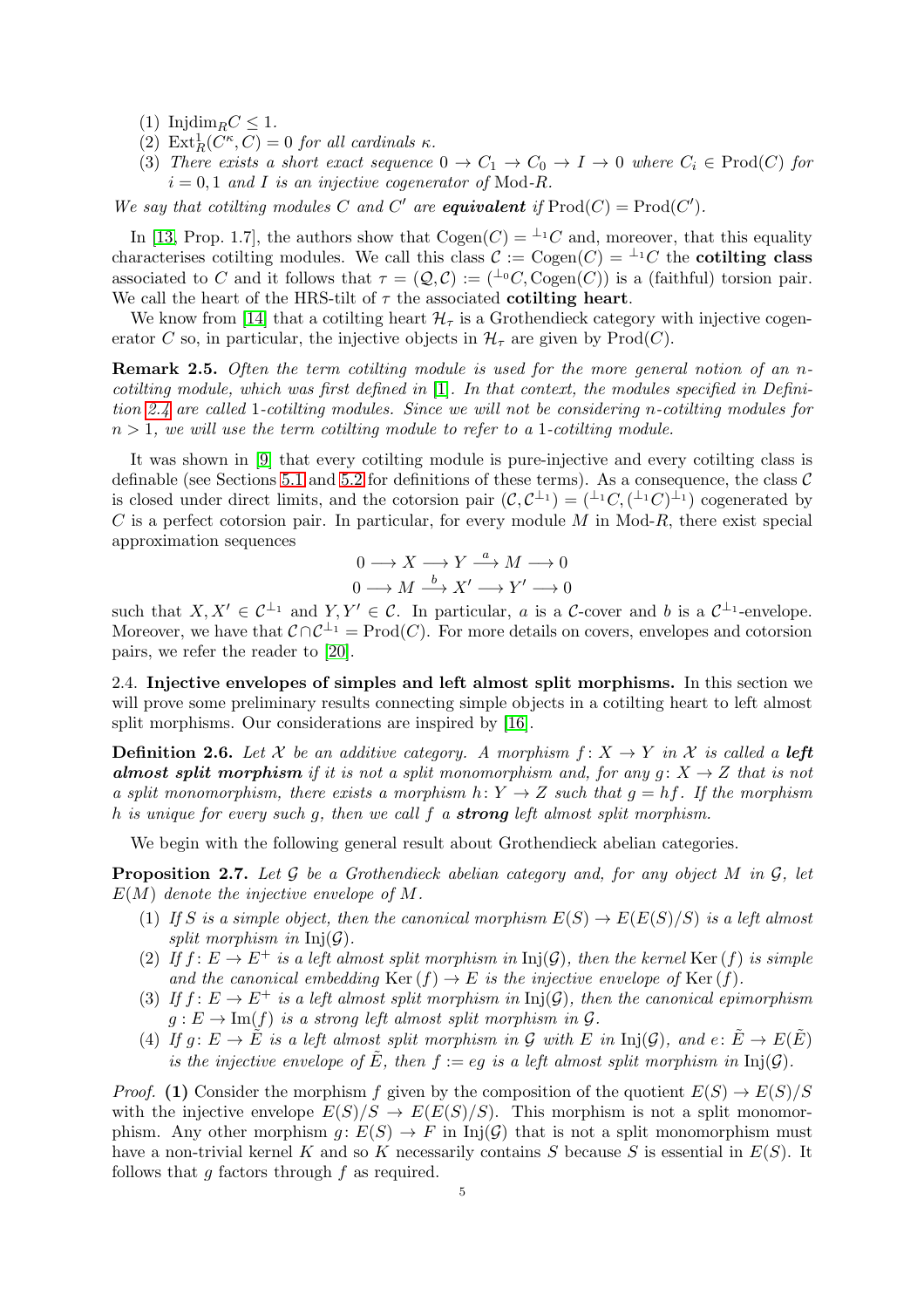(2) Consider the kernel  $0 \to K \stackrel{k}{\to} E \stackrel{f}{\to} E^+$  of f in G. We will show that  $K = \text{Ker}(f)$ is simple. Clearly  $K \neq 0$  because f is not a split monomorphism. Moreover, every non-zero subobject  $G \subset K$  coincides with K, because the composition of the quotient  $E \to E/G$  with the injective envelope  $E/G \to E(E/G)$  of  $E/G$  is not a split monomorphism and thus factors through f.

Let  $e: K \to E(K)$  be the injective envelope of K. Since  $k: K \to E$  is a monomorphism and E is injective, there exists a split epimorphism  $m: E \to E(K)$  such that  $e = mk$ . If m is not a monomorphism, then there exists a morphism  $g: E^+ \to E(K)$  such that  $gf = m$ . This implies that  $0 = qfk = mk = e$ , which is a contradiction. Therefore m is an isomorphism.

(3) By (2), we have an exact sequence  $0 \to S \stackrel{i}{\to} E \stackrel{f}{\to} E^+$  where *i* is the injective envelope of S and S is simple. Consider the short exact sequence

$$
0 \to S \stackrel{i}{\to} E \stackrel{g}{\to} E/S \to 0.
$$

We will show that q is a strong left almost split morphism in  $\mathcal G$ . Note that q is not a monomorphism and so cannot be a split monomorphism. Consider a morphism  $a: E \to M$  that is not a split monomorphism. If  $ai \neq 0$ , then ai must be a monomorphism because S is simple. Then a is a monomorphism because  $i$  is an essential monomorphism. This implies that  $a$  splits because E is injective, but this is a contradiction. Thus  $ai = 0$  and therefore a factors uniquely through the cokernel  $E/S \cong \text{Im}(f)$  of i, as required.

(4) Consider  $f := eg$  where  $e: \tilde{E} \to E(\tilde{E})$  is the injective envelope of  $\tilde{E}$ . We will show that f is a left almost split morphism in  $Inj(\mathcal{G})$ . Firstly, f is not a split monomorphism because otherwise g is a monomorphism and therefore split (since E is injective). Let  $a: E \to E'$  be a morphism in  $Inj(\mathcal{G})$  that is not a split monomorphism. As g is a left almost split morphism in G, we have that there exists a morphism  $b: \tilde{E} \to E'$  such that  $a = bg$ . Moreover, since E' is injective and e is a monomorphism, we have that there exists a morphism  $c: E(\tilde{E}) \to E'$  such that  $a = c(eq) = cf$ , as required.

<span id="page-5-0"></span>**Remark 2.8.** Assume that the Grothendieck category  $\mathcal{G} = \mathcal{H}_{\tau}$  is a cotiling heart with respect to the cotiling torsion pair  $\tau = (Q, C)$ . Then, in the argument for Proposition [2.7\(](#page-4-1)3), the object  $\text{Im}_{\mathcal{H}_{\tau}}(f)$  is in C because C is a torsion class. Hence g is a left almost split morphism in the subcategory C. Moreover, the argument for Proposition [2.7\(](#page-4-1)4) only requires that g is a left almost split morphism in C since the injective objects in  $\text{Inj}(\mathcal{H}_{\tau}) = \text{Prod}(C)$  are contained in C. So, every left almost split morphism  $E \to \tilde{E}$  in C with  $E \in \text{Prod}$  induces a left almost split morphism in  $Inj\mathcal{H}_{\tau}$ .

<span id="page-5-1"></span>**Corollary 2.9.** Let G be a Grothendieck abelian category and let  $\text{Inj}(G)$  denote the full subcategory of injective objects in G. The following statements are equivalent for an object E of  $Inj(\mathcal{G})$ .

- (1) E is isomorphic to the injective envelope  $E(S)$  of a simple object S in  $\mathcal G$ .
- (2) There exists a left almost split morphism  $f: E \to E^+$  in  $Inj(\mathcal{G})$ .
- (3) There exists a strong left almost split morphism  $q: E \to \tilde{E}$  in  $\mathcal{G}$ .
- (4) There exists a left almost split morphism  $g: E \to \tilde{E}$  in  $\mathcal{G}$ .

Proposition [2.7](#page-4-1) and Remark [2.8](#page-5-0) yield the following corollary in the special case where  $\mathcal G$  is a cotilting heart.

**Corollary 2.10.** Let  $\tau = (Q, C)$  be a cotiling torsion pair in Mod-R and let  $\text{Inj}(\mathcal{H}_{\tau})$  denote the full subcategory of injective objects in  $H_{\tau}$ . The following statements are equivalent for an *object* E of Inj $(\mathcal{H}_{\tau}).$ 

- (1) E is isomorphic to the injective envelope  $E(S)$  of a simple object S in  $\mathcal{H}_{\tau}$ .
- (2) There exists a left almost split morphism  $f: E \to E^+$  in  $\text{Inj}(\mathcal{H}_\tau)$ .
- (3) There exists a (strong) left almost split morphism  $g: E \to \tilde{E}$  in  $\mathcal{H}_{\tau}$ .
- (4) There exists a (strong) left almost split morphism  $q: E \to \overline{E}$  in the torsion class C.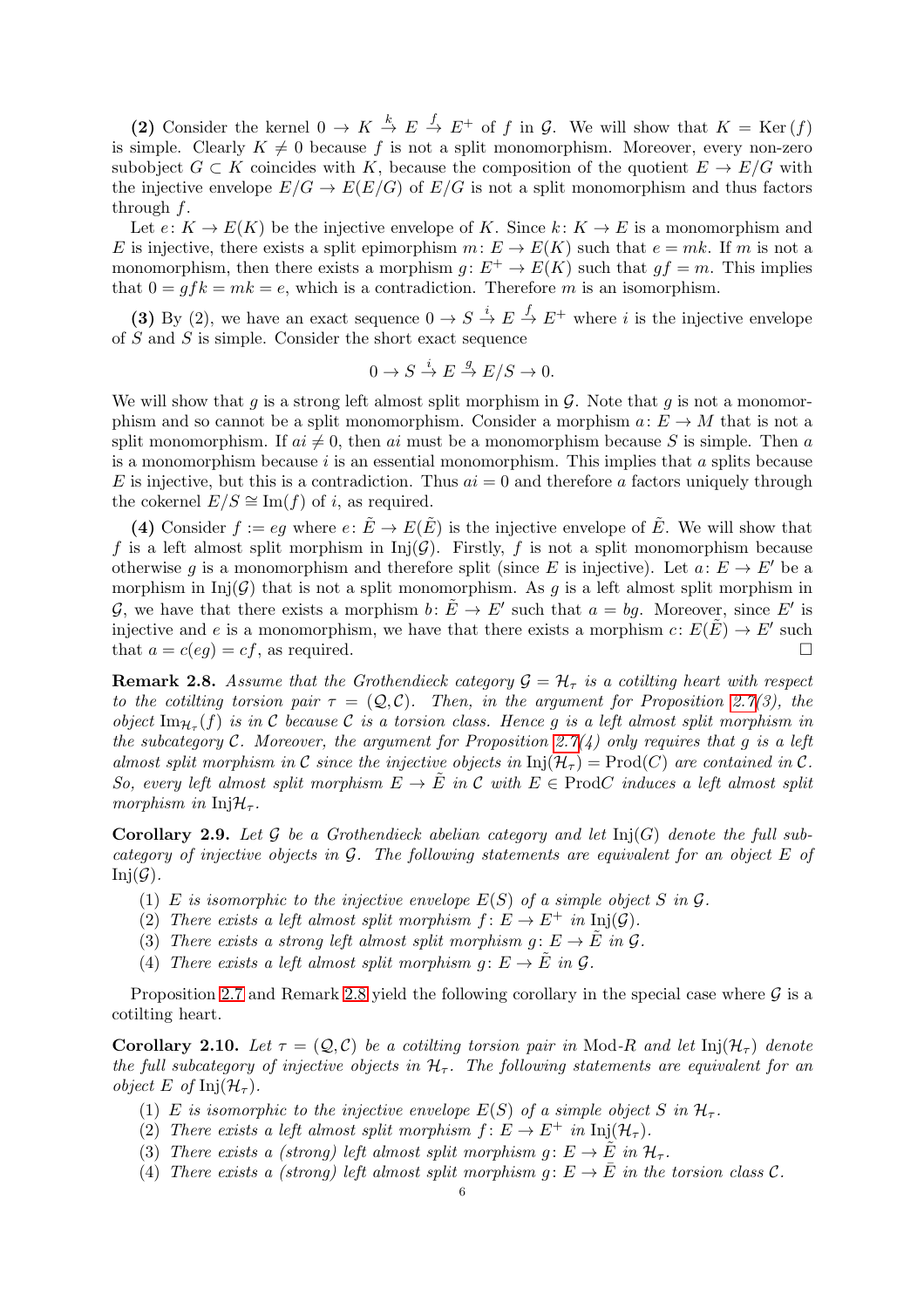2.5. Localisation in abelian Grothendieck categories. A torsion pair  $(\mathcal{T}, \mathcal{F})$  in an abelian category is **hereditary** if the torsion class  $\mathcal T$  is closed under subobjects. If the abelian category is Grothendieck, this is equivalent to the torsion free class being closed under injective envelopes. In that case, the torsion pair  $(\mathcal{T}, \mathcal{F})$  is cogenerated by its torsion-free injective objects. Define the **localisation**  $\mathcal{G}/\mathcal{T}$  of  $\mathcal{G}$  at  $\mathcal{T}$  to be the category whose objects are the same as the objects X of G, but denoted by  $X_{\mathcal{T}}$ . The morphisms between two objects are given by the set  $\text{Hom}_{\mathcal{G}/\mathcal{T}}(X_{\mathcal{T}}, Y_{\mathcal{T}}) := \lim_{\epsilon \to 0^+} \text{Hom}_{\mathcal{G}}(X', Y/Y')$  where X' ranges over the subobjects of X such that  $X/X' \in \mathcal{T}$  and  $Y'$  ranges over the subobjects of Y such that  $Y' \in \mathcal{T}$ . The work of Gabriel shows that the **localisation functor**  $L_{\mathcal{T}}: \mathcal{G} \to \mathcal{G}/\mathcal{T}, X \mapsto X_{\mathcal{T}}$ , is the left adjoint of an adjunction

(2.1) G L<sup>T</sup> ⊥ G/T . R<sup>T</sup> f

The adjoint property allows us to calculate hom groups in the localisation: if  $X \in \mathcal{G}$  and  $Y_{\mathcal{T}} \in \mathcal{G}/\mathcal{T}$ , then  $\text{Hom}_{\mathcal{G}/\mathcal{T}}(X_{\mathcal{T}}, Y_{\mathcal{T}}) \cong \text{Hom}_{\mathcal{G}}(X, R_{\mathcal{T}}(Y_{\mathcal{T}})).$ 

The left adjoint  $L_{\mathcal{T}}$  is exact and the right adjoint  $R_{\mathcal{T}}: \mathcal{G}/\mathcal{T} \to \mathcal{G}$  is fully faithful. We may therefore identify the localisation category  $\mathcal{G}/\mathcal{T}$  with the full subcategory of  $\mathcal{G}$  given by the image of  $R_{\mathcal{T}}$ . Because the right adjoint of an exact functor preserves injective objects, we may regard  $Inj(\mathcal{G}/\mathcal{T})$  under this identification as a subcategory of  $Inj(\mathcal{G})$ ; it is precisely the subcategory Inj $(\mathcal{G}/\mathcal{T}) = \text{Inj}(\mathcal{G}) \cap \mathcal{F}$  of torsion free injective objects.

As the right adjoint  $R_{\tau}$  is left exact, we may identify the entire localisation  $\mathcal{G}/\mathcal{T}$  with the equivalent subcategory  $\text{Cogen}^2(\text{Inj}(\mathcal{G}/\mathcal{T})) \subseteq \mathcal{G}$  consisting of the objects in  $\mathcal{G}$  with a copresentation by torsion free injectives. For more details on localisation in Grothendieck categories, we refer the reader to [\[28,](#page-26-12) Ch. 4].

### 3. Simple objects in the heart

<span id="page-6-1"></span>In this section we consider the simple objects in the heart  $\mathcal{H}_{\tau}$  of the HRS-tilt of a torsion pair  $\tau = (\mathcal{T}, \mathcal{F})$  in Mod-R. Since  $(\mathcal{F}, \mathcal{T}[-1])$  is a torsion pair in  $\mathcal{H}_{\tau}$ , it follows that any simple object S in  $\mathcal{H}_{\tau}$  is either of the form  $S = F$  for some F in  $\mathcal{F}$  or  $S = T[-1]$  for some T in  $\mathcal{T}$ . In other words, the simple objects in  $\mathcal{H}_{\tau}$  correspond to certain modules in Mod-R. The aim of this section is to identify these modules. We remark that our results remain valid when replacing  $\operatorname{Mod-}R$  by an arbitrary abelian category.

# <span id="page-6-0"></span>**Definition 3.1.** Let  $\tau = (\mathcal{T}, \mathcal{F})$  be a torsion pair in Mod-R.

A non-zero module T is called **almost torsion-free** if the following conditions are satisfied.

(ATF1) Every proper submodule of T is contained in  $\mathcal{F}.$ 

(ATF2) For each short exact sequence  $0 \to A \to B \to T \to 0$ , if B is in T, then A is in T.

A non-zero module  $F$  is called **almost torsion** if the following conditions are satisfied.

(AT1) Every proper quotient of F is contained in  $\mathcal{T}$ .

(AT2) For each short exact sequence  $0 \to F \to A \to B \to 0$ , if A is in F, then B is in F.

Remark 3.2. Any torsion-free module is trivially almost torsion-free and any torsion module is trivially almost torsion. The condition (ATF1) implies that if an almost torsion-free object is not torsion-free, then it must be torsion. Similarly, any almost torsion object is either torsion or torsion-free. We will consider the non-trivial cases: the objects contained in  $\mathcal T$  that are almost torsion-free and the objects contained in  $\mathcal F$  that are almost torsion. These objects are also known as torsion, almost torsion-free and torsion-free, almost torsion respectively.

<span id="page-6-2"></span>**Example 3.3.** Suppose that the torsion pair  $\tau = (\mathcal{T}, \mathcal{F})$  in Mod-R is hereditary. If T is a torsion almost torsion-free module, then (ATF1) implies that T is simple. Conversely, if  $T \in \mathcal{T}$ is simple, then (ATF1) is clearly satisfied, and (ATF2) follows from the hereditary property of  $\mathcal{T}$ .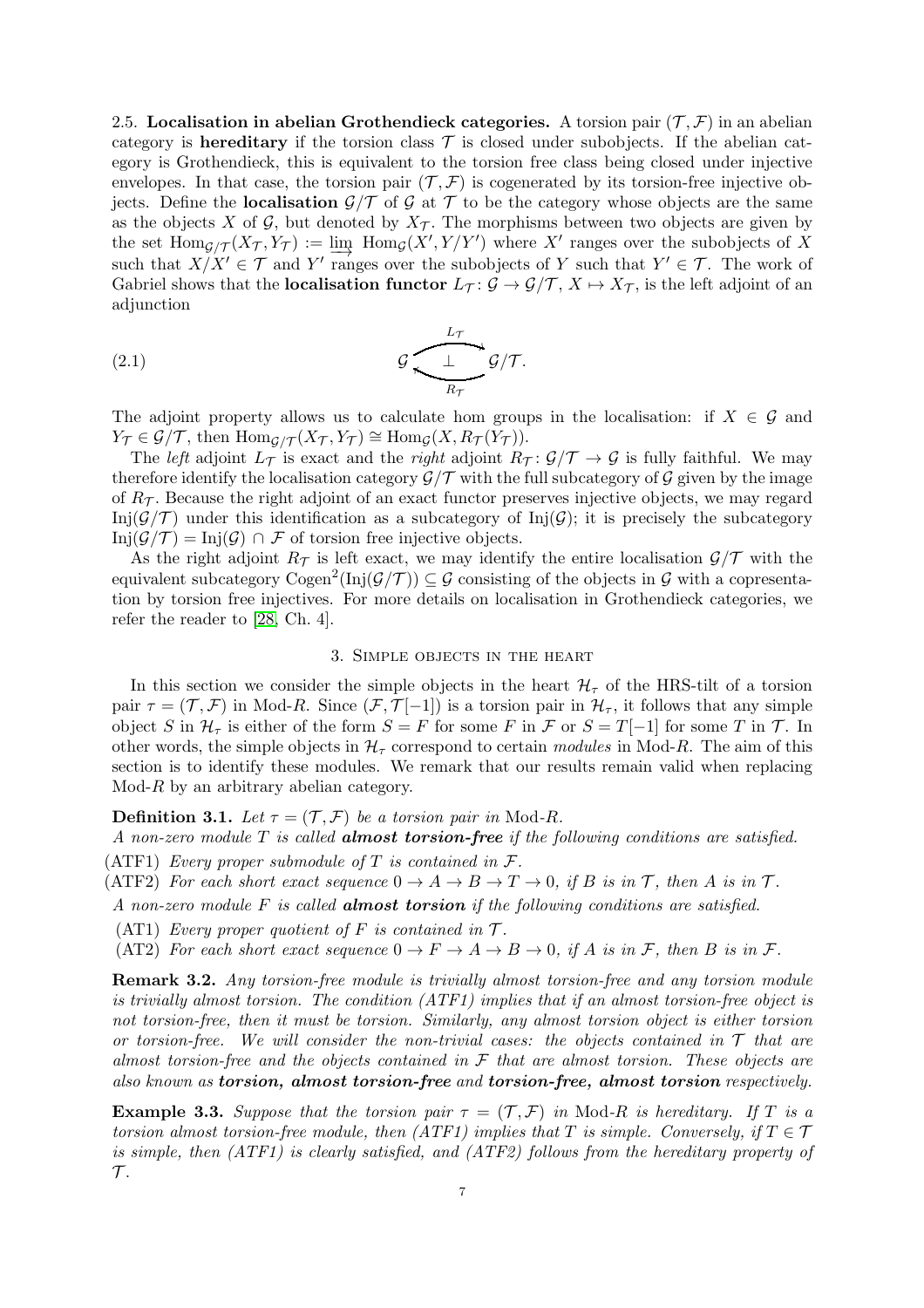Next, we show that the torsion free almost torsion modules are precisely the modules in  $\mathrm{Cogen}^2(\mathrm{Inj}(\mathcal{F})) \cong \mathrm{Mod}\text{-}R/\mathcal{T}$  which become simple in the localisation. To see that a torsion free almost torsion module F belongs to  $\mathrm{Cogen}^2(\mathrm{Inj}(\mathcal{F}))$ , take the injective envelope of F,

<span id="page-7-0"></span>(3.1) 
$$
0 \longrightarrow F \xrightarrow{a} E(F) \longrightarrow \Omega^{-1}(F) \longrightarrow 0,
$$

which is torsion free by the hereditary property. Condition (AT2) implies that  $\Omega^{-1}(F)$  too is torsion-free; if we take its injective envelope, we get a copresentation of  $F = F<sub>T</sub>$  by torsion free injective modules. Conversely, any module F in Cogen<sup>2</sup>(Inj(F)) satisfies condition (AT2). For, suppose w.l.o.g. that there is a short exact sequence  $0 \to F \to A \to B \to 0$  with A in F and B in  $\mathcal T$ . Then we have a commutative diagram with exact rows

(3.2) 
$$
0 \longrightarrow F \longrightarrow A \longrightarrow B \longrightarrow 0,
$$

$$
0 \longrightarrow F \longrightarrow E(F) \longrightarrow \Omega^{-1}(F) \longrightarrow 0,
$$

where  $\Omega^{-1}(F) \in \mathcal{F}$  and thus  $h = 0$ . But then the upper row is split exact, a contradiction. Now it is easy to see that a module in  $\text{Cogen}^2(\text{Inj}(\mathcal{F}))$ , regarded as an object of the localisation, contains no proper subobjects, and must therefore be simple, if and only if it satisfies condition (AT1).

Finally, observe that the torsion free almost torsion module F is uniform, for if  $M_1 \cap M_2 = 0$ are two nonzero submodules of F, then, by  $(AT1)$ , the direct sum  $F/M_1 \oplus F/M_2$  is a torsion module. As F embeds in a canonical way into this direct sum, the hereditary property would give the contradiction that F was also torsion. We conclude that  $E(F)$  is indecomposable and, because  $\Omega^{-1}(F)$  also belongs to F, the injective envelope  $a\colon F \to E(F)$  in the short exact sequence [\(3.1\)](#page-7-0) is a special  $\mathcal{F}^{\perp_1}$ -envelope of F in Mod-R (cf. Theorem [4.2\(](#page-9-0)2)).

The following proposition is essentially a rephrasing of [\[37,](#page-26-13) Lem. 2.3].

<span id="page-7-1"></span>**Proposition 3.4.** Let  $\tau = (\mathcal{T}, \mathcal{F})$  be a torsion pair in Mod-R.

- (1) The following statements are equivalent for a non-zero module T.
	- (a) T is almost torsion-free.
	- (b) For every exact sequence  $0 \to X \to Y \stackrel{g}{\to} T$  with X in F, either (i)  $Y$  is in  $F$ ; or
		- (ii) g is a split epimorphism.
- (2) The following statements are equivalent for a non-zero module F. (a) F is almost torsion.
	- (b) For every exact sequence  $F \stackrel{g}{\rightarrow} X \rightarrow Y \rightarrow 0$  with Y in T, either (i)  $X$  is in  $F$ ; or
		- (ii) g is a split monomorphism.

Proof. We will prove (1), the argument for (2) is completely dual.

(1)  $[(a) \Rightarrow (b)]$  Assume T is almost torsion-free and consider an arbitrary exact sequence  $0 \to X \to Y \stackrel{g}{\to} T$  with X in F. The case where g is an epimorphism is covered by the dual of [\[37,](#page-26-13) Lem. 2.3] (noting that the argument does not require T to be in T). It remains to consider the case where g is not an epimorphism. Then  $\text{Im}(q)$  is in F by (ATF1), so Y is in F because  $F$  is closed under extensions.

 $[(b) \Rightarrow (a)]$  Suppose T satisfies (1)(b). By the dual of [\[37,](#page-26-13) Lem. 2.3] (noting again that the argument does not require T to be in T), it suffices to show that every proper subobject of T is in F. But this follows immediately if we consider the exact sequence  $0 \to 0 \to Y \to T$ .

<span id="page-7-2"></span>Remark 3.5. Almost torsion-free and almost torsion modules are closely related to the minimal (co)extending modules over finite-dimensional algebras introduced in [\[8\]](#page-25-0) and also the brick labelling in [\[17\]](#page-26-4). The precise connections between these concepts are made clear in [\[37\]](#page-26-13).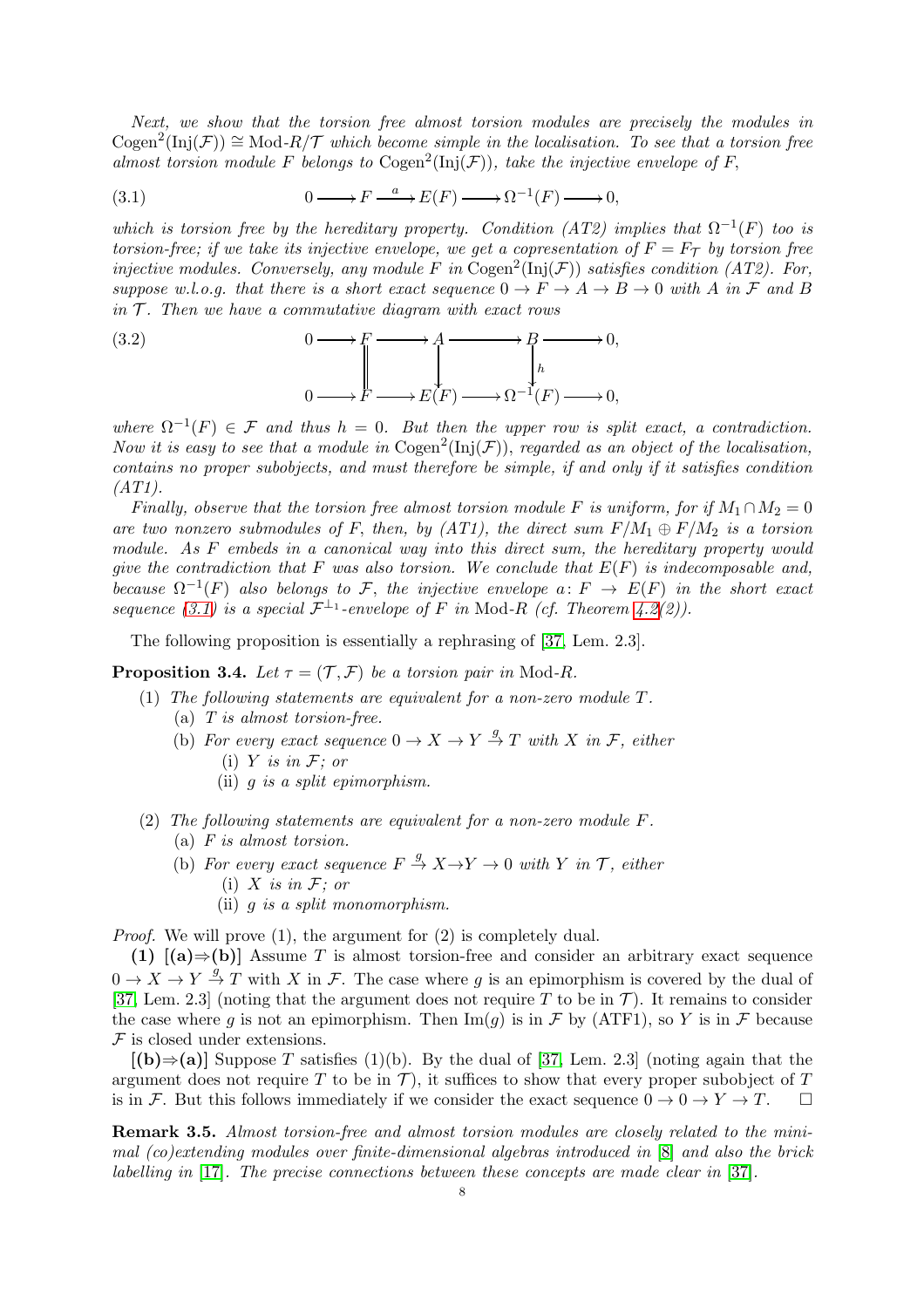If  $\tau = (Q, C)$  is a cotiling torsion pair, then C is closed under direct limits, hence all torsion, almost torsion-free modules are finitely generated. On the other hand, there may be torsion-free, almost torsion modules which are not finitely generated, as Example [6.1](#page-19-0) will show.

<span id="page-8-0"></span>**Theorem 3.6.** Let  $\tau = (\mathcal{T}, \mathcal{F})$  be a torsion pair in Mod-R. The simple objects S in the heart  $\mathcal{H}_{\tau}$  of the HRS-tilt of  $(\mathcal{T}, \mathcal{F})$  are precisely those of the form  $S = T[-1]$  with T torsion, almost torsion-free and  $S = F$  with F torsion-free, almost torsion.

*Proof.* Using the canonical exact sequence  $0 \to F \to S \to T[-1] \to 0$  in  $\mathcal{H}_{\tau}$  with  $F \in \mathcal{F}$  and  $T \in \mathcal{T}$ , we see that a simple object S is either of the form  $S = F$  or  $S = T[-1]$ . Let us show that an object of the form  $S = F$  with  $F \in \mathcal{F}$  is simple if and only if F is almost torsion. The other case is proven dually.

For the only-if part, we start by considering a proper submodule  $U$  of  $F$ . Then the map  $h: U \to F$  gives rise to an epimorphism  $h: U \to F = S$ , hence  $Y/U = \text{Coker}(h) \in \mathcal{T}$ by Lemma [2.3.](#page-3-1) So, (AT1) is verified. To prove (AT2), we consider a short exact sequence  $0 \to F \stackrel{h}{\to} A \to B \to 0$  with  $A \in \mathcal{F}$ . Here  $h : S \to A$  is a monomorphism, and  $B = \mathrm{Coker}(h) \in \mathcal{F}$ again by Lemma [2.3.](#page-3-1)

Conversely, we show that  $(AT1)$  and  $(AT2)$  imply that  $S = F$  is simple. To this end, we claim that every morphism  $0 \neq f : S \to A$  in  $\mathcal{H}_{\tau}$  is a monomorphism. Since f factors through the torsion part of A with respect to the torsion pair  $(F, \mathcal{T}[-1])$ , we can assume that  $A = C$ for some  $C \in \mathcal{F}$ . Then f is a morphism in Mod-R, and f is a monomorphism (by (AT1)) with cokernel in  $\mathcal F$  (by (AT2)). But then it follows from Lemma [2.3](#page-3-1) that  $\text{Ker}_{\mathcal H_\tau}(f) = 0$ , and the claim is proven.  $\Box$ 

<span id="page-8-3"></span>**Corollary 3.7.** Let  $\tau = (\mathcal{T}, \mathcal{F})$  be a torsion pair in Mod-R.

- (1) Assume that T, T' are both torsion, almost torsion-free. If  $g: T \to T'$  is non-zero, then g is an isomorphism.
- (2) Assume that F, F' are both torsion-free, almost torsion. If  $f: F \to F'$  is non-zero, then f is an isomorphism.

In particular, we have shown that the torsion, almost torsion-free modules and the torsionfree, almost torsion modules are **bricks** (i.e., their endomorphism rings are division rings).

# 4. Injective envelopes in a cotilting heart

<span id="page-8-2"></span>In this section we will consider the case where our torsion pair  $\tau = (Q, C)$  is a cotilting torsion pair. We know from [\[14\]](#page-26-3) that the associated cotilting heart  $\mathcal{H}_{\tau}$  is a Grothendieck category and so, in particular, has enough injectives. Next we relate the injective envelopes of simple objects in  $\mathcal{H}_{\tau}$  to the special approximation sequences induced by the perfect cotorsion pair  $(C, C^{\perp_1}) = (\perp^{\perp_1} C, (\perp^{\perp_1} C)^{\perp_1}).$ 

<span id="page-8-1"></span>**Proposition 4.1.** Let  $\tau = (Q, C)$  be a cotiling torsion pair with associated cotiling module C and cotiling heart  $\mathcal{H}_{\tau}$ .

(1) Let  $M \in \mathcal{Q}$  and consider a short exact sequence  $0 \to X \stackrel{a}{\to} Y \stackrel{b}{\to} M \to 0$  in Mod-R. Let

$$
X \stackrel{a}{\to} Y \stackrel{b}{\to} M \stackrel{c}{\to} X[1]
$$

be the corresponding triangle in  $D(\text{Mod-}R)$ . The following statements are equivalent.

- (a) The morphism b:  $Y \to M$  is a special C-cover of M in Mod-R.
- (b) The morphism c[−1]:  $M[-1] \rightarrow X$  is an injective envelope of  $M[-1]$  in  $\mathcal{H}_{\tau}$ .
- (2) Let  $M \in \mathcal{C}$  and consider a short exact sequence  $0 \to M \stackrel{a}{\to} X \stackrel{b}{\to} Y \to 0$  in Mod-R. The following statements are equivalent.
	- (a) The morphism  $a: M \to X$  is a special  $C^{\perp_1}$ -envelope of M in Mod-R.
	- (b) The morphism  $a: M \rightarrow X$  is an injective envelope of M in  $\mathcal{H}_{\tau}$ .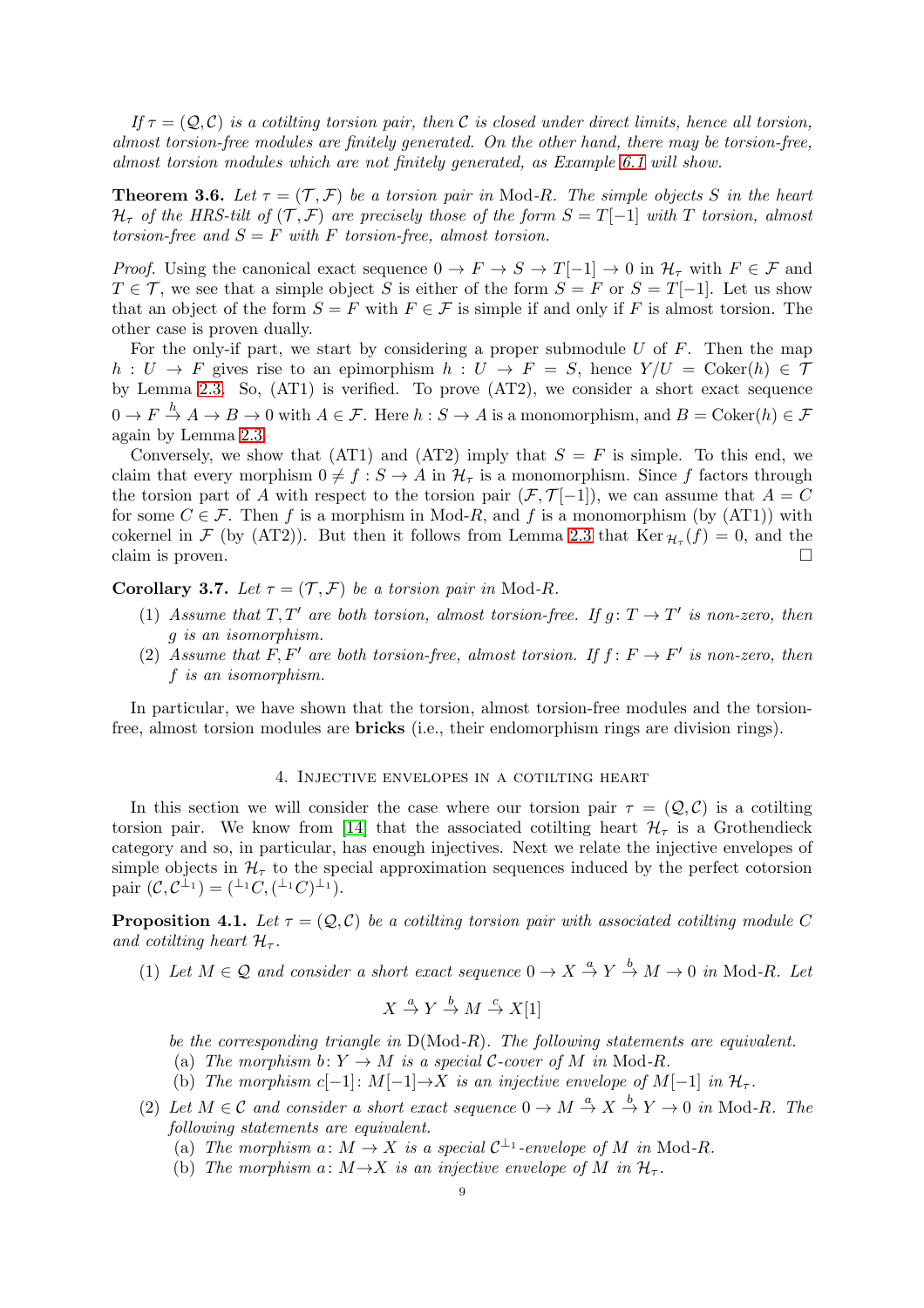*Proof.* (1)  $[(a) \Rightarrow (b)]$  Since C is closed under submodules and b is a special C-cover,  $X \in$  $C \cap C^{\perp_1} = \text{Prod}(C)$ , so X is injective in  $\mathcal{H}_{\tau}$ . Moreover, it follows from Lemma [2.3](#page-3-1) that there is an exact sequence

$$
0 \to M[-1] \stackrel{c[-1]}{\to} X \stackrel{a}{\to} Y \to 0
$$

in  $\mathcal{H}_{\tau}$ .

It remains to check that  $c[-1]$  is left minimal. Consider an endomorphism  $h \in \text{End}_{\mathcal{H}_{\tau}}(X)$ with  $h \circ c[-1] = c[-1]$ . Then there is  $g \in \text{End}_{\mathcal{H}_{\tau}}(Y)$  yielding a commutative diagram whose rows are given by triangles

$$
M[-1] \xrightarrow{c[-1]} X \xrightarrow{a} Y \xrightarrow{b} M
$$
  

$$
\parallel \qquad \qquad \downarrow h \qquad \qquad \downarrow g
$$
  

$$
M[-1] \xleftarrow{c[-1]} X \xrightarrow{a} Y \xrightarrow{b} M
$$

It follows that  $b = b \circ q$  and hence q is an isomorphism by the minimality of b. As q is an isomorphism, we conclude that  $h$  is an isomorphism as desired.

 $[(\mathbf{b}) \Rightarrow (\mathbf{a})]$  Let  $X' \stackrel{a'}{\rightarrow} Y' \stackrel{b'}{\rightarrow} M \stackrel{c'}{\rightarrow} X'[1]$  be the triangle in D(Mod-R) induced by a special C-cover b' of M. We have already seen that  $c'[-1]$  is an injective envelope of  $M[-1]$  in  $\mathcal{H}_{\tau}$ . Since injective envelopes are unique up to isomorphism, there exists an isomorphism  $h: X \to X'$  and a commutative diagram:

$$
X \xrightarrow{a} Y \xrightarrow{b} M \xrightarrow{c} X[1]
$$
  
\n
$$
\cong \begin{bmatrix} h & f \\ h & f' \\ X' & \xrightarrow{a'} Y' \xrightarrow{b'} M & \xrightarrow{c'} X'[1] \end{bmatrix}
$$

where the induced morphism f must also be an isomosrphism. It follows that b is a  $\mathcal{C}$ -cover of  $M$  in Mod- $R$ .

(2)  $[(a) \Rightarrow (b)]$  Since M and Y are in C, we have  $X \in C \cap C^{\perp_1} = \text{Prod}(C)$ , so X is injective in  $\mathcal{H}_{\tau}$ . Moreover, it follows from Lemma [2.3](#page-3-1) that there is an exact sequence  $0 \to M \stackrel{a}{\to} X \to Y \to 0$ in  $\mathcal{H}_{\tau}$ . Finally, a is left minimal in  $\mathcal{H}_{\tau}$  since so is a in Mod-R.

 $[(\mathbf{b}) \Rightarrow (\mathbf{a})]$  Let  $a' : M \to X'$  be a special  $C^{\perp_1}$ -envelope of M. We have seen that  $a'$  is an injective envelope of M in  $\mathcal{H}_{\tau}$ . Since injective envelopes are unique up to isomorphism, there exists an isomorphism  $h: X \to X'$  such that  $ha = a'$ . It follows that a is a special  $\mathcal{C}^{\perp_1}$ -envelope of  $M$ .

<span id="page-9-0"></span>**Theorem 4.2.** Let  $\tau = (Q, C)$  be a cotiling torsion pair with associated cotiling module C. Consider a short exact sequence  $0 \to L \stackrel{a}{\to} M \stackrel{b}{\to} N \to 0$ .

- (1) The following statements are equivalent.
	- (a) The module N is torsion, almost torsion-free and the morphism b is a special  $C$ cover of N in Mod-R.
	- (b) The module L is in  $\text{Prod}(C)$  and the morphism a is a strong left almost split morphism in C.
- (2) The following statements are equivalent.
	- (a) The module L is torsion-free, almost torsion and the morphism a is a special  $\mathcal{C}^{\perp_1}$ . envelope of L in Mod-R.
	- (b) The module M is in  $\text{Prod}(C)$  and the morphism b is a strong left almost split morphism in C.

*Proof.* (1)[(a)⇒(b)] By Theorem [3.6,](#page-8-0) the object N is simple in the heart  $\mathcal{H}_{\tau}$  and by Proposition [4.1,](#page-8-1) we have that  $c[-1]: N[-1] \to L$  is an injective envelope, where  $L \to M \to N \stackrel{c}{\to} L[1]$  is the completion of the exact sequence to a triangle in  $D(Mod-R)$ . In particular, this means that L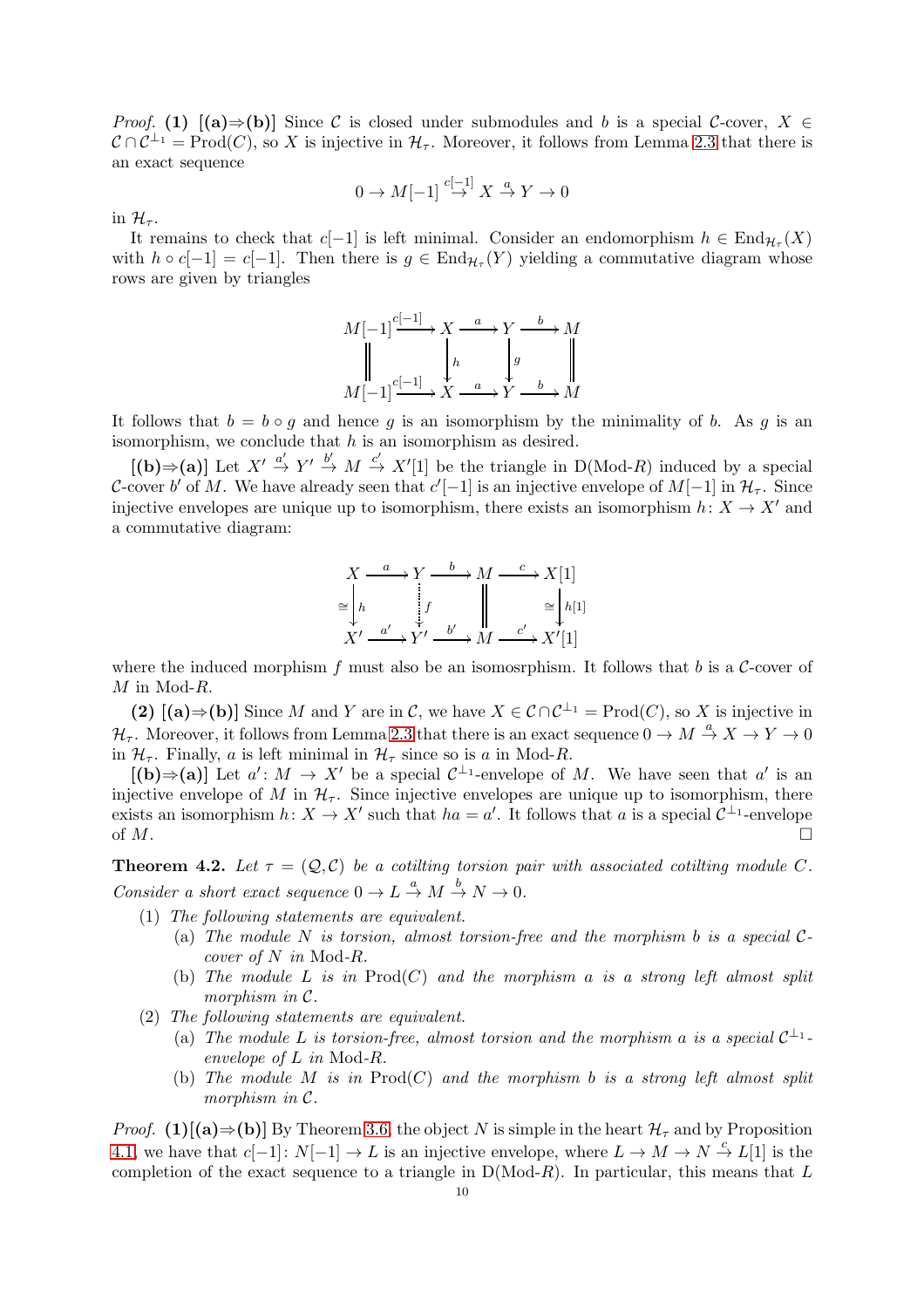is injective in  $\mathcal{H}_{\tau}$  and hence  $L \in \text{Prod}(C)$ . It follows from Lemma [2.3,](#page-3-1) that  $0 \to N[-1] \stackrel{c[-1]}{\to}$  $L \stackrel{a}{\rightarrow} M \rightarrow 0$  is a short exact sequence in  $H_{\tau}$ . Then Remark [2.8](#page-5-0) tells us that a is a strong left almost split morphism in C.

 $[(b) \Rightarrow (a)]$  It follows from our assumptions that L is injective in  $\mathcal{H}_{\tau}$ . By Proposition [2.7](#page-4-1) and Remark [2.8,](#page-5-0) the kernel  $S := \text{Ker}_{\mathcal{H}_{\tau}}(a)$  is simple and the inclusion  $0 \to S \stackrel{c}{\to} L$  is an injective envelope. Moreover, since strong left almost split morphisms starting at an object are unique up to isomorphism, a is an epimorphism in  $\mathcal{H}_{\tau}$ . By Lemma [2.3,](#page-3-1) we have that N is in Q and also that  $N[-1] \cong S$ . By Theorem [3.6](#page-8-0) we have that N is almost torsion-free. Finally, since c is an injective envelope, it follows from Proposition [4.1](#page-8-1) that  $b$  is a  $C$ -cover of  $N$ .

 $(2)$ [(a)⇒(b)] By Theorem [3.6,](#page-8-0) we have that L is simple in  $\mathcal{H}_{\tau}$  and by Proposition [4.1](#page-8-1) the morphism a is an injective envelope in  $\mathcal{H}_{\tau}$ . In particular, we have that M is contained in Prod(*C*). Moreover, there exists a short exact sequence  $0 \to L \stackrel{a}{\to} M \stackrel{b}{\to} N \to 0$  in  $\mathcal{H}_{\tau}$  and by Remark [2.8](#page-5-0) we have that  $b$  is a strong left almost split morphism in  $C$ .

 $[(b) \Rightarrow (a)]$  Since M is in C and C is closed under submodules, we have that L is also in C. Therefore  $0 \to L \stackrel{a}{\to} M \stackrel{b}{\to} N \to 0$  is a short exact sequence in  $\mathcal{H}_{\tau}$ . By our assumption, we have that b is a strong left almost split morphism in  $\mathcal C$  and so, by Remark [2.8,](#page-5-0) we have that  $L$  is simple and  $\alpha$  is an injective envelope. By Theorem [3.6](#page-8-0) and Proposition [4.1,](#page-8-1) we have shown that condition (a) holds.

Next we show that the strong left almost split morphisms arising in Theorem [4.2](#page-9-0) are the only strong left almost split morphisms in  $\mathcal C$  with domain contained in  $\text{Prod}(C)$ .

<span id="page-10-0"></span>**Lemma 4.3.** Let  $M$  be a full subcategory of Mod-R that is closed under subobjects. Then the following are equivalent for a module M in M.

- (1) There is a left almost split morphism  $f: M \to \overline{M}$  in M that is not a monomorphism.
- (2) There is a left almost split morphism  $g: M \to \overline{M}$  in M that is an epimorphism.

Moreover, a strong left almost split morphism is either a monomorphism or an epimorphism.

*Proof.*  $[(2) \Rightarrow (1)]$  is trivially true. To prove  $[(1) \Rightarrow (2)]$ , observe that, if  $h: M \to M$  is a left almost split morphism in M that is not a monomorphism, then  $h: M \to \text{Im}(h)$  is a left almost split morphism in M that is an epimorphism because  $\text{Im}(h) \in \mathcal{M}$  by assumption.

The final statements follows immediately because strong almost split morphisms are unique up to isomorphism.

### Define

 $\mathcal{N}_C := \{ N \in \text{Prod}(C) \mid \exists N \to \overline{N} \text{ a (strong) left almost split morphism in } C \}.$ 

The previous lemma shows that  $\mathcal{N}_C$  is a disjoint union  $\mathcal{N}_C = \mathcal{M}_C \sqcup \mathcal{E}_C$  where

 $\mathcal{M}_C := \{ L \in \text{Prod}(C) \mid \exists L \to \overline{L} \text{ a strong left almost split monomorphism in } C \}$  and

 $\mathcal{E}_C := \{ M \in \text{Prod}(C) \mid \exists M \to \overline{M} \text{ a strong left almost split epimorphism in } C \}.$ 

Note that  $\mathcal{M}_C$  consists of the modules  $L \in \text{Prod}(C)$  arising in Theorem [4.2\(](#page-9-0)1) and  $\mathcal{E}_C$  consists of the modules  $M \in \text{Prod}(C)$  arising in Theorem [4.2\(](#page-9-0)2).

<span id="page-10-1"></span>**Corollary 4.4.** For a module N in ProdC, we have that  $N \in \mathcal{N}_C$  if and only if N is the injective envelope of a simple object in  $H_{\tau}$ . In this case N is isomorphic to an indecomposable direct summand of any cotiling module that is equivalent to C.

Proof. The first statement follows immediately from Lemma [4.3,](#page-10-0) Theorem [4.2,](#page-9-0) Theorem [3.6](#page-8-0) and Proposition [4.1.](#page-8-1) The latter statement follows from the fact that the injective envelope of a simple object in a Grothendieck category is indecomposable and the fact that the injective envelopes of simple objects arise as direct summands of any injective cogenerator, up to isomorphism.  $\Box$ 

In some cases, the heart  $\mathcal{H}_{\tau}$  turns out to be locally finitely generated and in this case we have the converse of the second part of Corollary [4.4.](#page-10-1)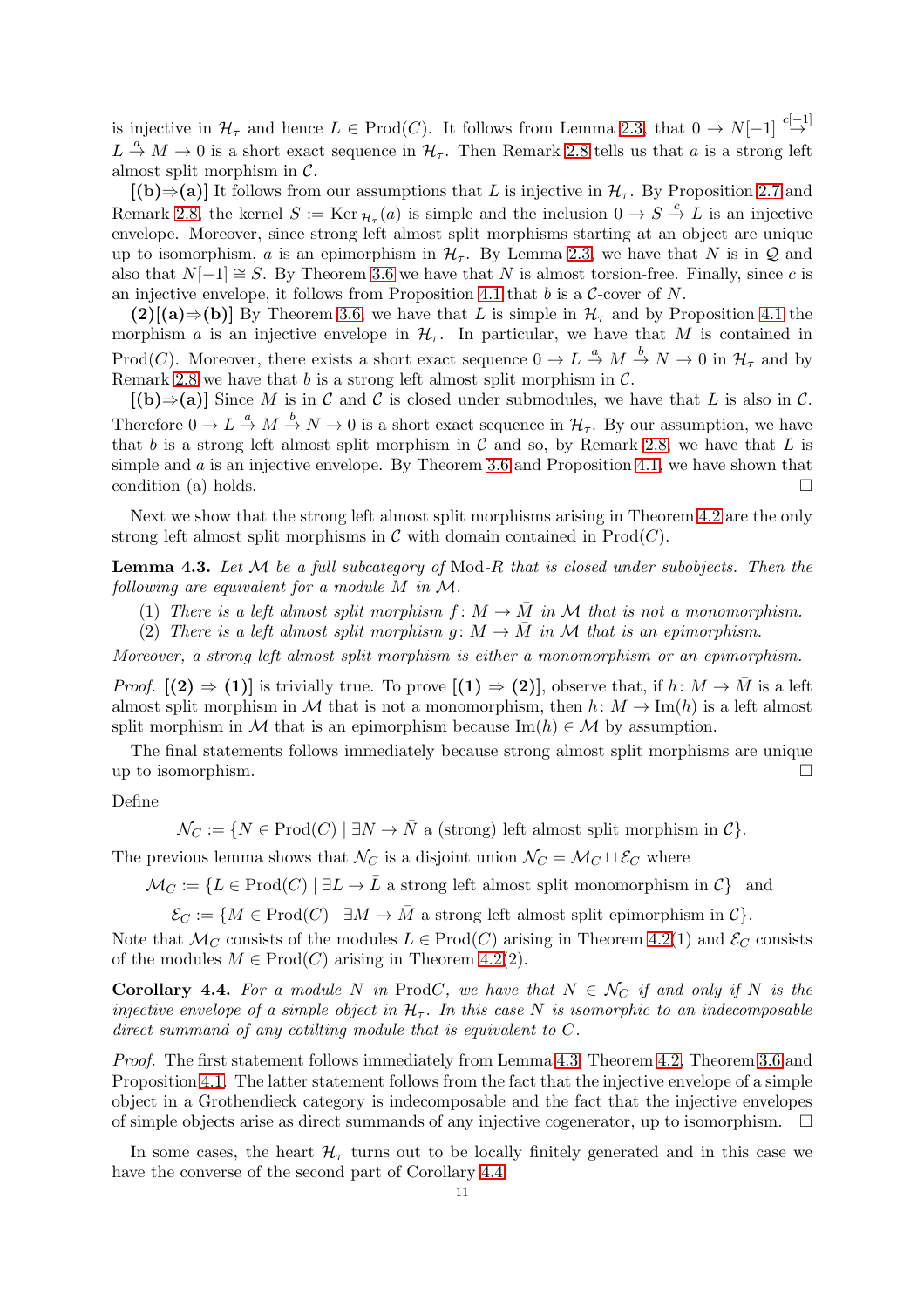<span id="page-11-1"></span>**Corollary 4.5.** Suppose  $\mathcal{H}_{\tau}$  is locally finitely generated.

- (1) Let  $D \in \text{Prod}(C)$ . Every  $N \in \mathcal{N}_C$  is isomorphic to a direct summand of D if and only if  $D$  is a cotiling module that is equivalent to  $C$ .
- (2) Let  $\tilde{C}$  be a special  $C^{\perp_1}$ -envelope of  $\bigoplus_{N\in\mathcal{N}_C}N$ . Then  $\tilde{C}$  is a cotilting module that is equivalent to C and, moreover,  $\tilde{C}$  is isomorphic to a direct summand of every other cotilting module that is equivalent to C.

*Proof.* We have already seen that every  $N \in \mathcal{N}_C$  arises as a direct summand of a cotilting module D that is equivalent to C. The rest of the corollary follows from the corresponding statements for locally finitely generated Grothendieck categories (see, for example, [\[26,](#page-26-14) Prop. 3.17 and Cor. 3.18). Note that the special  $C^{\perp_1}$ -envelope of  $\bigoplus_{N \in \mathcal{N}_{C}} N$  becomes the injective envelope of Cor. 5.18]). Note that the special  $C$  -envelope of  $\bigoplus_{N\in\mathcal{N}_C} N$  becomes the injective envelope of  $\bigoplus_{N\in\mathcal{N}_C} N$  in the heart by Proposition [4.1.](#page-8-1)

<span id="page-11-4"></span>**Example 4.6.** There are some important cases where we know that the heart  $\mathcal{H}_{\tau}$  is locally finitely generated and so we may apply Corollary [4.5.](#page-11-1)

- (1) If C is a cotilting module of cofinite type, then  $H<sub>\tau</sub>$  is the heart of a compactly generated t-structure by  $[2, \text{Lemma } 3.7]$  $[2, \text{Lemma } 3.7]$  and  $[12, \text{ Thm. } 2.3]$  $[12, \text{ Thm. } 2.3]$ . It follows from  $[36, \text{ Thm. } 8.31]$  $[36, \text{ Thm. } 8.31]$  that  $\mathcal{H}_{\tau}$  is locally finitely presented and hence locally finitely generated.
- (2) A cotiling module C is an elementary cogenerator if and only if  $\mathcal{H}_{\tau}$  is locally coherent. One implication follows from the description of the heart as a localisation of the functor category given in [\[40\]](#page-26-17), the other is shown in [\[27,](#page-26-18) Thm. 5.12].
- (3) [\[20,](#page-26-10) Thm. 15.31], [\[35,](#page-26-19) Thm. 5.2] If R is a right noetherian ring, then (1) and (2) apply, and the finitely presented objects in  $H<sub>\tau</sub>$  are precisely the objects which belong to the bounded derived category  $\mathcal{D}^b(\text{mod-}R)$ .

### <span id="page-11-3"></span>5. Neg-isolated modules

Let R be a ring and consider the category  $(R\text{-mod}, Ab)$  of additive functors from the category R-mod of finitely presented left R-modules to the category Ab of abelian groups. This functor category is a locally coherent Grothendieck category. We will use the notation  $[F, G]$  to denote the set  $\text{Hom}_{(R\text{-mod},\text{Ab})}(F,G)$  of natural transformations from F to G.

<span id="page-11-0"></span>5.1. Pure injective modules. The assignment  $M \mapsto (M \otimes_R -)$  defines a fully faithful right exact functor

(5.1) 
$$
c\mathcal{Y}: \text{Mod-}R \to (R\text{-mod}, \text{Ab})
$$

which is called coYoneda embedding. It allows us to consider the exact structure of the functor category inside the module category. This is known as the pure exact structure in Mod-R.

**Definition 5.1.** A short exact sequence  $0 \longrightarrow N \stackrel{f}{\longrightarrow} M \stackrel{g}{\longrightarrow} L \longrightarrow 0$  in Mod-R is called pure if

<span id="page-11-2"></span>(5.2) 
$$
0 \longrightarrow N \otimes_R - \xrightarrow{f \otimes -} M \otimes_R - \xrightarrow{g \otimes -} L \otimes_R - \longrightarrow 0
$$

is exact in  $(R\text{-mod}, Ab)$ . In this case, we refer to f as a **pure monomorphism** and to g as a pure epimorphism.

It is natural to consider the modules that are injective with respect to the pure exact structure.

**Definition 5.2.** A module N is called **pure-injective** if every pure exact sequence of the form  $(5.2)$  is a split exact sequence.

Clearly any module that becomes an injective object under the coYoneda embedding is pureinjective and, in fact, all injective objects in (R-mod, Ab) arise in this way. That is, the coYoneda embedding restricts to an equivalence

cY: Pinj(*R*) 
$$
\xrightarrow[12]{\sim}
$$
 Inj(*R*-mod, Ab)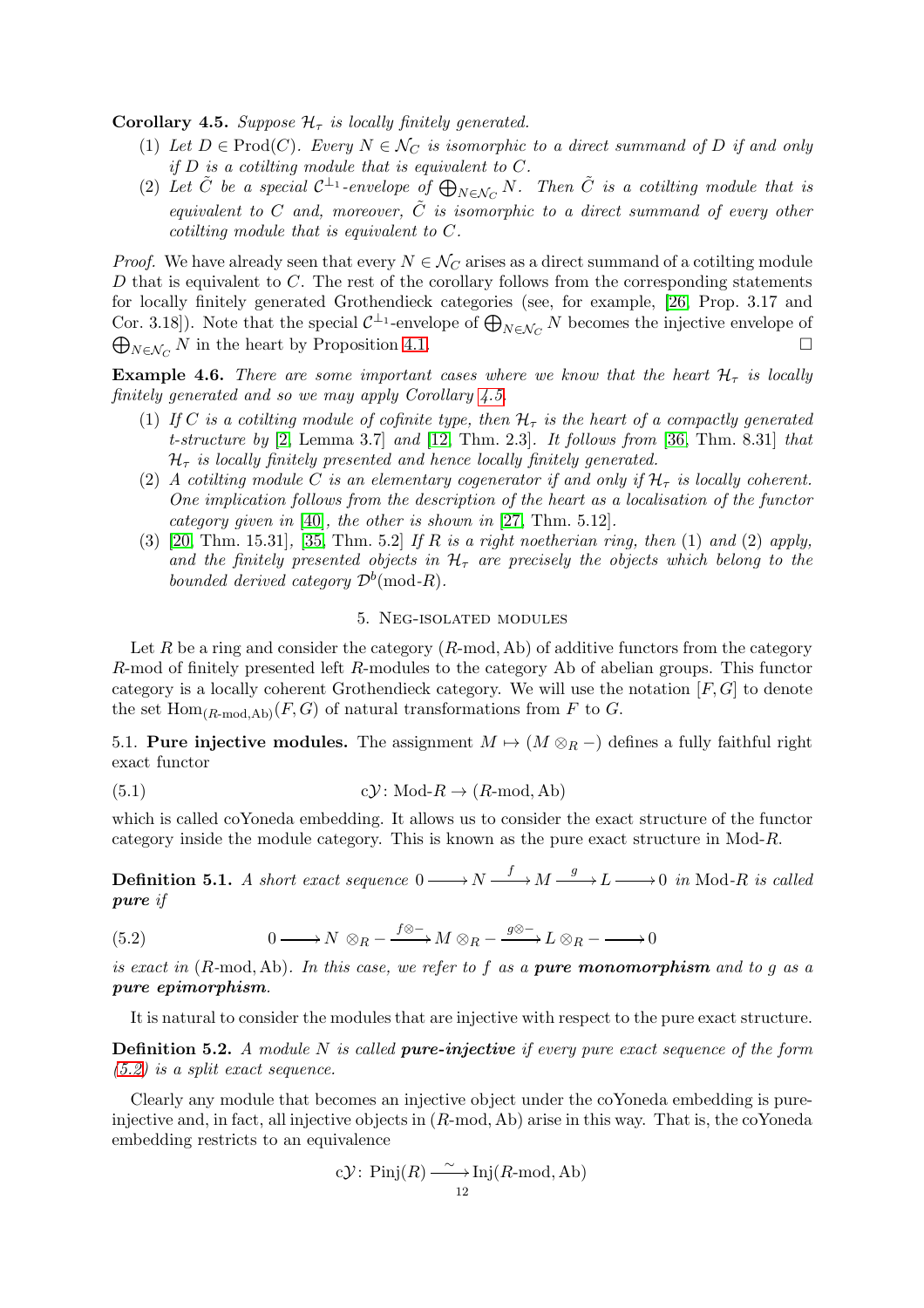where  $\text{Pinj}(R)$  denotes the full subcategory of pure-injective objects in Mod-R and  $\text{Inj}(R\text{-mod}, \text{Ab})$ denotes the full subcategory of injective objects in  $(R\text{-mod}, Ab)$ . Furthermore, if  $M_R$  is an  $R$ module with pure injective envelope  $\iota: M \to \text{PE}(M)$ , then the corresponding monomorphism  $\iota \otimes -: M \otimes_R - \to \text{PE}(M \otimes_R -)$  is the injective envelope of  $M \otimes_R -$  in  $(R\text{-mod}, Ab)$ .

<span id="page-12-0"></span>5.2. Definable subcategories of modules. We are interested in localisating the functor category  $(R\text{-mod}, Ab)$  at hereditary torsion classes associated to a particular kind of category of modules.

**Definition 5.3.** A full subcategory  $D$  of Mod-R is called **definable** if it is closed under products, pure submodules and directed colimits.

A definable subcategory  $\mathcal{D} \subseteq \text{Mod-}R$  is closed under pure injective envelopes, so that its image under the coYoneda embedding  $c(y(D) = D \otimes - \subseteq (R\text{-mod}, Ab)$  is closed under injective envelopes in (R-mod, Ab). It follows that the torsion pair  $(\mathcal{T}_{\mathcal{D}}, \text{Cogen}(\mathcal{D} \otimes -))$  in (R-mod, Ab) cogenerated by  $\mathcal{D} \otimes -$ , is hereditary.

<span id="page-12-1"></span>Notation 5.4. We will denote the localisation  $(R\text{-mod}, Ab)/\mathcal{T}_{\mathcal{D}}$  by  $(R\text{-mod}, Ab)_{\mathcal{D}}$  and the corresponding localisation functor by

 $(-)_{\mathcal{D}}: (R\text{-mod}, \text{Ab}) \to (R\text{-mod}, \text{Ab})_{\mathcal{D}}.$ 

We will denote the Hom-spaces between two objects F, G in  $(R\text{-mod}, \text{Ab})_{\mathcal{D}}$  by  $[F, G]_{\mathcal{D}}$ .

If  $\mathcal{D} \subseteq \text{Mod-}R$  is a definable subcategory, then the hereditary torsion pair  $(\mathcal{T}_{\mathcal{D}}, \text{Cogen}(\mathcal{D} \otimes -))$ in  $(R\text{-mod}, Ab)$  is of finite type in the sense of the following definition. We refer the reader to [\[23\]](#page-26-20) for more details on the theory surrounding hereditary torsion pairs of finite type in locally coherent Grothendieck categories.

**Definition 5.5.** A torsion pair  $(\mathcal{T}, \mathcal{F})$  (not necessarily hereditary) in a Grothendieck category G is said to be of **finite type** if the torsion free class F is closed under directed limits in G.

The following theorem will be very important in what follows. For details, we refer to [\[30,](#page-26-21) §12.3].

**Theorem 5.6.** The rule  $\mathcal{D} \mapsto (\mathcal{T}_{\mathcal{D}}, \mathcal{F}_{\mathcal{D}})$  is a bijective correspondence between the collection of definable subcategories  $D \subseteq Mod-R$  and hereditary torsion pairs in  $(R\text{-mod}, Ab)$  of finite type, with inverse given by  $(\mathcal{T}, \mathcal{F}) \mapsto \mathcal{D} = \{M \in Mod-R \mid M \otimes_R - \in \mathcal{F}\}.$ 

Consider the functor  $Mod-R \to (R\text{-mod}, Ab)_\mathcal{D}$  given by the composition of the functor [\(5.1\)](#page-11-3) with the localisation functor  $(-)_{\mathcal{D}}$ . Since the injective objects in  $(R\text{-mod}, Ab)_{\mathcal{D}}$  coincide with the injective objects in  $(R\text{-mod}, Ab)$  that are contained in the torsion-free class, this functor restricts to an equivalence of categories

 $\text{Pinj}(\mathcal{D}) \overset{\sim}{\rightarrow} \text{Inj}((R\text{-mod}, \text{Ab})_{\mathcal{D}})$ 

where Pinj(D) denotes the full subcategory of pure-injective objects in D and Inj ( $(R\text{-mod}, Ab)_{\mathcal{D}}$ ) denotes the full subcategory of injective objects in  $(R\text{-mod}, Ab)_{\mathcal{D}}$ .

<span id="page-12-2"></span>**Remark 5.7.** In the proofs below we will use the following observation several times. If  $D$  is a definable subcategory of  $(R\text{-mod}, Ab)$ , then, for any  $M \in \text{Pinj}(\mathcal{D})$  and any  $R\text{-module } L$ , we have that

(5.3) 
$$
[(L \otimes -)_{\mathcal{D}}, (M \otimes -)_{\mathcal{D}}]_{\mathcal{D}} \cong [(L \otimes -), (M \otimes -)] \cong \text{Hom}_{R}(L, M).
$$

This follows directly from the fact that  $(- \otimes M)$  is injective and torsion-free with respect to the torsion pair  $(\mathcal{T}_{\mathcal{D}}, \mathcal{F}_{\mathcal{D}})$  induced by  $\mathcal D$  in  $(R\text{-mod}, Ab)$ . In particular, we have

(5.4) 
$$
[(R \otimes -)_{\mathcal{D}}, (M \otimes -)_{\mathcal{D}}]_{\mathcal{D}} \cong [(R \otimes -), (M \otimes -)] \cong \text{Hom}_{R}(R, M) \cong M.
$$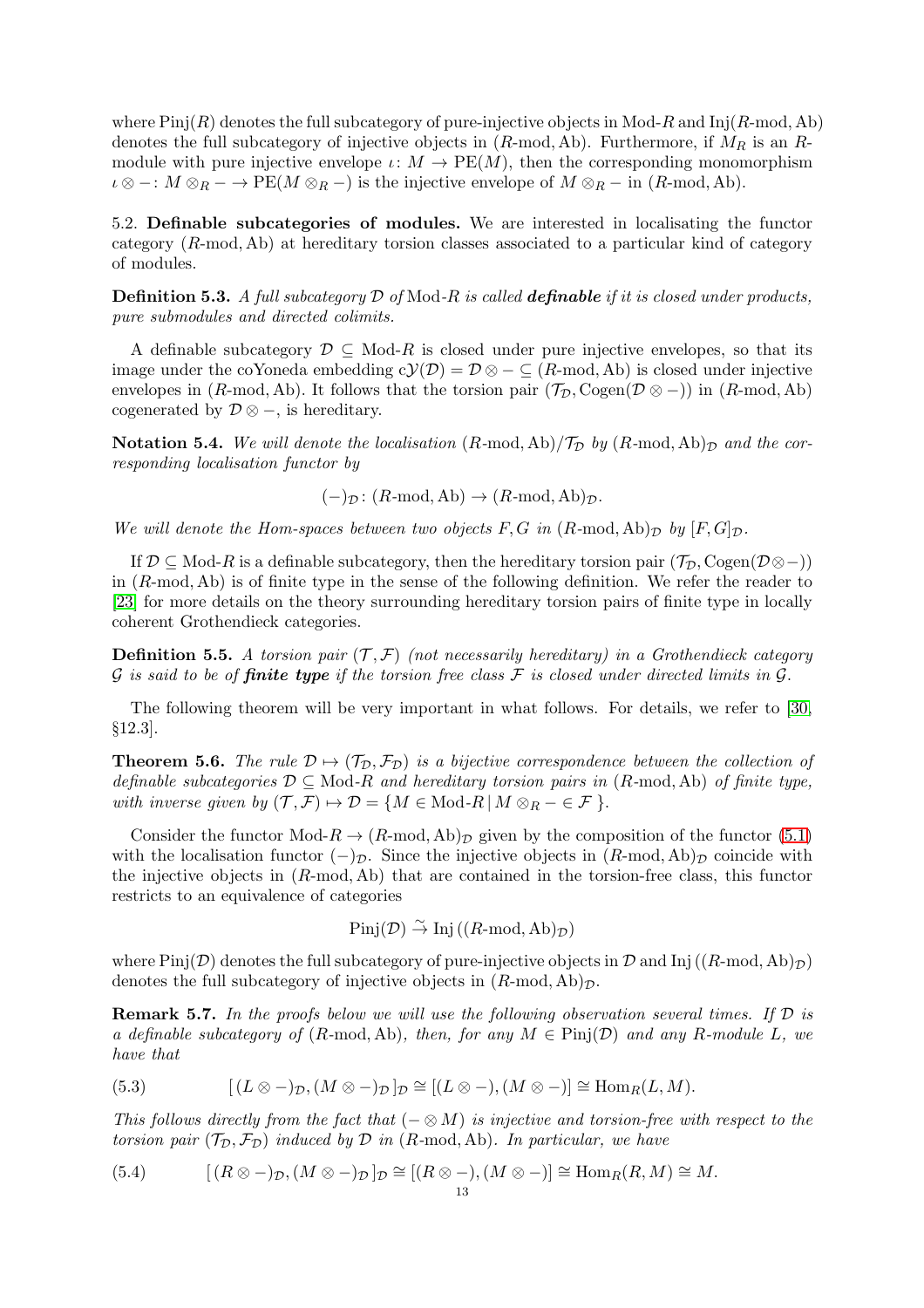<span id="page-13-0"></span>5.3. Neg-isolated pure-injective modules. Next we consider the pure-injective objects in a given definable subcategory that correspond to injective envelopes of simple objects in the Grothendieck category  $(R\text{-mod}, Ab)_{\mathcal{D}}$ .

**Definition 5.8.** Let  $\mathcal{D}$  be a definable subcategory of Mod-R and let N be a pure-injective module in D. Then N is called **neg-isolated in** D if there exists a left almost split morphism  $N \to N^+$ in the full subcategory  $\text{Pinj}(\mathcal{D})$  of pure-injective objects in  $\mathcal{D}$ .

The following proposition follows directly from Corollary [2.9](#page-5-1) and the discussion following Notation [5.4.](#page-12-1)

<span id="page-13-3"></span>**Proposition 5.9.** Let  $D$  be a definable subcategory in Mod-R. The following statements are equivalent for a module N in D.

- (1) N is a neq-isolated module in  $\mathcal{D}$ .
- (2)  $(N \otimes_R -)_{\mathcal{D}}$  is the injective envelope of a simple object in  $(R\text{-mod}, Ab)_{\mathcal{D}}$ .

We have seen that left almost split morphism in a cotilting class are intimately related to the injective envelopes of simple objects in the cotilting heart. Since cotilting classes  $\mathcal C$  are always definable subcategories, it is natural to ask how the results of Section [4](#page-8-2) are related to the neg-isolated modules in C.

We will require the following technical lemma that relies on concepts from the model theory of modules contained in [\[30\]](#page-26-21). Since this is the only place where we explicitly use these concepts, we will use them without defining them first. We do, however, provide detailed references for the definitions and results we use within the proof.

<span id="page-13-1"></span>**Lemma 5.10.** Let D be a definable category. If N is neg-isolated in D, then, for every  $n \in N$ , there exists a finitely presented module M with  $m \in M$  such that the following statements are equivalent:

- (1) There exists a morphism  $g: N \to U$  in  $D$  that is not a split monomorphism.
- (2) There exists a morphisms  $g: N \to U$  and  $h: M \to U$  in  $D$  such that  $h(m) = g(n)$ .

Proof. Let X be the closed set of the Ziegler spectrum given by the isomorphism classes of indecomposable pure-injective modules in D and let  $\phi$  and  $\psi$  be pp-formulas. We will say that  $\phi$  and  $\psi$  are X-equivalent if  $\phi(L) = \psi(L)$  for all  $L \in X$  (or equivalently for all  $L \in \mathcal{D}$ ).

Let  $p = pp^{N}(n)$  be the pp-type of n in N (see [\[30,](#page-26-21) Sec. 1.2.1]). By [30, Rem. 5.3.45], the pp-type p is X-neg-isolated by a pp-formula  $\psi$ . By definition, this means that  $\psi$  is not Xequivalent to any  $\phi \in p$  and p is maximal with respect to this property. Let  $(M, m)$  be the free realisation of  $\psi$  in the sense of [\[30,](#page-26-21) Sec. 1.2.2].

(1)⇒(2) For any non-split morphism  $g: N \to U$  in  $\mathcal{D}$ , we have that  $p \subsetneq pp^U(g(n))$  by [\[30,](#page-26-21) Lem. 1.1.7, Prop. 4.3.48]. By the maximality of p, there is some  $\phi \in pp^{U}(g(n))$  such that  $\psi$  is X-equivalent to  $\phi$ . In other words, we have  $q(n) \in \phi(U) = \psi(U)$  and so there exists a morphism  $h: M \to U$  with  $h(m) = g(n)$  by [\[30,](#page-26-21) Prop. 1.2.7].

(2)⇒(1) By [\[30,](#page-26-21) Lem. 1.1.7], we have that  $g(n) = h(m) \in \psi(U)$  but, since  $\psi \notin p$ , we have that  $p \nsubseteq pp^U(g(n))$ . It follows that g cannot be a split monomorphism.

<span id="page-13-2"></span>**Proposition 5.11.** Let  $(\mathcal{T}, \mathcal{F})$  be a torsion pair in Mod-R such that F is a definable subcategory. Then the following statements are equivalent for a pure-injective module  $N$  in  $\mathcal{F}$ .

- (1) N is neg-isolated in  $\mathcal{F}.$
- (2) N is the source of an almost split morphism in  $\mathcal{F}.$

*Proof.*  $[(1) \Rightarrow (2)]$  Let N be neg-isolated and consider  $n \in N$ . The element n determines a morphism (also denoted by n)  $R \to N$  such that  $1 \mapsto n$ . Let  $m \in M$  be the pointed finitely presented module given by Lemma [5.10.](#page-13-1) Consider the pushout

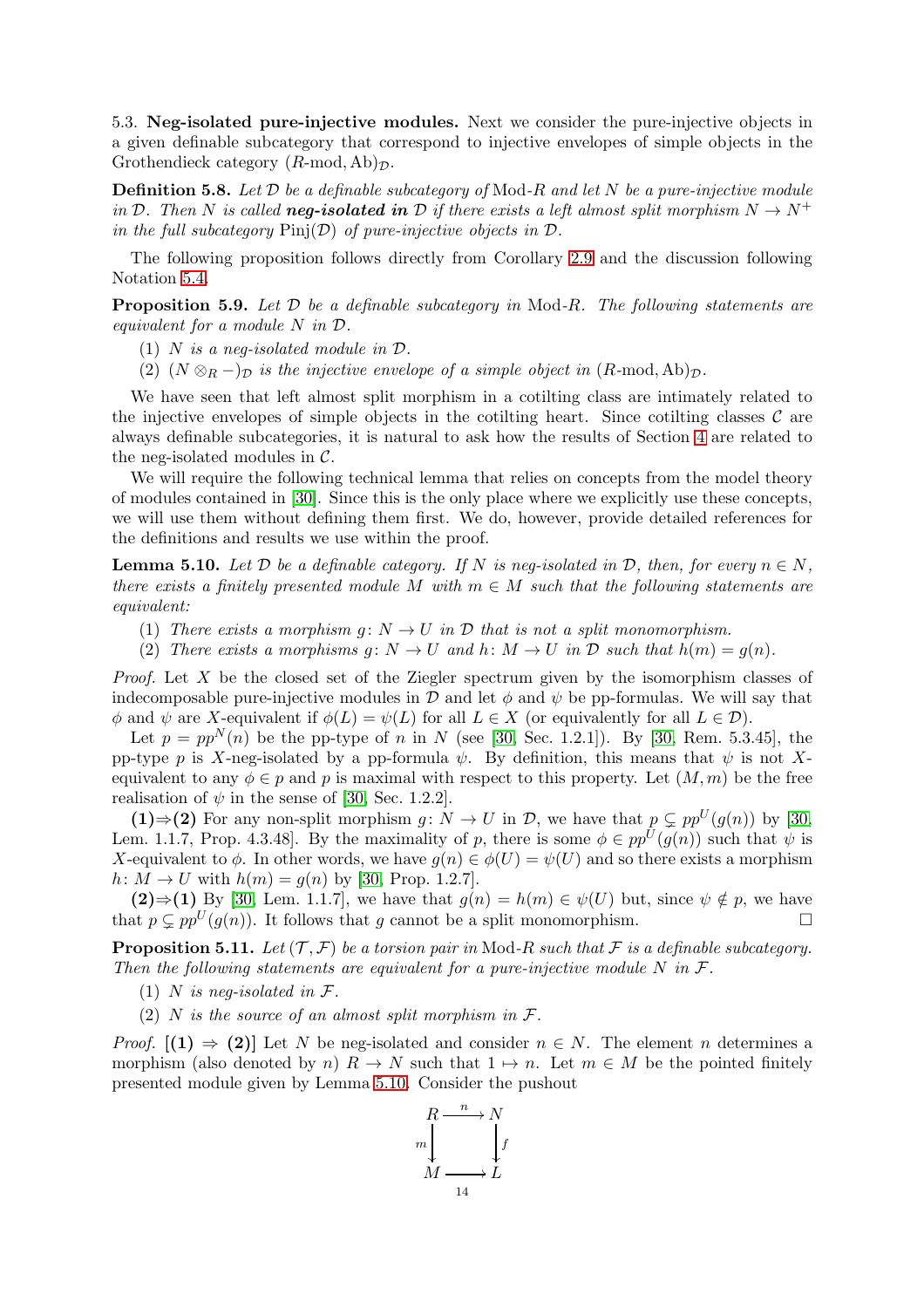and the sequence  $0 \to t(L) \to L \stackrel{g}{\to} L/t(L) \to 0$  with  $t(L) \in \mathcal{T}$ ,  $L/t(L) \in \mathcal{F}$  induced by the torsion pair. By Lemma [5.10,](#page-13-1) we can use the pushout property and the fact that  $g$  is an F-preenvelope to show that  $h := qf$  is a left almost split morphism in F.

 $[(2) \Rightarrow (1)]$  Suppose there exists a left almost split morphism  $h: N \rightarrow \overline{N}$  in  $\mathcal F$  and let  $e: \overline{N} \to PE(\overline{N})$  be the pure-injective envelope of  $\overline{N}$ . We will show that  $g := eh$  is a left almost split morphism in Pinj(F). Let  $u: N \to U$  be a morphism in Pinj(F) that is not a split monomorphism. Then there exists some  $v: \overline{N} \to U$  such that  $u = vh$ . Using that e is a pure monomorphism and that U is pure-injective, we have that there exists  $f: PE(\overline{N}) \to U$  such that  $fg = feh = vh = u$  as desired.

<span id="page-14-0"></span>**Corollary 5.12.** Let C be a cotiling module with torsion pair  $\tau = (Q, C)$ . The R-modules that become injective envelopes of simple objects in  $\mathcal{H}_{\tau}$  are precisely the neg-isolated modules in C which lie in ProdC.

*Proof.* This follows immediately from Proposition [5.11](#page-13-2) and Corollary [4.4.](#page-10-1)

5.4. Critical modules. Let  $(Q, C)$  be a cotilting torsion pair in Mod-R. The aim of this section is to investigate the neg-isolated modules in  $\mathcal C$  that are domains of left almost split morphisms in  $\mathcal C$  that are epimorphisms. In Lemma [4.3](#page-10-0) we saw that these coincide with the domains of left almost split morphisms in  $\mathcal C$  that are not monomorphisms; these are the critical neg-isolated modules.

**Definition 5.13.** Let  $\mathcal{D}$  be a definable subcategory of Mod-R. We call a neg-isolated module N in D critical in D if there exists an morphism  $h: N \to N^+$  that is a left almost split morphism in  $\text{Pin}(D)$  such that h is not a monomorphism.

When the definable subcategory is a torsion-free class, we have the following alternative characterisation of critical modules showing that they are exactly the neg-isolated modules such that the associated strong left almost split morphism is an epimorphism.

<span id="page-14-1"></span>**Proposition 5.14.** Let  $(\mathcal{T}, \mathcal{F})$  be a torsion pair in Mod-R such that F is a definable subcategory. The following statements are equivalent for a module  $N$  in  $\mathcal{F}$ .

- (1) N is a critical neq-isolated module in  $\mathcal{F}.$
- (2) There exists a left almost split morphism  $f: N \to \overline{N}$  in F that is an epimorphism. In particular, f is a strong left almost split morphism.

*Proof.*  $[(1) \Rightarrow (2)]$  Let  $h: N \rightarrow N^+$  be a left almost split morphism in Pinj $(F)$  that is not a monomorphism. Note that  $\text{Im}(h)$  is contained in F because F is closed under submodules. We will show that  $\bar{h} : N \to \text{Im}(h)$  is a left almost split morphism in F. Since h is not a monomorphism, it follows that  $\bar{h}$  is not a split monomorphism. Suppose  $u: N \to U$  is a morphism in F that is not a split monomorphism and consider  $eu: N \to PE(U)$  where e is the pure-injective envelope of U. Then eu can't be a split monomorphism. Since  $h$  is left almost split in Pinj(F) and  $PE(U)$  lies in F by [\[30,](#page-26-21) Thm. 3.4.8], there exists a morphism  $f: N^+ \to PE(U)$ such that  $eu = fh$ . Let  $k$ : Ker  $(h) \to N$  be the kernel of h. Then  $euk = fhk = 0$  and, moreover,  $uk = 0$  because e is a monomorphism. Using that h is the cokernel of k, we conclude that there exists a unique morphism  $g: \text{Im}(h) \to U$  such that  $u = g\bar{h}$ .

 $[(2) \Rightarrow (1)]$  Let  $h: N \to \overline{N}$  be a left almost split morphism in F that is an epimorphism. Then N must belong to Pinj(F), since otherwise the pure-injective envelope  $e: N \to PE(N)$ would factor through h and h would be an isomorphism. In the proof of Proposition [5.11,](#page-13-2) we showed that  $eh: N \to \overline{N} \to PE(\overline{N})$  is a left almost split morphism in Pinj(*F*). Since h is an epimorphism, it is clear that  $eh$  is not a monomorphism.

We saw in Proposition [5.9](#page-13-3) that neg-isolated modules in definable subcategories are in bijection with injective envelopes of simple objects in the corresponding localisation of the functor category. In the next lemma we identify which injective envelopes of simple objects give rise to critical modules.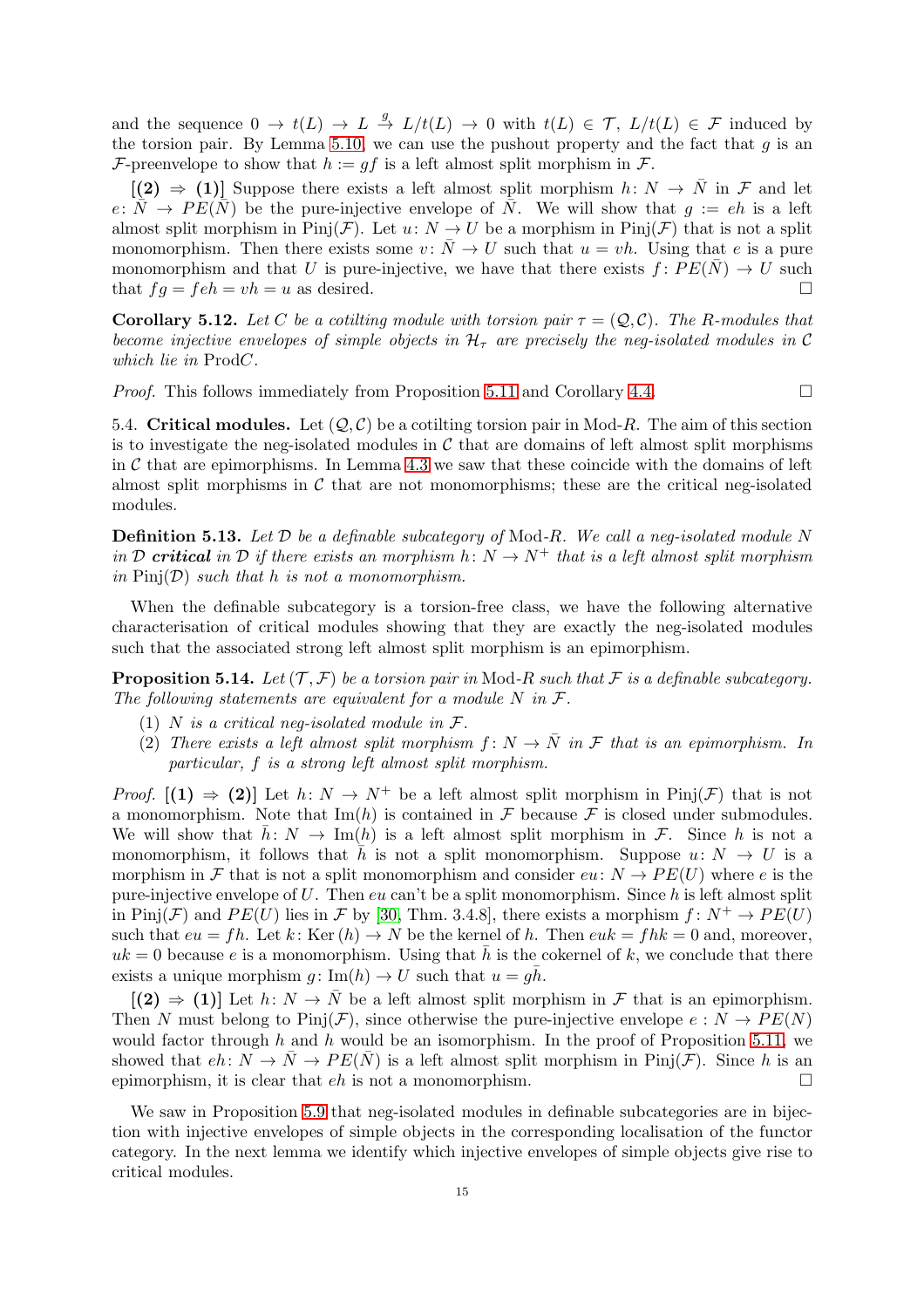**Lemma 5.15.** Let  $D$  be a definable subcategory of Mod-R and suppose N is neg-isolated in  $D$ . The following statements are equivalent.

- (1) N is critical in  $\mathcal{D}$ .
- (2)  $(N \otimes_R -)_{\mathcal{D}}$  is the injective envelope of a simple object S in  $(R\text{-mod}, Ab)_{\mathcal{D}}$  such that  $[(R \otimes_R -)_{\mathcal{D}}, S]_{\mathcal{D}} \neq 0.$

*Proof.* Since N is neg-isolated in  $\mathcal{D}$ , we have the following set up according to Section [5.1.](#page-11-0) There exists a left almost split morphism  $h: N \to N^+$  in Pinj $(\mathcal{D})$  and, moreover, the morphism  $(h \otimes -)_{\mathcal{D}}: (N \otimes_R -)_{\mathcal{D}} \to (N^+ \otimes -)_{\mathcal{D}}$  is a left almost split morphism in Inj(R-mod, Ab). By Proposition [2.7,](#page-4-1) we see that the kernel of  $(h \otimes -)_{\mathcal{D}}$  is isomorphic to the monomorphism  $i: S \to$  $E(S) = (N \otimes_R -)_{\mathcal{D}}.$ 

 $[(1) \Rightarrow (2)]$  Suppose that Ker  $(h) \neq 0$ . Consider an element  $k \in \text{Ker } (h)$  and consider it as the morphism  $k: R \to N$  that takes  $1 \mapsto k$ . This yields a non-zero morphism  $(k \otimes -) \in$  $[(R \otimes_R -), (N \otimes_R -)]$ , and it follows from Remark [5.7](#page-12-2) that  $(k \otimes -)_D \neq 0$ . Moreover, we have that  $(h\otimes -)\circ (k\otimes -)=(h(k)\otimes -)=0$  and so  $(h\otimes -)_{\mathcal{D}}\circ (k\otimes -)_{\mathcal{D}}=0$ . Therefore, the morphism  $(k \otimes -)_{\mathcal{D}}$  factors through the kernel of  $(h \otimes -)_{\mathcal{D}}$ . Thus we have a factorisation  $i \circ g = (k \otimes -)_{\mathcal{D}}$ and, in particular, we have a non-zero morphism  $g: (R \otimes_R -)_{\mathcal{D}} \to S$ .

 $[(2) \Rightarrow (1)]$  Now suppose that there exists a non-zero morphism  $f : (R \otimes_R -)_\mathcal{D} \to S$  and consider  $i \circ f : (R \otimes_R -)_{\mathcal{D}} \to (N \otimes_R -)_{\mathcal{D}}$ . Then, by Remark [5.7,](#page-12-2) there exists a non-zero morphism  $g: (R \otimes_R -) \to (N \otimes_R -)$  such that  $g_D = i \circ f$ . Since the coYoneda embedding given in Section [5.1](#page-11-0) is fully faithful, we can find a non-zero element  $n \in N$  that determines a morphism  $n: R \to N$  such that  $1 \mapsto n$  and  $(n \otimes -)=g$ . By definition, we have that  $(n \otimes -)D = i \circ f$  and so we have

$$
(h(n) \otimes -)_{\mathcal{D}} = ((h \otimes -) \circ (n \otimes -))_{\mathcal{D}} = (h \otimes -)_{\mathcal{D}} \circ (n \otimes -)_{\mathcal{D}} = (h \otimes -)_{\mathcal{D}} \circ i \circ f = 0.
$$

By Remark [5.7,](#page-12-2) this implies that  $(h(n) \otimes -)=0$  and hence  $0 \neq n \in \text{Ker}(h)$ .

This characterisation of critical modules in a definable subcategory D allows us to show in the next proposition that they cogenerate  $D$ . Moreover, it follows from this that the critical modules in a definable subcategory  $\mathcal D$  are related to the split injective modules in  $\mathcal D$ . A module M in a full subcategory M of Mod-R is called **split injective in** M if every monomorphism  $M \to M'$  with  $M'$  in  $\mathcal M$  is a split monomorphism.

<span id="page-15-0"></span>**Proposition 5.16.** Let  $D$  be a definable subcategory of Mod-R and let  $D_0$  denote the set of critical modules in D.

- (1) The subcategory  $\mathcal D$  is contained in Cogen $(\mathcal D_0)$ .
- (2) The split injective modules in  $\mathcal D$  are contained in the set  $\text{Prod}(\mathcal D_0)$ .
- (3) A module L belongs to  $\mathcal{D}_0$  if and only if it is neg-isolated and split injective in  $\mathcal{D}$ .

*Proof.* (1) The definable subcategory  $D$  is closed under pure-injective envelopes and so it suffices to show that  $\text{Pinj}(\mathcal{D}) \subseteq \text{Cogen} \mathcal{D}_0$ . Let  $N \in \text{Pinj}(\mathcal{D})$  and let  $n \in N$  and consider

$$
0 \to K \to (R \otimes -)_{\mathcal{D}} \overset{(n \otimes -)_{\mathcal{D}}}{\longrightarrow} (N \otimes -)_{\mathcal{D}}
$$

Write  $(n \otimes -)_{\mathcal{D}} = jq$  where q:  $(R \otimes -)_{\mathcal{D}} \to (R \otimes -)_{\mathcal{D}}/K$  is the canonical quotient morphism and j is a monomorphism. Observe that the functor  $(R \otimes -) \cong \text{Hom}_{R}(R, -)$  is finitely presented, and so is its localisation  $(R \otimes -)_{\mathcal{D}}$  by [\[23,](#page-26-20) Prop. 2.15]. Then K must be contained in a maximal subobject M, which induces an epimorphism  $r: (R \otimes -)_\mathcal{D}/K \to (R \otimes -)_\mathcal{D}/M$  such that  $p = rq$ where p is the quotient morphism  $(R \otimes -)_{\mathcal{D}} \to (R \otimes -)_{\mathcal{D}}/M$ . Since  $S := (R \otimes -)_{\mathcal{D}}/M$  is simple and there is a non-zero morphism  $(R \otimes -)_{\mathcal{D}} \to S$ , it follows that there is a critical module  $L_n$ in D such that  $i: S \to (L_n \otimes -)_{\mathcal{D}}$  is an injective envelope.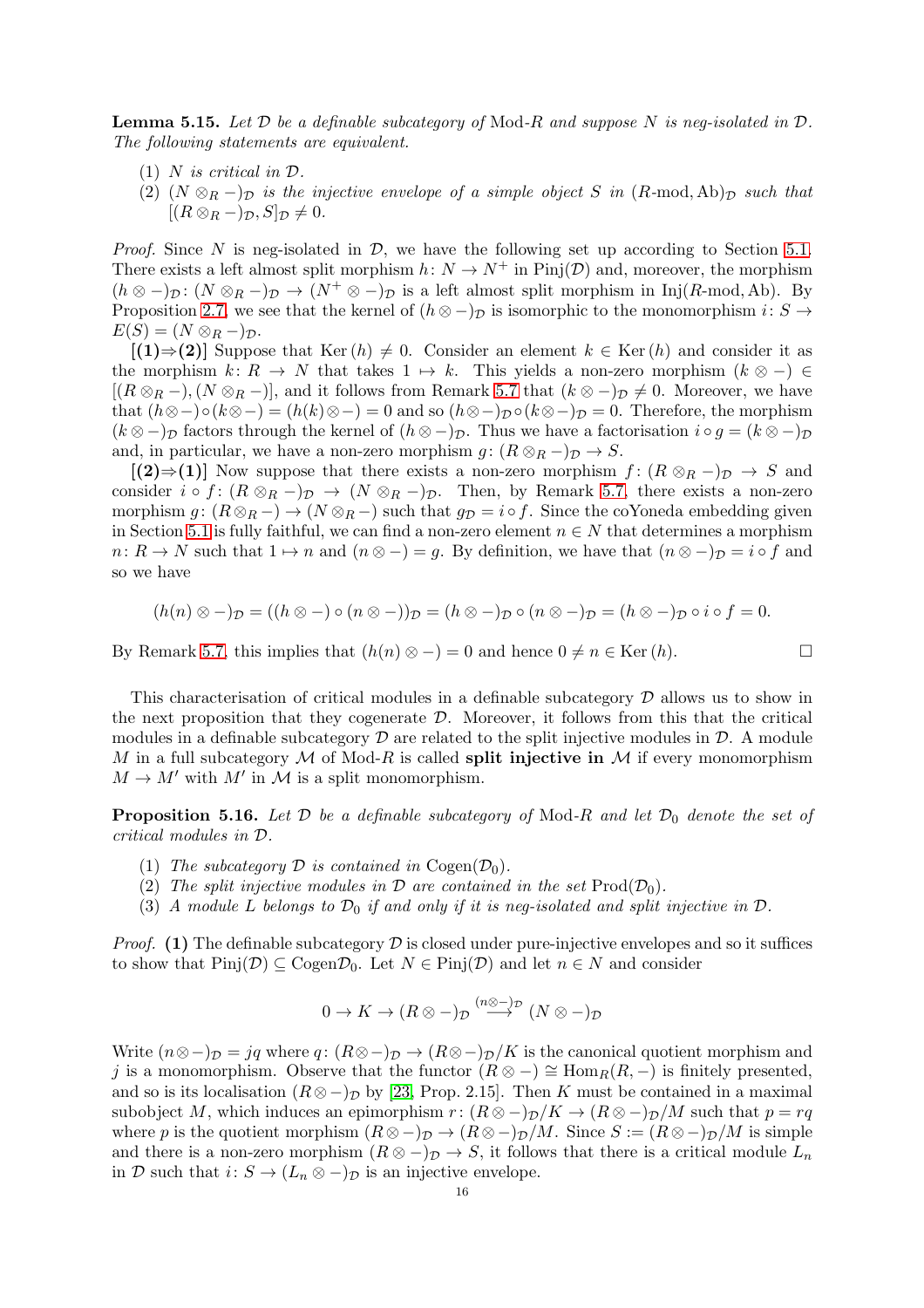As  $(L_n \otimes -)_{\mathcal{D}}$  is injective, there exists a morphism  $h: (N \otimes -)_{\mathcal{D}} \to (L_n \otimes -)_{\mathcal{D}}$  such that the following diagram is commutative.



The isomorphisms in Remark [5.7](#page-12-2) yield that  $h \cong (h_n \otimes -)_{\mathcal{D}}$  for some  $h_n: N \to L_n$ . The commutativity of the above diagram yields that  $0 \neq (h_n \otimes -)_{\mathcal{D}} \circ (n \otimes -)_{\mathcal{D}} \cong (h_n(n) \otimes -)_{\mathcal{D}}$  and it follows that  $h_n(n) \neq 0$ .

Applying this argument to every element of N, yields a monomorphism  $N \to \prod_{n \in N} L_n$  with components equal to  $h_n$ .

(2) By (1), every split injective in  $\mathcal D$  is contained in Cogen( $\mathcal D_0$ ) and hence in Prod( $\mathcal D_0$ ).

(3) Let  $m: L \to N$  be a monomorphism in  $\mathcal{D}$  with  $L \in \mathcal{D}_0$ . If m is not split then, the composition em is not split, where  $e: N \to PE(N)$  is the pure-injective envelope of N. But then em must factor through the left almost split morphism  $h: L \to L^+$  in Pinj $(\mathcal{D})$ . But this is not possible because  $h$  is not a monomorphism.

Conversely, if  $L$  is neg-isolated and split injective in  $D$ , then there exists a left almost split morphism  $h: L \to L^+$  in Pinj $(\mathcal{D})$ , and h cannot be a monomorphism.

<span id="page-16-1"></span>**Proposition 5.17.** Now suppose  $(Q, C)$  is a cotiling torsion pair and let  $C_0$  denote the set of critical modules in  $\mathcal C$ . We fix an injective cogenerator I of Mod-R with a special  $\mathcal C$ -cover

$$
0 \to C_1 \to C_0 \stackrel{g}{\to} I \to 0
$$

Then  $C_0$  is split injective and  $\text{Prod}(C_0) = \text{Prod}(\mathcal{C}_0)$ .

*Proof.* First we show that  $C_0$  is split injective. Consider a monomorphism  $h: C_0 \to C \in \mathcal{C}$ . Since C is cogenerated by  $C_0$  and I is injective, there are a cardinal  $\alpha$  and maps  $e: C \hookrightarrow C_0^{\alpha}$ and  $f: C_0^{\alpha} \to I$  such that  $feh = g$ . As g is a C-cover, there is also  $f': C_0^{\alpha} \to C_0$  such that  $f = gf'$ . Now the right minimality of  $g$  yields that  $h$  is a split monomorphism.

Next we show that  $Prod(C_0) = Prod(C_0)$ . By the first part of the proof and Proposition [5.16\(](#page-15-0)2), we have that  $C_0 \in \text{Prod}(\mathcal{C}_0)$  and hence  $\text{Prod}(C_0) \subseteq \text{Prod}(\mathcal{C}_0)$ . As in [\[7,](#page-25-5) Lem. 1.1], we see that  $C_0$  is a cogenerator of C. Therefore, by Proposition [5.16\(](#page-15-0)3), we have that  $C_0 \subseteq \text{Prod}(C_0)$ . Thus we have that  $\text{Prod}(\mathcal{C}_0) = \text{Prod}(\mathcal{C}_0)$ .

The Proposition above shows in particular that every cotilting class contains critical negisolated modules and torsion-free, almost torsion modules. In contrast, we will see in Example [6.2](#page-20-0) that torsion, almost torsion-free modules need not exist. Notice moreover that in general the class of split injectives in C is properly contained in  $\text{Prod}(\mathcal{C}_0)$ , cf. Example [6.3.](#page-20-1)

<span id="page-16-0"></span>**Corollary 5.18.** The set of critical neg-isolated modules in C coincides with the set  $\mathcal{E}_C$  of modules  $M \in \text{Prod}(C)$  admitting a strong left almost split epimorphism  $M \to \overline{M}$  in C.

Proof. The statement follows immediately from Proposition [5.14](#page-14-1) and Proposition [5.17](#page-16-1) since  $\text{Prod}(C_0) \subseteq \text{Prod}(C).$ 

5.5. Special modules. Let  $\tau = (Q, C)$  be a cotiling torsion pair with cotiling module C. We saw in Corollary [4.4](#page-10-1) that the injective envelopes of simple objects in the heart  $\mathcal{H}_{\tau}$  are exactly the objects in the set

 $\mathcal{N}_C := \{ N \in \text{Prod}(C) \mid \exists N \to \overline{N} \text{ a (strong) left almost split morphism in } C \}.$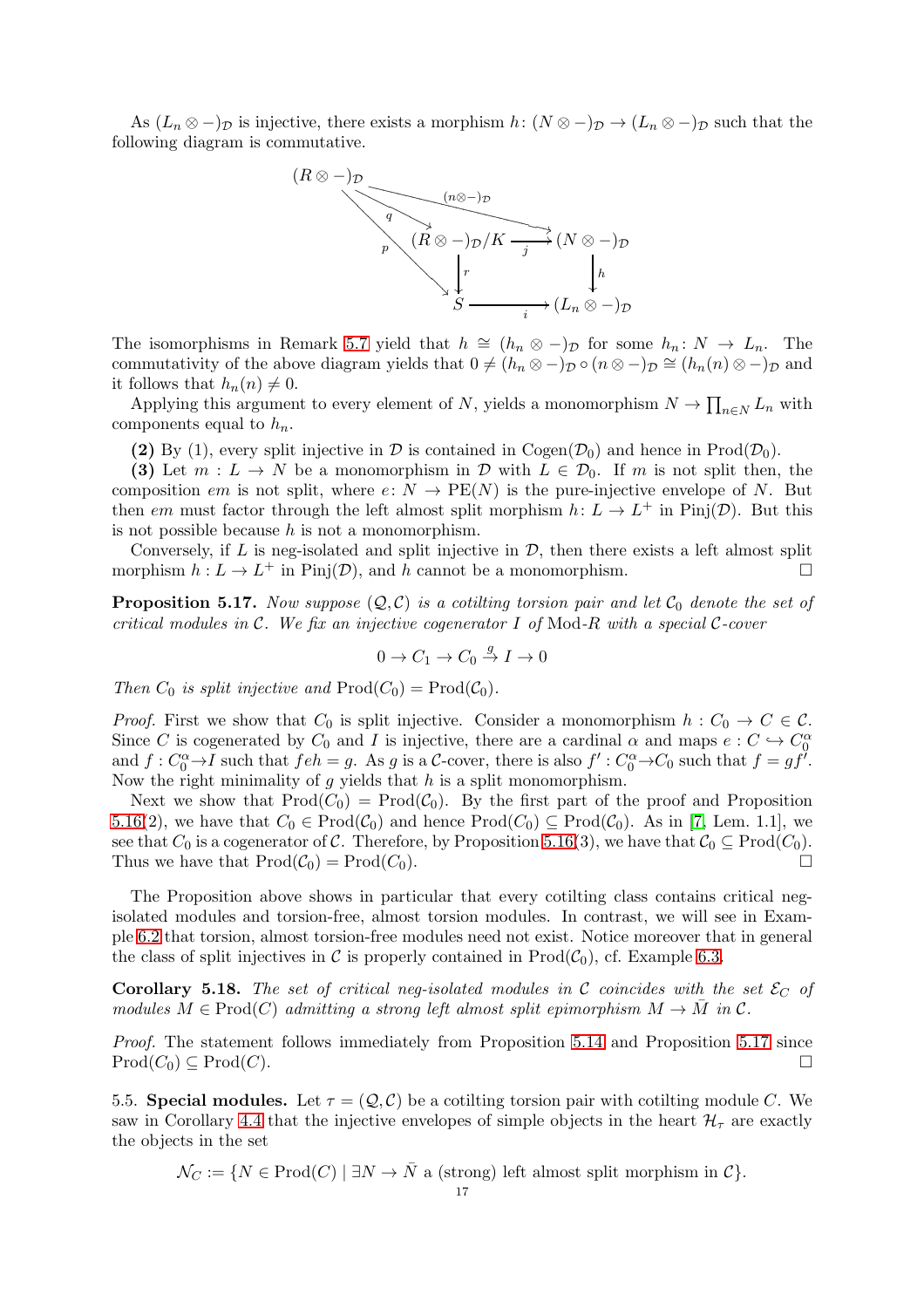By Corollary [5.12](#page-14-0) the elements of  $\mathcal{N}_C$  are the neg-isolated modules in C which belong to Prod(C). Moreover, we showed in Lemma [4.3](#page-10-0) that  $\mathcal{N}_C = \mathcal{E}_C \sqcup \mathcal{M}_C$  where

$$
\mathcal{E}_C := \{ M \in \text{Prod}(C) \mid \exists M \to \bar{M} \text{ a strong left almost split epimorphism in } C \} \text{ and }
$$

 $\mathcal{M}_C := \{ L \in \text{Prod}(C) \mid \exists L \to \bar{L} \text{ a strong left almost split monomorphism in } C \}.$ 

By Corollary [5.18](#page-16-0) we have that the elements of  $\mathcal{E}_C$  are the critical neg-isolated modules in C. In this section we will identify which of the non-critical neg-isolated modules in  $\mathcal C$  are contained in  $\mathcal{M}_C$ . In other words, we wish to determine the non-critical neg-isolated modules in  $\mathcal C$  which are contained in  $Prod(C)$ .

<span id="page-17-0"></span>**Lemma 5.19.** Suppose N is a non-critical neg-isolated module in  $C$ . Then there exists a left almost split morphism  $f: N \to N$  in C which is a monomorphism, and N belongs to Prod(C) if and only if the cokernel of  $f$  is not contained in  $\mathcal{C}$ .

*Proof.* A left almost split morphism  $f$  exists by Proposition [5.11,](#page-13-2) and it is a monomorphism by Lemma [4.3](#page-10-0) combined with Proposition [5.14.](#page-14-1) If N belongs to  $\text{Prod}(C)$ , then  $Z := \text{Coker}f$ can't lie in  $\mathcal{C} = {}^{\perp_1}C$ , because otherwise f would be a split monomorphism. Conversely, assume that Z is not in C and consider the special C-cover  $0 \to X \to Y \to Z \to 0$  of Z. Note that  $X \in \mathcal{C} \cap \mathcal{C}^{\perp_1} = \text{Prod}(C)$  because X is a subobject of  $Y \in \mathcal{C}$ . Since  $\overline{N}$  is in  $\mathcal{C}$ , we have the following commutative diagram:



where k must be a split monomorphism. Indeed, if  $k$  is not a split monomorphism, then a standard argument shows that the bottom sequence splits, which is not possible because Z would then be isomorphic to a summand of  $Y \in \mathcal{C}$ . We have therefore shown that N is contained in  $\text{Prod}(C)$  because it is isomorphic to a direct summand of  $X \in \text{Prod}(C)$ .

<span id="page-17-1"></span>**Proposition 5.20.** Let  $\tau = (Q, C)$  be a cotiling torsion pair. The following statements are equivalent for a module N in C.

- (1) There exists a left almost split morphism  $f: N \to N^+$  in  $\text{Pinj}(\mathcal{C})$  such that  $\text{Coker}(f) \notin \mathcal{C}$ .
- (2) There exists a strong left almost split morphism  $a: N \to \overline{N}$  in C that is a monomorphism and whose cokernel is torsion, almost torsion-free.

*Proof.* First of all, by the argument in Lemma [5.19,](#page-17-0) both conditions imply that  $N$  lies in  $Prod(C).$ 

 $[(1) \Rightarrow (2)]$  By Lemma [5.19,](#page-17-0) there is a left almost split morphism  $f : N \to \overline{N}$  in C such that  $Coker(f)$  is not in C. Consider the commutative diagram



where h is the inclusion of the torsion part of  $Coker(f)$  and the top row is the pullback along h. The morphism g is a monomorphism so M is contained in C. This implies that a is not a split monomorphism because  $0 \neq Q \in \mathcal{Q}$ . It is clear that a is a left almost split morphism because  $f = ga$  is a left almost split morphism.

Next, we show that a is strong left almost split. Assume that  $u : N \to U$  is not a split monomorphism with U in C, and that there are two factorizations  $u = va = v'a$ . Then  $(v-v')\overline{a} =$ 0, so there is  $s: Q \to U$  such that  $v - v' = sb$ . But  $s = 0$  because Q is torsion and U is torsionfree. This shows that  $v = v'$ .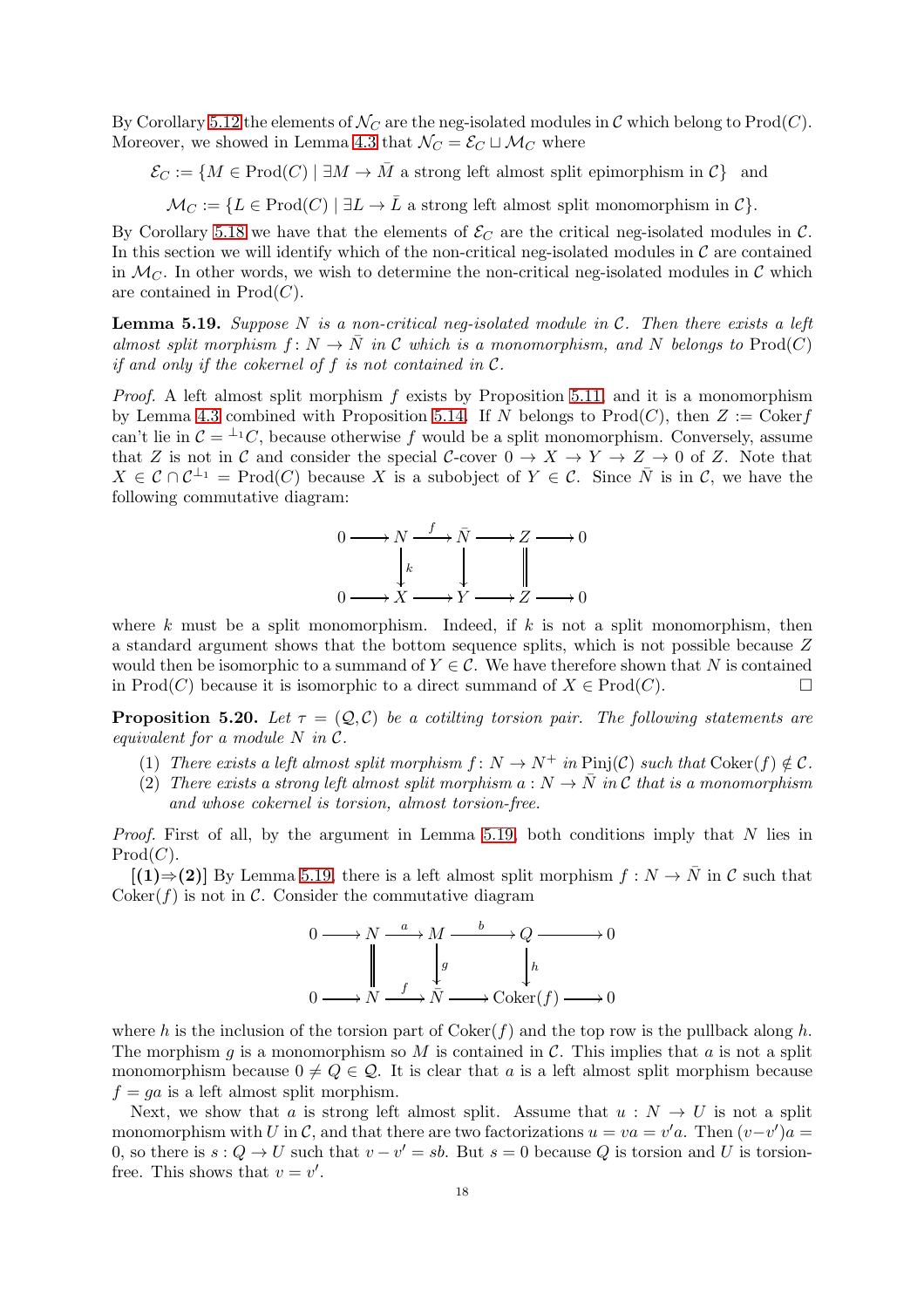We conclude that the short exact sequence  $0 \longrightarrow N \stackrel{a}{\longrightarrow} M \stackrel{b}{\longrightarrow} Q \longrightarrow 0$  satisfies the condition  $(1)(b)$  of Theorem [4.2](#page-9-0) and therefore Q is torsion, almost torsion-free.

 $[(2) \Rightarrow (1)]$  In the proof of Proposition [5.11,](#page-13-2) we showed that the composite  $f := ea: N \rightarrow N^+$ of a with the pure-injective envelope  $e : \overline{N} \to N^+$  is a left almost split morphism in Pinj( $\mathcal{F}$ ). We thus have a commutative diagram



where h must be a non-zero map. Indeed, if  $h = 0$ , the map e factors through f and a is a split monomorphism, a contradiction. We conclude that  $Coker(f)$  is not in C, and thus N is  $\Box$ special.  $\Box$ 

**Definition 5.21.** Let  $\tau = (Q, C)$  be a cotiling torsion pair. A neg-isolated module N in C is called special if it satisfies the equivalent conditions of Proposition [5.20.](#page-17-1)

<span id="page-18-0"></span>**Corollary 5.22.** The set of special neg-isolated modules in C coincides with the set  $\mathcal{M}_C$  of modules  $L \in \text{Prod}(C)$  admitting a strong left almost split monomorphism  $L \to \overline{L}$  in  $\mathcal{C}$ .

*Proof.* The statement follows immediately from Proposition [5.20](#page-17-1) and Theorem [4.2.](#page-9-0)

<span id="page-18-2"></span>**Corollary 5.23.** Let I be an injective cogenerator of Mod-R with a special C-cover

(5.5) 
$$
0 \to C_1 \to C_0 \stackrel{g}{\to} I \to 0.
$$

(1) Every critical neg-isolated module in C is a direct summand of  $C_0$ .

<span id="page-18-1"></span>(2) Every special neg-isolated module in C is a direct summand of  $C_1$ .

*Proof.* Observe first that  $C_0$  and  $C_1$  are both in Prod(C) and thus are injective objects in  $\mathcal{H}_{\tau}$ .

(1) The statement follows immediately from Proposition [5.17](#page-16-1) and the following general property of neg-isolated modules (see  $[29,$  Prop. 9.29]): if a neg-isolated module N in a definable subcategory  $D$  is a direct summand of  $\prod_{i\in I} M_i$  where  $M_i \in D$  for all  $i \in I$ , then N is a direct summand of  $M_i$  for some  $i \in I$ .

(2) Let N be a special neg-isolated module in C. By Propostion [5.20](#page-17-1) there is a short exact sequence  $0 \longrightarrow N \stackrel{a}{\longrightarrow} M \stackrel{b}{\longrightarrow} Q \longrightarrow 0$  where a is a strong left almost split morphism in  $\mathcal C$  and  $\mathcal Q$  is torsion, almost torsion-free. We know from Theorem [4.2](#page-9-0) and Proposition [4.1](#page-8-1) that N is an injective envelope of the simple torsion-free object  $Q[-1]$  in  $\mathcal{H}_{\tau}$ . Notice that  $\text{Hom}_R(Q, C_0) = 0$ . Moreover, we have  $\text{Ext}^1_R(Q, C_0) = 0$  because Q satisifies condition (1)(b) in Proposition [3.4](#page-7-1) and  $C_0$  is split injective in  $\mathcal C$  by Proposition [5.17.](#page-16-1)

Now, applying the functor  $\text{Hom}_R(Q, -)$  to the sequence [\(5.5\)](#page-18-1), we obtain that  $\text{Hom}_R(Q, I) \cong$  $\text{Ext}^1_R(Q, C_1)$ . This shows that there is a non-zero morphism in  $\text{Hom}_{\mathcal{H}_{\tau}}(Q[-1], C_1)$ . We conclude that the injective object  $C_1$  in  $\mathcal{H}_{\tau}$  must contain an indecomposable summand which is isomorphic to the injective envelope N of  $Q[-1]$ .

<span id="page-18-3"></span>**Corollary 5.24.** If  $\tau = (Q, C)$  is a cotiling torsion pair with cotiling module C, then  $PE(\oplus_{N \subset N} N)$ is isomorphic to a direct summand of C.

Proof. The argument used in the first part of the proof of Corollary [5.23](#page-18-2) implies that every  $N \in \mathcal{N}_C$  arises as a direct summand of C. Equivalently, the functor  $N \otimes_R -$ , regarded as an object in the localised functor category  $(R\text{-mod}, Ab)_{\mathcal{C}}$ , is a coproduct factor of the injective object  $C \otimes_R -$ . Since N is neg-isolated, the **socle** soc( $N \otimes_R -$ ) is a simple object in  $(R$ -mod, Ab)<sub> $C$ </sub>. It follows that  $\prod_{N\in\mathcal{N}_C}\text{soc}(N\otimes_R -) \subseteq \text{soc}(C\otimes_R -)$  and therefore that the injective envelope

$$
E(\coprod_{N\in\mathcal{N}_C}\operatorname{soc}(N\otimes_R -)) = E(\coprod_{\mathcal{N}_C}(N\otimes_R -)) = E((\oplus_{\mathcal{N}_C}N)\otimes_R -) = \operatorname{PE}(\oplus_{\mathcal{N}_C}N)\otimes_R -
$$

is a coproduct factor of  $C \otimes_R -$ , as required.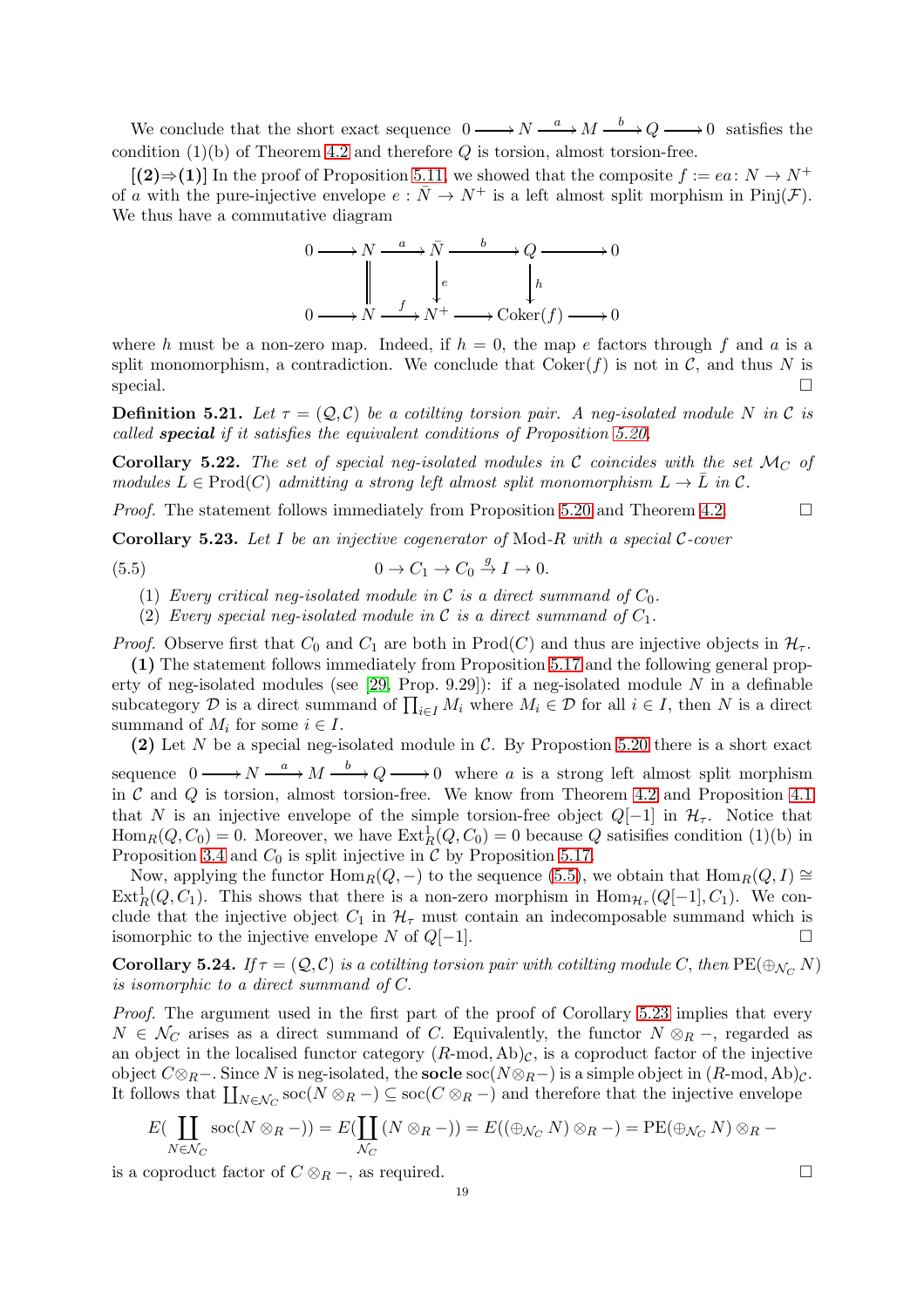#### 6. Examples

In this section, we discuss some examples that illustrate our results. We also study the special case of cotilting modules induced by ring epimorphisms, where we establish some interesting properties of special and critical neg-isolated modules.

6.1. The Kronecker algebra. Let  $\Lambda$  be the Kronecker algebra, i.e. the path algebra of the quiver  $\bullet \rightarrow \bullet$  over an algebraically closed field k. It is well known that the category of finite dimensional indecomposable modules admits a canonical trisection  $(p, t, q)$ , where p and q denote the families given by the preprojective and preinjective modules, respectively, and  $t =$  $\bigcup_{x\in\mathbb{X}}\mathbf{t}_x$  is the tubular family formed by the regular modules and indexed over the projective line  $X = \mathbb{P}^1(k)$ . Given a simple regular module S, we denote by  $S_{\infty}$  and  $S_{-\infty}$  the Prüfer and the adic module on the corresponding ray and coray, respectively. Further, we denote by  $G$  the generic module. Recall from [\[33\]](#page-26-23) that  $\text{End}_RG$  is a division ring, and G is the unique (up to isomorphism) indecomposable module which has infinite length over  $\Lambda$ , but finite length over its endomorphism ring. Moreover, G cogenerates the class  $\mathcal{F} = \mathbf{t}^{\perp_0}$  of all torsion-free modules, it generates the class  $\mathcal{D} = {}^{\perp}0$ t of all divisible modules, and the intersection  $\mathcal{F} \cap \mathcal{D} = \text{Add}G$  is equivalent to the category of all modules over a simple artinian ring Q which is obtained as universal localization of  $\Lambda$  at **t** and is Morita equivalent to  $\text{End}_{R} G$ .

A complete description of the hearts of all cotilting Λ-modules is given in [\[31\]](#page-26-24). Let us focus on two special cases.

<span id="page-19-0"></span>**Example 6.1.** Consider the cotiling torsion pair  $\tau = (\mathcal{T}, \mathcal{F})$  generated by **t**. It is cogenerated by the cotilting module

 $C = G \oplus \prod \{all \;adic \; modules \; S_{-\infty} \}.$ 

The torsion, almost torsion-free modules coincide with the simple regular modules, while G is the only torsion-free, almost torsion module. We refer to [\[31\]](#page-26-24) for the first statement and prove the second for the reader's convenience.

(AT1) Let  $g: G \to B$  be a proper epimorphism, and  $0 \to B' \to B \to \overline{B} \to 0$  the canonical exact sequence with  $B' \in \mathcal{T}$  and  $\overline{B} \in \mathcal{F}$ . Then  $\overline{B}$  lies in  $\mathcal{F} \cap \mathcal{D} = \text{Add}G$ , so  $G \stackrel{g}{\to} B \to \overline{B}$  is a morphism in AddG and is therefore zero or a split monomorphism. It follows that  $\overline{B} = 0$  and  $B \in \mathcal{T}$ .

(AT2) Let  $0 \to G \to B \to C \to 0$  be an exact sequence with  $B \in \mathcal{F}$ . By applying the functor  $Hom_{\Lambda}(S, -)$  given by a simple regular module S, we obtain an exact sequence

$$
\text{Hom}_{\Lambda}(S, B) \to \text{Hom}_{\Lambda}(S, C) \to \text{Ext}^1_{\Lambda}(S, G) \cong D\text{Hom}_{\Lambda}(G, S)
$$

where the first and third term are zero. Hence  $C \in \mathcal{F}$ .

We have shown that  $G$  is almost torsion. For the uniqueness, observe that any other torsionfree, almost torsion module  $X \in \mathcal{F}$  is cogenerated by G, hence  $\text{Hom}_{\Lambda}(X, G) \neq 0$ , and  $X \cong G$  by Corollary [3.7.](#page-8-3)

It follows that G is simple injective in the heart  $\mathcal{H}_{\tau}$ . Moreover, every simple regular module S gives rise to a short exact sequence

$$
0 \to S_{-\infty} \xrightarrow{a} S_{-\infty} \xrightarrow{b} S \to 0
$$

as in Theorem B, and to a minimal injective coresolution

$$
0\to S[-1]{\longrightarrow} S_{-\infty}{\longrightarrow} S_{-\infty}\to 0
$$

of the simple torsion-free object  $S[-1]$  in  $\mathcal{H}_{\tau}$ . We infer that G is the only critical neg-isolated module in  $\mathcal{F}$ , and the special neg-isolated modules coincide with the adic modules. These are the neg-isolated modules in  $\mathcal F$  which belong to ProdC. Observe that also the modules in  $p$  are neg-isolated in F, see Proposition [5.11.](#page-13-2)

Finally, let us remark that  $\mathcal{H}_{\tau}$  is not hereditary. Indeed, it is shown in [\[41,](#page-26-25) 5.2] that the heart of a torsion pair is hereditary only if the torsion pair splits. But if  $S_x$  denotes the simple regular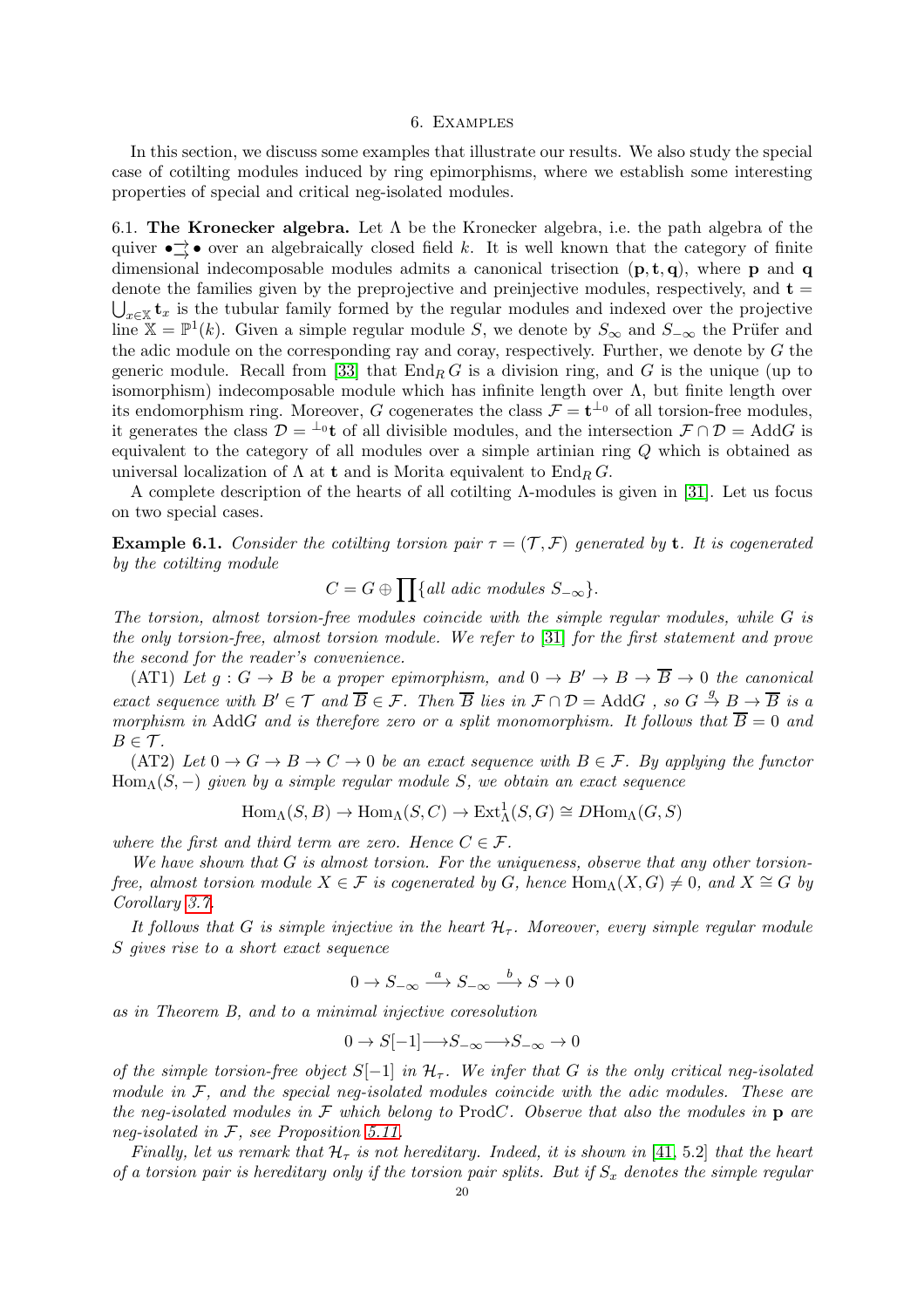in the tube  $t_x$ , then by [\[34,](#page-26-26) Prop. 5] there is a non-split exact sequence

$$
0 \to \bigoplus_{x \in \mathbb{X}} S_x \to \prod_{x \in \mathbb{X}} S_x \to G^{(\alpha)} \to 0
$$

with  $\bigoplus_{x\in\mathbb{X}}S_x\in\mathcal{T}$  and  $G^{(\alpha)}\in\mathcal{F}$ . This shows that  $(\mathcal{T},\mathcal{F})$  is not a split torsion pair.

We have just seen that torsionfree, almost torsion modules may be infinite dimensional, while this is not possible for torsion, almost torsionfree modules according to Remark [3.5.](#page-7-2) The next example, however, exhibits a cotilting module without torsion, almost torsionfree modules.

<span id="page-20-0"></span>**Example 6.2.** Consider now the torsion pair  $\tau = (Q, C)$  in Mod- $\Lambda$  generated by the set q. It is cogenerated by the cotilting module

$$
C = G \oplus \bigoplus \{ \text{all Prüfer modules } S_{\infty} \}.
$$

The heart  $\mathcal{H}_{\tau}$  is locally coherent and hereditary, and it is equivalent to the category of quasicoherent sheaves over X. In particular, all simple objects in  $\mathcal{H}_{\tau}$  are torsion. In other words, there are no torsion, almost torsion-free modules, and the torsion-free, almost torsion modules coincide with the simple regular modules. For details, we refer again to [\[31\]](#page-26-24).

Every simple regular module S gives rise to a short exact sequence

<span id="page-20-2"></span>
$$
0 \to S \xrightarrow{a} S_{\infty} \xrightarrow{b} S_{\infty} \to 0
$$

as in Theorem A, which can also be regarded as the minimal injective coresolution of the simple torsion object S in  $H_{\tau}$ . The critical neg-isolated modules in C thus coincide with the Prüfer modules, and there are no special neg-isolated modules.

The last example also shows that in general the class  $Prod_{0}$  in Proposition [5.16](#page-15-0) does not coincide with the class of split injectives in  $\mathcal{C}$ .

<span id="page-20-1"></span>**Example 6.3.** Let  $\tau = (Q, C)$  be as in Example [6.2.](#page-20-0) Given an injective cogenerator I of Mod- $\Lambda$ , there is a short exact sequence

$$
(6.1) \t\t 0 \to C_1 \to C_0 \stackrel{g}{\to} I \to 0
$$

where g is a C-cover,  $C_0$  is a direct sum of Prüfer modules and  $C_1$  is a direct sum of copies of G, see [\[32,](#page-26-27) Thm. 7.1]. Observe that  $C_1$  is a direct summand of a product of copies of  $C_0$  by [\[34,](#page-26-26) Prop. 3, but it is not split injective in C because the sequence  $(6.1)$  is not split.

6.2. Hereditary torsion pairs. In this section, we assume that  $\tau = (Q, C)$  is a hereditary cotilting torsion pair with cotilting module C. Equivalently, the torsion free class  $\mathcal C$  is closed under injective envelopes. If  $V \in \mathcal{C}$  is split injective, then its injective envelope  $V \to E(V)$  is a monomorphism in  $\mathcal{C}$ , and must therefore be an isomorphism. We conclude that the subcategory of split injective objects of C is given by the category Inj(Mod-R)  $\cap$  C of torsion free injective modules, and that if  $C_0 = \mathcal{E}_C$  denotes the set of critical modules in C as in Proposition [5.16,](#page-15-0) then

$$
\mathrm{Prod}(\mathcal{C}_0) = \mathcal{C} \cap \mathrm{Inj}(\mathrm{Mod}\text{-}R).
$$

Given a module M, we denote by  $\mathcal{C}(M)$  a C-cover of M and by  $\mathcal{K}(M)$  its kernel,

<span id="page-20-3"></span>
$$
0\longrightarrow {\cal K}(M)\longrightarrow {\cal C}(M)\longrightarrow M\longrightarrow 0.
$$

If C is a cotiling module cogenerating C, then  $\mathcal{K}(M)$  is an object of Prod(C) which is uniquely determined by M, up to isomorphism. If  $F \in \mathcal{C}$  is a simple torsion free module, then its injective envelope  $E(F)$  is also torsion free and so serves as its own C-cover, but if  $Q \in \mathcal{Q}$  is a torsion simple module, then its injective envelope  $E(Q)$  is not torsion free so its C-cover is given by the epimorphism in

(6.2) 
$$
0 \longrightarrow \mathcal{K}(E(Q)) \longrightarrow \mathcal{C}(E(Q)) \stackrel{c}{\longrightarrow} E(Q) \longrightarrow 0,
$$

where  $\mathcal{K}(E(Q)) \neq 0$ .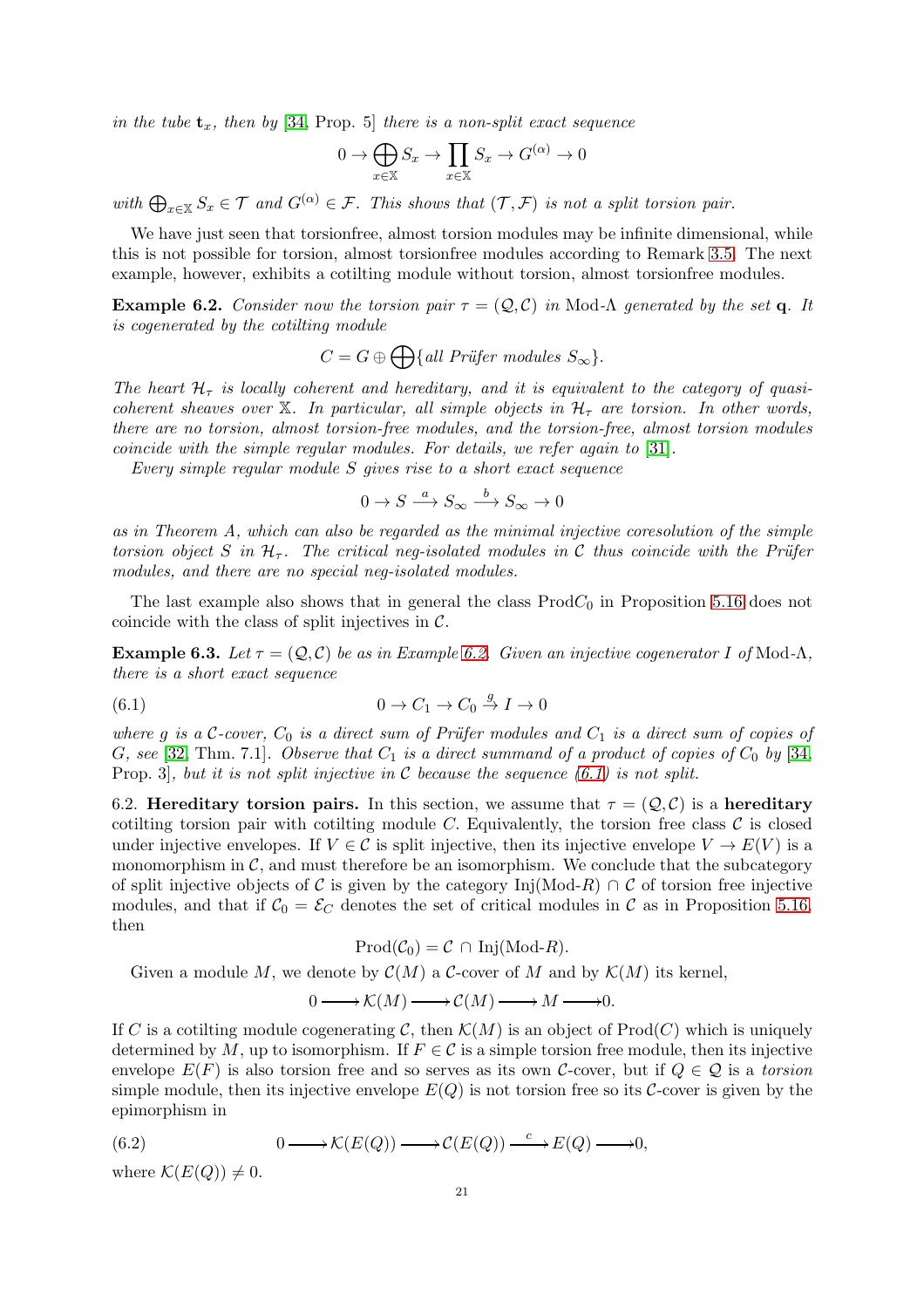In Example [3.3,](#page-6-2) we elaborated on the equivalence of Theorem [4.2\(](#page-9-0)2) for a hereditary torsion pair, showing that the torsion free almost torsion modules correspond to the simple objects of the localisation  $Mod-R/Q$ , and that their injective envelopes are the critical neg isolated indecomposable pure injectives. The following elaborates on the equivalence given by Theorem [4.2\(](#page-9-0)1).

<span id="page-21-0"></span>**Theorem 6.4.** Suppose that  $(Q, C)$  is a hereditary cotilting torsion pair and  $Q_R \in \mathcal{Q}$  is a torsion simple module. The C-cover of Q is given by the pullback of  $(6.2)$  along its injective envelope

$$
0 \longrightarrow \mathcal{K}(E(Q)) \xrightarrow{a} F \xrightarrow{b} Q \longrightarrow 0
$$
  

$$
\downarrow \qquad \qquad \downarrow
$$
  

$$
0 \longrightarrow \mathcal{K}(E(Q)) \longrightarrow \mathcal{C}(E(Q)) \xrightarrow{c} E(Q) \longrightarrow 0.
$$

Consequently,  $F = \mathcal{C}(Q)$ ,  $\mathcal{K}(Q) = \mathcal{K}(E(Q))$  and  $\mathcal{C}(E(Q)) = E(\mathcal{C}(Q))$ . Furthermore,  $a: \mathcal{K}(Q) \rightarrow$  $\mathcal{C}(Q)$  is a left almost morphism in C and  $\mathcal{K}(Q)$  is a special neg isolated indecomposable pure injective.

*Proof.* As in the argument used in the proof of Proposition [5.17,](#page-16-1) the module  $\mathcal{C}(E(Q))$  must be split injective and therefore, by the hereditary property, injective. Moreover, any indecomposable summand of  $\mathcal{C}(E(Q))$  which does not intersect  $\mathcal{K}(E(Q))$  must be isomorphic to  $E(Q)$ , which is impossible as  $Q \in \mathcal{Q}$ . We conclude that the kernel morphism of c is an injective envelope. This also implies that the embedding of F into  $\mathcal{C}(E(Q))$  is an injective envelope.

Furthermore, it follows that  $\mathcal{K}(E(Q))$  is indecomposable. For, suppose that  $\mathcal{K}(E(Q))$  =  $K_1 \oplus K_2$  were a proper decomposition. Neither of the summands can be injective, since they are contained in the kernel of a C-cover. The injective envelope of  $\mathcal{K}(E(Q))$  as well as its cosyzygy would then be decomposable, contradicting the fact that  $E(Q)$  is not.

Because F is torsion free and  $\mathcal{K}(E(Q))$  belongs to  $\mathcal{C}^{\perp_1}$ ,  $b: F \to Q$  is a special C-precover. As such, it contains the C-cover  $C(Q) \to Q$  as a direct summand, whose kernel would be a direct summand of  $\mathcal{K}(E(Q))$ . But  $\mathcal{K}(E(Q))$  is indecomposable, and Q is not torsion free, so the C-cover of Q must contain  $\mathcal{K}(E(Q))$ , and properly so. As Q is simple, so we see that  $b: F = \mathcal{C}(Q) \to Q$ is the C-cover of Q and  $\mathcal{K}(Q) = \mathcal{K}(E(Q)).$ 

The last statement follows from Theorem [4.2\(](#page-9-0)1).  $\Box$ 

Theorem [6.4](#page-21-0) allows us to infer that the module  $PE(\bigoplus_{\mathcal{N}_C} N)$  of Corollary [5.24](#page-18-3) that arises as a summand of any cotilting module  $C$  for  $C$  is itself cotilting. Because it is a summand of a cotilting module, it certainly satisfies the first two conditions of being one. To verify the third, consider the injective cogenerator  $I = \prod_{\text{Sim}(\text{Mod-}R)} E(S)$  of Mod-R, where the index set runs over the set of all simple modules. It may be decomposed as

$$
I = \prod_{Q \in \text{Sim}(Q)} E(Q) \quad \oplus \prod_{F \in \text{Sim}(\mathcal{C})} E(F),
$$

where the index set has been partitioned into the simple torsion and simple torsion free modules, respectively. Take the special  $\mathcal{C}\text{-precover}$  of I given by the product of the respective  $\mathcal{C}\text{-cover}$ ,

$$
0 \longrightarrow \prod_{Q \in \text{Sim}(Q)} \mathcal{K}(Q) \longrightarrow \prod_{Q \in \text{Sim}(Q)} \mathcal{C}(E(Q)) \oplus \prod_{F \in \text{Sim}(C)} E(F) \longrightarrow I \longrightarrow 0.
$$

Because every  $\mathcal{K}(Q)$  is neg-isolated, the kernel belongs to Prod(PE( $\oplus_{\mathcal{N}_C} N$ )). On the other hand, the middle term is injective and therefore belongs to  $\mathcal{C} \cap \text{Inj}(\text{Mod-}R) = \text{Prod}(\mathcal{C}_0)$ .

<span id="page-21-1"></span>**Corollary 6.5.** If  $(Q, C)$  is a hereditary cotiling torsion pair with cotiling module C, then the module  $PE(\bigoplus_{\mathcal{N}_C} N) = PE((\bigoplus_{\mathcal{E}_C} M) \oplus (\bigoplus_{\mathcal{M}_C} L))$ , given more explicitly by

$$
\mathrm{PE}(\bigoplus_{Q \in \mathrm{Sim}(Q)} \mathcal{K}(Q) \oplus \bigoplus_{F \in \mathrm{Sim}(\mathrm{Mod}\textrm{-}R/\mathcal{Q})} E(F)),
$$

is a 1-cotiling module for C that is isomorphic to a direct summand of C.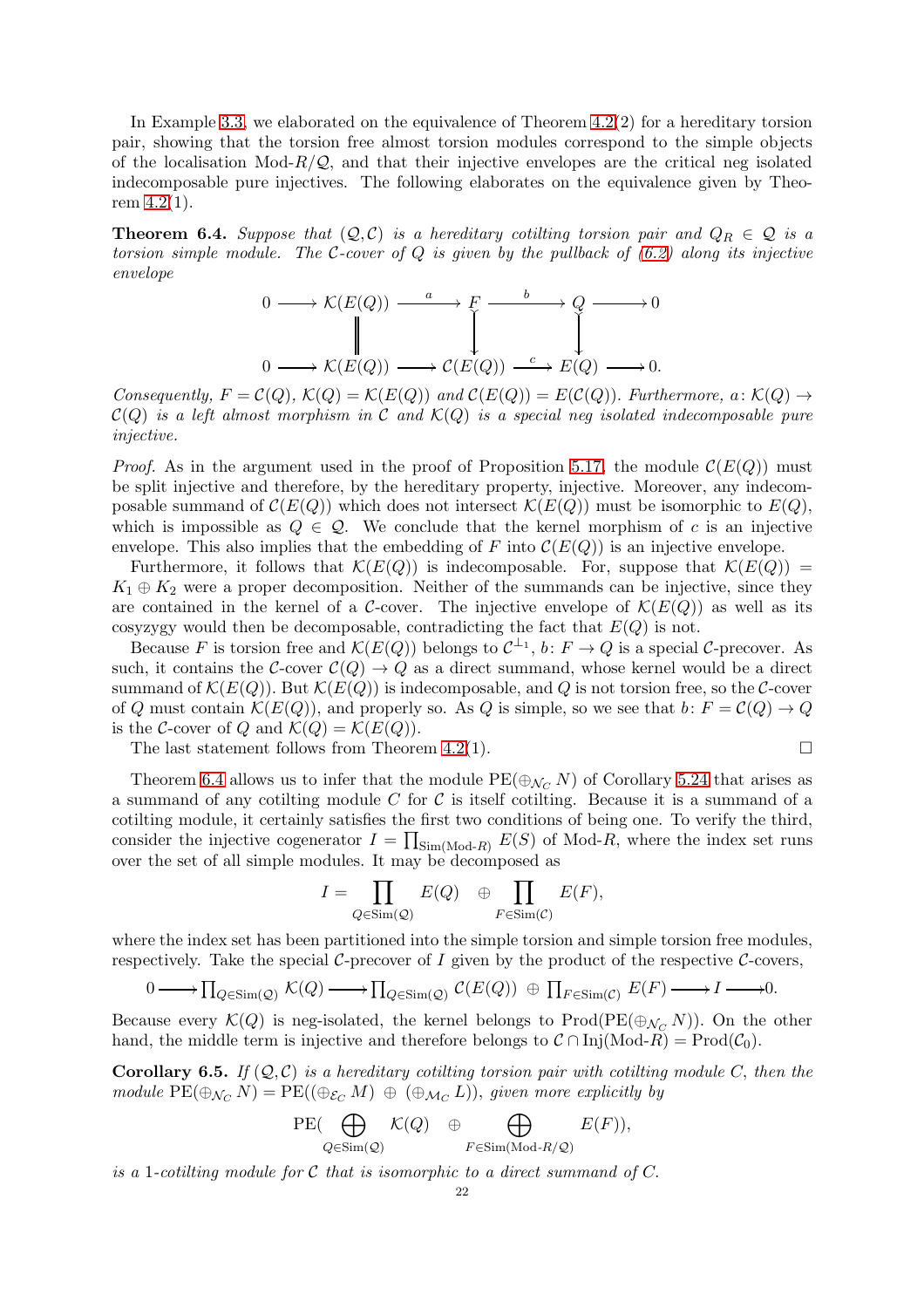6.3. Commutative noetherian rings. Let now R be a commutative noetherian ring. It is shown in  $[6]$  that the cotilting torsion pairs are precisely the hereditary torsion pairs in Mod-R with R being torsion-free. They are parametrized by the subsets  $P \subset \text{Spec}(R)$  that are closed under specialization and satisfy Ass  $R \cap P = \emptyset$ . More precisely, P corresponds to the hereditary torsion pair  $(\mathcal{T}, \mathcal{F})$  given by

$$
\mathcal{T} = \{ M \in \text{Mod-}R \mid \text{Supp}\,M \subset P \}
$$

 $\mathcal{F} = \{M \in \text{Mod-}R \mid \text{Ass } M \cap P = \emptyset\}$ 

where T contains all  $E(R/\mathfrak{p})$  with  $\mathfrak{p} \in P$ , and T contains all  $E(R/\mathfrak{q})$  with  $\mathfrak{q} \in Q = \operatorname{Spec}(R) \setminus P$ . We denote by  $\text{Max}(P)$  the set of all maximal ideals of R which lie in P and by  $\text{Max}(Q)$  =  $\{q \in Q \mid V(q) \setminus \{q\} \subset P\}$  the set of all prime ideals which are maximal in Q.

<span id="page-22-1"></span>Proposition 6.6. The module

$$
PE(\bigoplus_{\mathfrak{m}\in\operatorname{Max}(P)}\mathcal{K}(R/\mathfrak{m}))\oplus\bigoplus_{\mathfrak{q}\in\operatorname{Max}(Q)}E(R/\mathfrak{q})
$$

is a cotiling module cogenerating  $\mathcal F$  which is isomorphic to a direct summand of any other cotilting module cogenerating F.

*Proof.* The torsion simple modules are precisely the modules of the form  $R/\mathfrak{m}$  with  $\mathfrak{m} \in \text{Max}(P)$ . Further, since the ring is noetherian, the direct sum  $\bigoplus_{F \in \text{Sim}(\text{Mod-}R/\mathcal{T})} E(F)$  is (pure-)injective. By Corollary [6.5,](#page-21-1) it remains to show that the modules  $E(F)$  with  $F \in Sim(Mod-R/\mathcal{T})$  are precisely the indecomposable injectives  $E(R/\mathfrak{q})$  with  $\mathfrak{q} \in \text{Max}(Q)$ , up to isomorphism.

In order to verify this, recall first that any such  $E(R/\mathfrak{q})$  is torsionfree and therefore cogenerated by critical modules. In particular  $\text{Hom}_R(E(R/\mathfrak{q}), E(F)) \neq 0$  for some  $F \in \text{Sim}(\text{Mod-}R/\mathcal{T})$ . But  $E(F)$  is indecomposable injective and thus of the form  $E(R/\mathfrak{p})$  for some  $\mathfrak{p} \in V(\mathfrak{q})$ . Moreover  $\mathfrak{p} \in Q$  as  $E(F) \in \mathcal{F}$ . It follows by assumption that  $\mathfrak{p} = \mathfrak{q}$ , hence  $E(R/\mathfrak{q}) \cong E(F)$ . For the converse implication, we employ [\[42,](#page-26-28) Theorem 5.2] which states that

$$
C = \mathcal{K}(\bigoplus_{\mathfrak{m} \in \operatorname{Max}(P)} E(R/\mathfrak{m})) \oplus \bigoplus_{\mathfrak{q} \in \operatorname{Max}(Q)} E(R/\mathfrak{q})
$$

is a cotilting module with the stated properties. It follows that every  $E(F)$  is isomorphic to a direct summand of C. Now observe that  $\mathcal{K}(\bigoplus_{\mathfrak{m}\in\text{Max}(P)} E(R/\mathfrak{m}))$  cannot have injective summands by minimality, so  $E(F)$  must be isomorphic to some  $E(R/\mathfrak{q})$  with  $\mathfrak{q} \in \text{Max}(Q)$ .  $\Box$ 

We remark that the modules in  $\text{Sim}(\text{Mod-}R/\mathcal{T})$  need not have the form  $R/\mathfrak{q}$ , as we are going to see next.

**Example 6.7.** Let  $P = \text{Max}(\mathbb{Z})$  be the (specialization closed) set of all maximal ideals of  $\mathbb{Z}$ . Then  $Q = \text{Max}(Q) = \{0\}$ , and  $(\mathcal{T}, \mathcal{F})$  is the torsion pair formed by the torsion and torsion free abelian groups, respectively. So the only simple object in Mod- $\mathbb{Z}/\mathcal{T}$  is  $\mathbb{Q}$ , which coincides with its injective envelope and is also the only module which is critical neg-isolated in  $\mathcal{F}.$ 

6.4. Minimal cotilting modules. Throughout this section, we assume that  $C$  is a cotilting R-module with torsion pair  $\tau = (Q, C)$  and that there is an injective cogenerator I of Mod-R with a special  $C$ -cover

(6.3) 
$$
0 \to C_1 \to C_0 \stackrel{g}{\to} I \to 0
$$

such that

<span id="page-22-0"></span>(M1) The left perpendicular category  $\mathcal{Y} = {}^{\perp_{0,1}}C_1$  is closed under direct products;

 $(M2)$  Hom $_R(C_0, C_1) = 0$ .

Cotilting modules with this property are called **minimal** and we call the associated class  $\mathcal{C}$  a minimal cotilting class.

Observe that condition (M1) amounts to the fact that the inclusion functor  $\mathcal{Y} \to \text{Mod-}R$  has a left adjoint and a right adjoint. This is equivalent to the existence of a ring epimorphism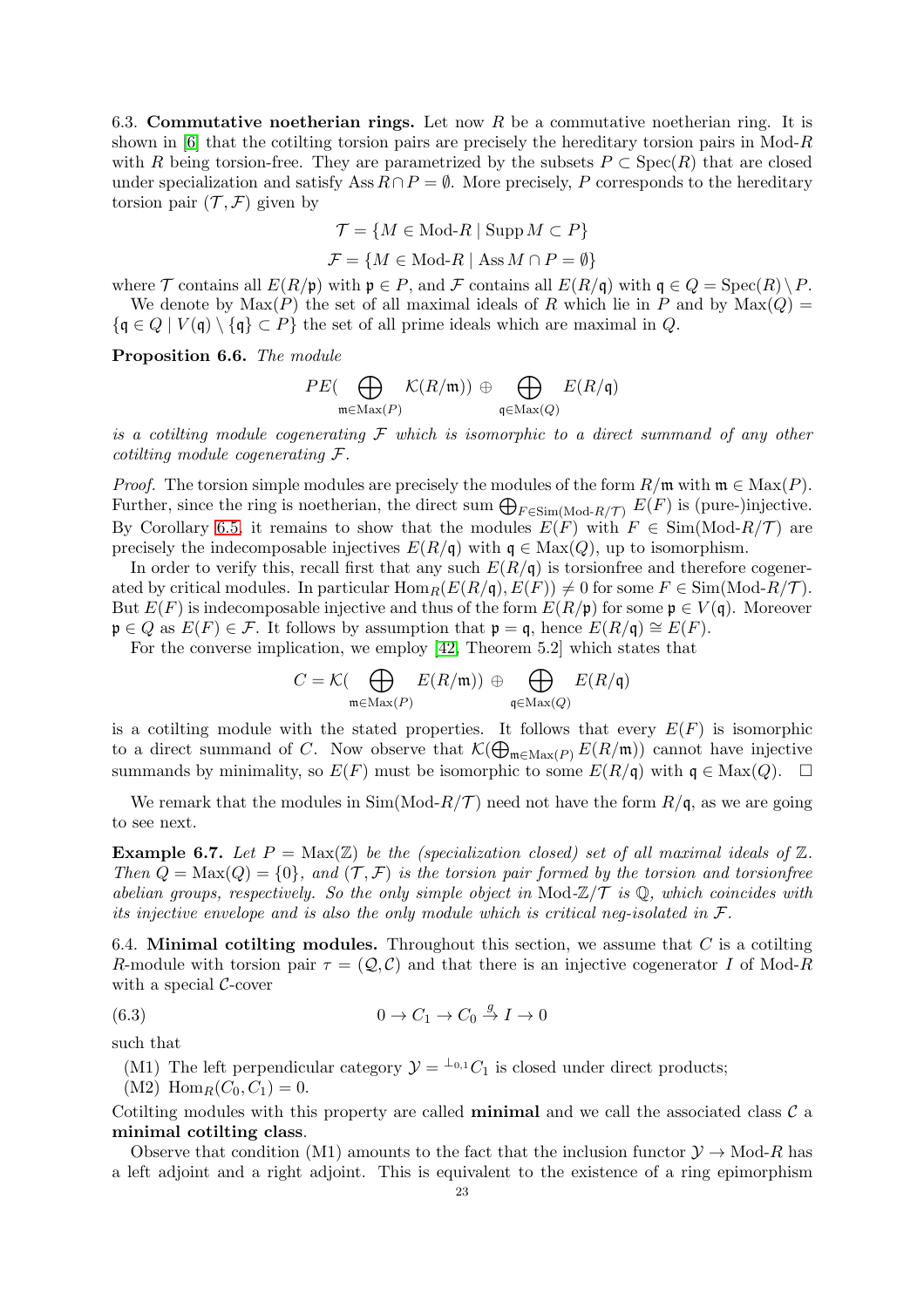$\lambda: R \to S$  which is **pseudoflat**, i.e.  $Tor_1^R(S, S) = 0$ , such that  $\mathcal Y$  is the essential image of the functor  $\lambda_* : Mod\text{-}S \to Mod\text{-}R$  given by restriction of scalars.

In fact, minimal cotilting modules are closely related to pseudoflat ring epimorphisms. Let k be a commutative ring such that R is a k-algebra, and let  $D = \text{Hom}_k(-, E)$  be the duality induced by an injective cogenerator of Mod-k. Any injective ring epimorphism  $\lambda : R \to S$  with the property that Cogen  $D(RS) \subset {}^{\perp_1}D(RS)$  is pseudoflat and induces a minimal cotilting right R-module  $C = D(RS) \oplus D(RS/R)$ , for which the sequence [\(6.3\)](#page-22-0) can be chosen as

(6.4) 
$$
0 \to D({}_RS/R) \to D({}_RS) \stackrel{g}{\to} D({}_RR) \to 0
$$

We refer to [\[3,](#page-25-7) Section 4] for details. In particular, we have

**Theorem 6.8.** [\[3,](#page-25-7) Theorem 4.16, Corollaries 4.18 and 4.19] The map assigning to a ring epimorphism  $\lambda: R \to S$  the class Cogen  $D(RS)$  yields a bijection between

- (i) epiclasses of injective ring epimorphisms  $\lambda : R \to S$  with Cogen  $D(RS) \subset {}^{\perp_1}D(RS)$ ,
- (ii) minimal cotilting classes.

Moreover, the set in (i) equals the set of

(i') epiclasses of injective pseudoflat ring epimorphisms,

provided that R has weak global dimension at most one or is a commutative noetherian ring.

**Example 6.9.** (1) Let  $\Lambda$  be the Kronecker algebra over a field k. Consider the pseudoflat ring epimorphism  $\lambda : \Lambda \to \Lambda_t$  given by universal localization at **t**. We have a short exact sequence

$$
0 \to \Lambda \to \Lambda_{\mathbf{t}} \cong G \oplus G \to \bigoplus \{ \text{all Prüfer modules } S_{\infty} \} \to 0
$$

in Λ-Mod. Applying the duality  $D = \text{Hom}_k(-, k)$  we obtain a short exact sequence in Mod-Λ

$$
0 \to \prod \{all \;adic \; modules \; S_{-\infty} \} \to G \oplus G \to D(\Lambda) \to 0
$$

and a minimal cotilting module equivalent to the cotilting module in Example [6.1.](#page-19-0)

(2) [\[3,](#page-25-7) Example 4.10] The cotilting module in Example [6.2](#page-20-0) is not minimal. In fact, it is the only non-minimal cotiling  $Λ$ -module up to equivalence.

(3) [\[3,](#page-25-7) Example 4.22 (3)] Over a commutative noetherian ring of Krull dimension at most one, all cotilting modules are minimal.

Let us collect some properties of minimal cotilting modules. We denote by  $C_0$  and  $C_1$  the set of critical, respectively special, neg-isolated modules in  $\mathcal{C}$ .

<span id="page-23-0"></span>**Lemma 6.10.** Let assumptions and notation be as above, and suppose that the heart  $\mathcal{H}_{\tau}$  is locally finitely generated.

- (1)  $\text{Prod}(C_0) = \text{Prod}(\mathcal{C}_0)$  and  $\text{Prod}(C_1) = \text{Prod}(\mathcal{C}_1)$ .
- (2) An indecomposable module X lies in Prod(C) if and only if it lies in Prod( $C_0$ ) or  $Prod(C_1)$ , and not in both.
- (3) If C is a proper subcategory of Mod-R, then it contains special neg-isolated modules, and Q contains torsion, almost torsion-free modules.

*Proof.* The first statement in (1) and the inclusion  $\text{Prod}(C_1) \supseteq \text{Prod}(\mathcal{C}_1)$  are true in general, see Proposition [5.17](#page-16-1) and Corollary [5.23\(](#page-18-2)2).

When  $\mathcal{H}_{\tau}$  is locally finitely generated, then the direct product of all injective envelopes of simple objects is an injective cogenerator of  $\mathcal{H}_{\tau}$ . Hence Prod $(C)$  = Prod $(\mathcal{N}_{C})$  where  $\mathcal{N}_{C}$  =  $\mathcal{C}_0 \cup \mathcal{C}_1$  is the set of all neg-isolated modules in C which belong to Prod(C). So, every module  $X \in \text{Prod}(C)$  admits a split monomorphism  $\iota: X \hookrightarrow M_0 \oplus M_1$  where  $M_i$  is a direct product of modules in  $\mathcal{C}_i$  for  $i = 0, 1$ . Then we can write  $\mathrm{id}_X = \pi_0 \iota_0 + \pi_1 \iota_1$  where  $\iota_i$  and  $\pi_i$  are the components of  $\iota$  and of its left inverse  $\pi : M_0 \oplus M_1 \to X$ .

Now, if  $X \in \text{Prod}(C_1)$ , then it follows from condition (M2) that  $C_0 \in {}^{\perp_0}X$ , hence by condition (M1) we have  $\text{Prod}(C_0) \subseteq {}^{\perp_0}X$ , which implies that  $\pi_0 : M_0 \to X$  vanishes. Thus  $id_X = \pi_1 \iota_1$ and X lies in  $\text{Prod}(\mathcal{C}_1)$ . This concludes the proof of statement (1).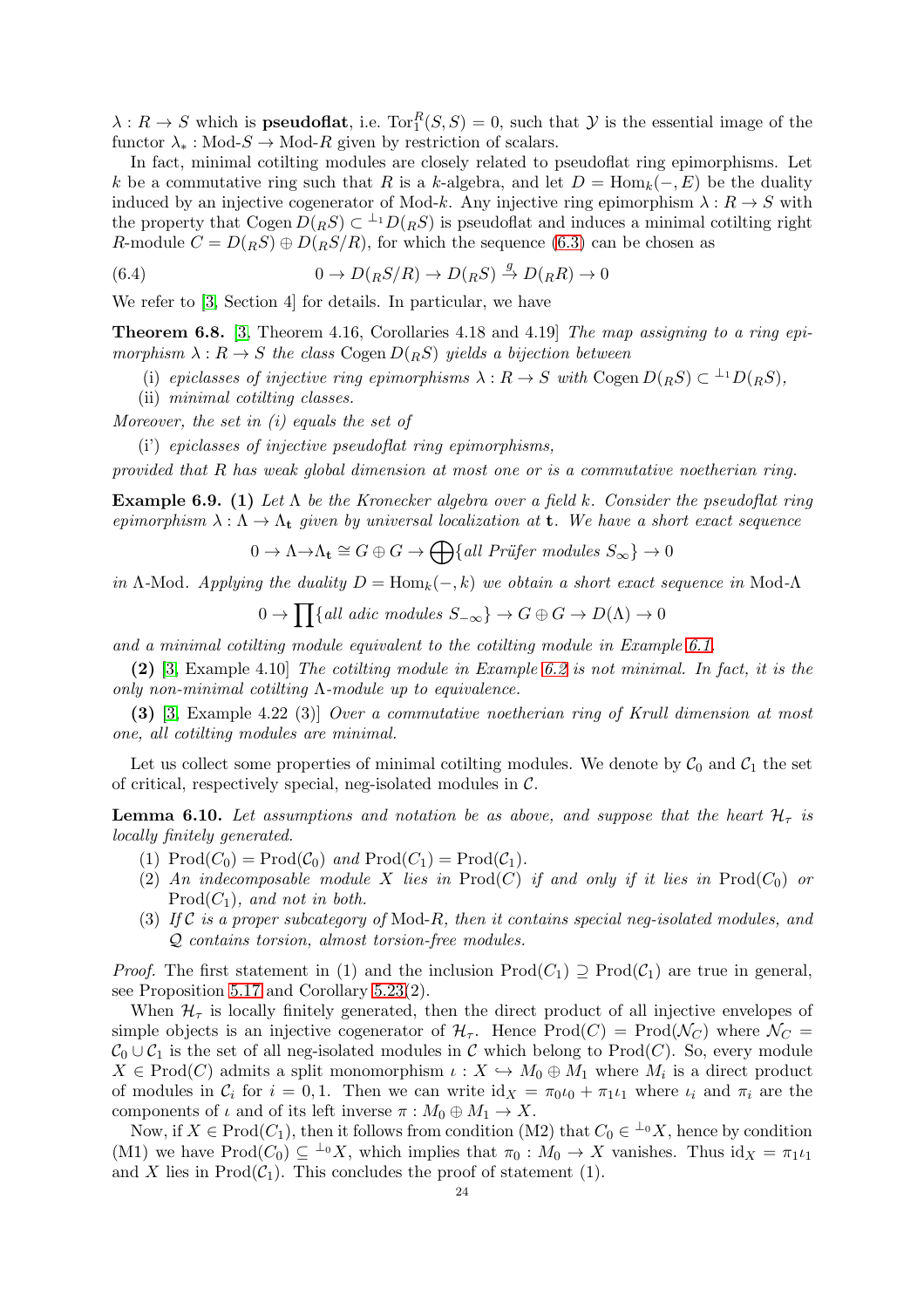Moreover, if X is an indecomposable module in  $\text{Prod}(C)$ , then it is pure-injective and therefore has a local endomorphism ring. This shows that  $\pi_i \iota_i$  must be an isomorphism for  $i = 0$ or  $i = 1$ , that is, X lies in  $Prod(C_0)$  or  $Prod(C_1)$ . Finally, X can't lie in both, because Prod( $C_0$ )  $\subset {}^{\perp_0}C_1$  by conditions (M1) and (M2). This proves statement (2).

For statement (3), observe that the C-cover in [\(6.3\)](#page-22-0) can't be an isomorphism, so  $C_1 \neq 0$  and  $C_1 \neq \emptyset$ . The existence of torsion, almost torsion-free modules then follows from Theorem B.  $\Box$ 

<span id="page-24-0"></span>**Proposition 6.11.** [\[38\]](#page-26-29) Let assumptions and notation be as above, and suppose that R is right artinian. Assume further that  $\mathcal C$  is a proper subcategory of Mod-R, and let  $\mathcal W$  the class of all modules with a finite filtration by torsion, almost torsion-free modules. Then the class of all direct limits of modules in W coincides with the left perpendicular category  $\perp_{0,1} C_0$  of the module  $C_0$  in [\(6.3\)](#page-22-0).

**Theorem 6.12.** Let R be a right artinian ring and let C be a minimal cotiling module with associated ring epimorphism  $\lambda: R \to S$ .

- (1) Every indecomposable summand of a product of special neg-isolated modules in C is special neg-isolated in C.
- (2) S is a right coherent ring.
- (3)  $C_0$  is an elementary cogenerator.

*Proof.* (1) Suppose M is an indecomposable module in  $\text{Prod}(\mathcal{C}_1)$  which is not special. Recall that  $\mathcal{Y} = {}^{\perp_{0,1}}C_1$  is the essential image of  $\lambda_*$ . By [\[3,](#page-25-7) Proposition 4.15] there is an exact sequence

$$
0\to M\stackrel{\eta}\to M\otimes_R S\to M''\to 0
$$

where M'' belongs to Q and  $\text{Hom}_R(\eta, Y)$  is an isomorphism for every module  $Y \in \mathcal{Y}$ . In particular, Hom $_R(\eta, C_0)$  is an isomorphism. Furthermore,  $\text{Ext}_R^1(M \otimes_R S, C_0) = 0$  because  $M \otimes_R S \in \mathcal{Y} \subseteq {}^{\perp_1}C_1 = {}^{\perp_1}C$  and  $C_0 \in \text{Prod}C$ . It follows that  $\text{Ext}^1_R(M'', C_0) = 0$ , and of course also  $\text{Hom}_R(M'', C_0) = 0$ . But then M'' lies in the left perpendicular category of  $C_0$ , and by Proposition [6.11](#page-24-0) it is a direct limit of modules in  $W$ , the class of all modules with a finite filtration by torsion, almost torsion-free modules.

Consider now  $W \in \mathcal{W}$ . We have  $\text{Hom}_R(W, M \otimes_R S) = 0$  because W is torsion and  $M \otimes_R S$ is torsion-free. Moreover,  $\text{Ext}^1_R(W, M) = 0$ , because M is an indecomposable, non-special module in Prod(*C*), thus becomes indecomposable injective in  $\mathcal{H}_{\tau}$  and satisfies  $\text{Ext}_{R}^{1}(S,M) \cong$  $\text{Hom}_{\mathcal{H}_{\tau}}(S[-1], M) = 0$  for all torsion, almost torsion-free modules S. We conclude that  $\operatorname{Hom}_R(W, M'') = 0.$ 

In conclusion, we have shown that  $M'' = 0$  and  $M \cong M \otimes_R S$  belongs to  $\mathcal Y$ . Bu then  $M \in {}^{\perp_0}C_1$ , which contradicts the assumption  $M \in \text{Prod}(\mathcal{C}_1) = \text{Prod}(C_1)$ .

(2) By Example [4.6,](#page-11-4) the heart  $\mathcal{H}_{\tau}$  is a locally coherent Grothendieck category. Then we know from [\[23\]](#page-26-20),[\[25\]](#page-26-30) that the (isoclasses of) indecomposable injective objects form a topological space  $Spec(\mathcal{H}_{\tau})$ , where a basis of open subsets is given by the collection

$$
\mathcal{O}(M) = \{ E \in \text{Spec}(\mathcal{H}_{\tau}) \mid \text{Hom}_{\mathcal{H}_{\tau}}(M, E) \neq 0 \}, \ M \in \mathcal{H}_{\tau} \cap \mathcal{D}^{b}(\text{mod-}R).
$$

Moreover, there is a one-one-correspondence between the open subsets of  $Spec(\mathcal{H}_{\tau})$  and the hereditary torsion pairs of finite type in  $\mathcal{H}_{\tau}$ , which maps a torsion pair  $(\mathcal{S}, \mathcal{R})$  to the set of indecomposable injectives which are not contained in  $R$ .

Let us now consider the set  $\Omega = \{S[-1] \mid S \text{ torsion, almost torsion-free}\}\$  of all simple torsionfree objects in  $\mathcal{H}_{\tau}$ . It generates a hereditary torsion pair  $(\mathcal{S}, \mathcal{R})$  of finite type in  $\mathcal{H}_{\tau}$ , which is associated to the open set

$$
\mathcal{O} = \{ E \in \text{Spec}(\mathcal{H}) \mid \text{Hom}_{\mathcal{H}}(M, E) \neq 0 \text{ for some } M \in \Omega \} = \mathcal{C}_1
$$

in Spec( $\mathcal{H}_{\tau}$ ). Moreover, S is a localizing subcategory of  $\mathcal{H}_{\tau}$ , and the corresponding quotient category  $\mathcal{H}_{\tau}/\mathcal{S}$  is again a locally coherent Grothendieck category whose spectrum is formed by the indecomposable injective objects in  $\mathcal{R}$ , that is, by the complement  $\mathcal{O}^c$  of  $\mathcal{O}$ , cf. [\[23,](#page-26-20) Thm. 2.16 and Prop. 3.6].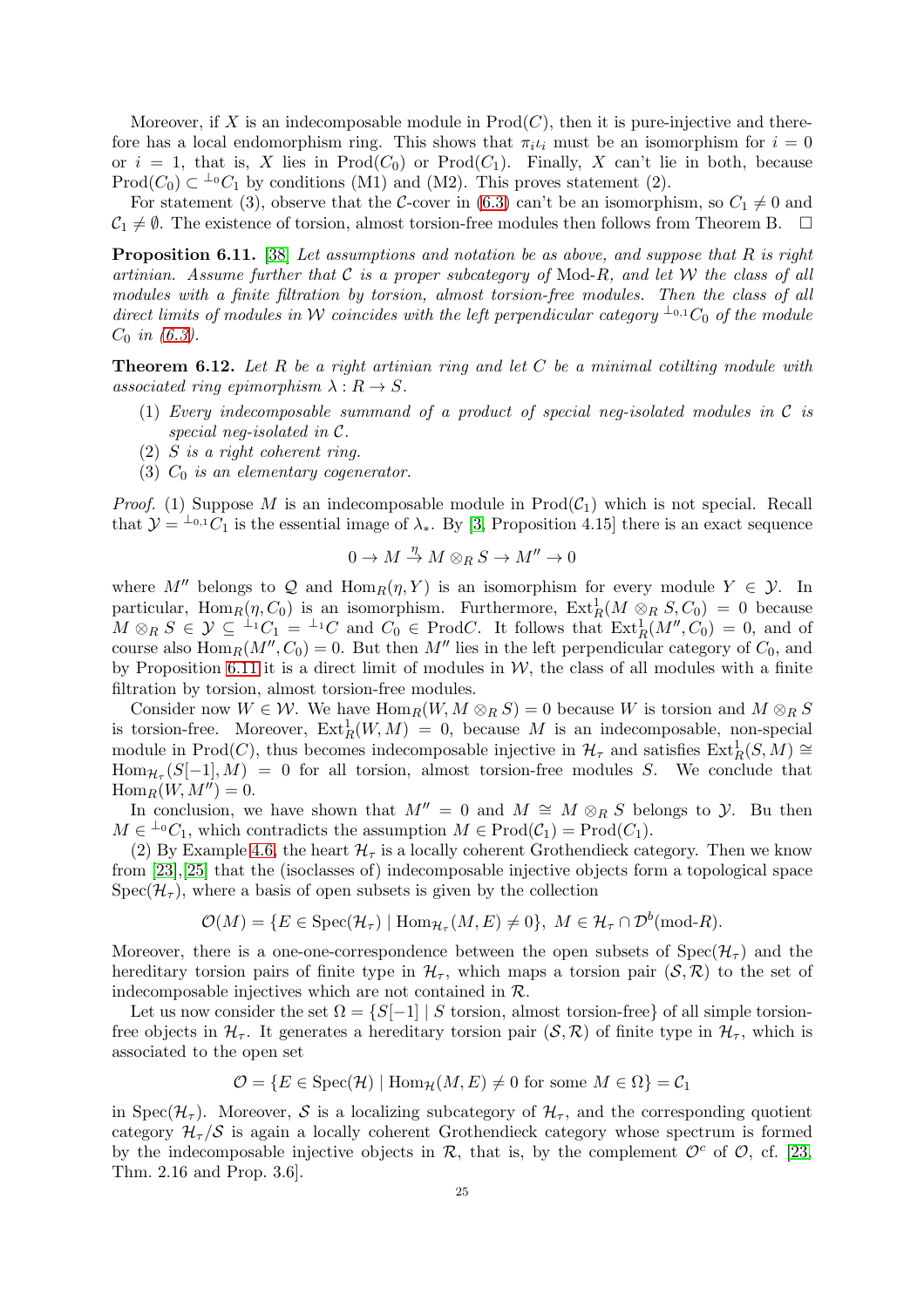We have seen in (1) that an indecomposable module in  $\text{Prod}(C)$  that is not in  $C_1$  can't belong to  $\text{Prod}(\mathcal{C}_1)$  and thus must lie in  $\text{Prod}(\mathcal{C}_0)$  by Proposition [6.10.](#page-23-0) That is, every indecomposable injective in  $\mathcal R$  is contained in Prod $(C_0)$ . Since every injective in  $\mathcal R$  is a direct summand of a product of indecomposables, it follows that the injectives in  $\mathcal R$  coincide with Prod( $C_0$ ). In other words, the class of injective objects of  $\mathcal{H}_{\tau}/\mathcal{S}$  is  $\text{Prod}(C_0) = \text{Prod}(D(S))$ . Observe that these are precisely the indecomposable injective right S-modules. Since Grothendieck categories are determined up to equivalence by their injective objects (cf. [\[40,](#page-26-17) p.81]), it follows that  $\mathcal{H}_{\tau}/\mathcal{S}$  and Mod-S are equivalent, and in particular, S must be right coherent.

(3) Recall that a module  $M$  is said to be fp-injective if every short exact sequence starting at M and ending at a finitely presented module is split exact, or equivalently, if M is a pure submodule of an injective module. Since  $S$  is right coherent, we know from [\[39\]](#page-26-31) that the class of fp-injective right S-modules is closed under direct limits. In other words, the class  $\mathrm{Cogen}_*(D(S))$  of all pure S-submodules of products of copies of the injective cogenerator  $D(S)$ is a definable subcategory of Mod-S. Observe that the functor  $\lambda_* : Mod\text{-}S \to Mod\text{-}R$  takes  $\text{Cogen}_*(D(S))$  to the class  $\text{Cogen}_*(C_0)$  of all pure R-submodules of products of copies of  $C_0$ . Indeed, this is due to the fact that  $\lambda_*$  commutes with direct products and direct limits, and that pure-exact sequences are direct limits of split exact sequences. Conversely, any module  $X$ in Cogen<sub>\*</sub>( $C_0$ ) is an S-module, and any pure embedding of X in a product of copies of  $C_0$  is also a pure embedding of S-modules by [\[30,](#page-26-21) Cor. 6.1.11], so that X lies in  $\mathrm{Cogen}_*(D(S))$ . Now we can conclude by [\[30,](#page-26-21) Thm. 6.1.11] that  $Cogen_*(C_0)$  is a definable subcategory of Mod-R, that is,  $C_0$  is an elementary cogenerator.

**Remark 6.13.** Let C be a minimal cotilting module with associated ring epimorphism  $\lambda : R \to$ S. Then S is right noetherian if and only if  $C_0$  is  $\Sigma$ -pure-injective. Indeed, the only-if-part follows from the fact that  $C_0$  is an injective cogenerator of Mod-S and Prod $(C_0)$  is thus closed under coproducts. Assume conversely that  $C_0$  is  $\Sigma$ -pure-injective. By [\[21\]](#page-26-32) there is a cardinal  $\kappa$ such that  $\text{Prod}(C_0) \subseteq \text{Add}(M)$  where M is the direct sum of a set of representatives of modules in Prod( $C_0$ ) of cardinality at most  $\kappa$ . It is not difficult to see that Prod( $C_0$ ) then even equals  $Add(M)$  and is therefore closed under coproducts, which shows that S is right noetherian.

**Example 6.14.** (1) If R is a commutative noetherian ring, then we know from Proposition [6.6](#page-22-1) that  $C_0$  is injective and thus  $\Sigma$ -(pure-)injective.

(2) Consider the hereditary noetherian ring  $R = \begin{pmatrix} \mathbb{Z} & \mathbb{Z} \\ 0 & \mathbb{Z} \end{pmatrix}$  $0Z$  $\bigg).$  It is shown in [\[10,](#page-26-33) Example

4) that the non-noetherian ring  $S = \begin{pmatrix} \mathbb{Z}_{(p)} & \mathbb{Q} \\ 0 & \pi \end{pmatrix}$  $0 \quad \mathbb{Z}_{(q)}$  $\bigg),$  where  $p, q$  are two prime numbers, is a

universal localization of R at a set of matrices  $\Sigma$ . Hence for the minimal cotilting module C given by the pseudoflat injective ring epimorphism  $R \to S$  we have that  $C_0$  is not  $\Sigma$ -pure-injective.

# **REFERENCES**

- <span id="page-25-3"></span>[1] Lidia Angeleri Hügel and Flávio Ulhoa Coelho. Infinitely generated tilting modules of finite projective dimension. *Forum Math.*, 13(2):239–250, 2001.
- <span id="page-25-4"></span>[2] Lidia Angeleri Hügel and Michal Hrbek. Silting modules over commutative rings. *Int. Math. Res. Not. IMRN*, 2017(13):4131–4151, 2017.
- <span id="page-25-7"></span>[3] Lidia Angeleri Hügel and Michal Hrbek. Parametrizing torsion pairs in derived categories. *Represent. Theory*, 25:679–731, 2021.
- <span id="page-25-2"></span>[4] Lidia Angeleri Hügel, Rosanna Laking, and Francesco Sentieri. Mutation of torsion pairs for finitedimensional algebras. in preparation, 2022.
- <span id="page-25-1"></span>[5] Lidia Angeleri Hügel, Rosanna Laking, Jan Šťovíček, and Jorge Vitória. Mutation and torsion pairs. Preprint arxiv:2201.02147 , 2022.
- <span id="page-25-6"></span>[6] Lidia Angeleri Hügel, David Pospíšil, Jan Šťovíček, and Jan Trlifaj. Tilting, cotilting, and spectra of commutative Noetherian rings. *Trans. Amer. Math. Soc.*, 366(7):3487–3517, 2014.
- <span id="page-25-5"></span>[7] Lidia Angeleri Hügel, Alberto Tonolo, and Jan Trlifaj. Tilting preenvelopes and cotilting precovers. *Algebr. Represent. Theory*, 4(2):155–170, 2001.
- <span id="page-25-0"></span>[8] Emily Barnard, Andrew Carroll, and Shijie Zhu. Minimal inclusions of torsion classes. *Algebr. Comb.*, 2(5):879–901, 2019.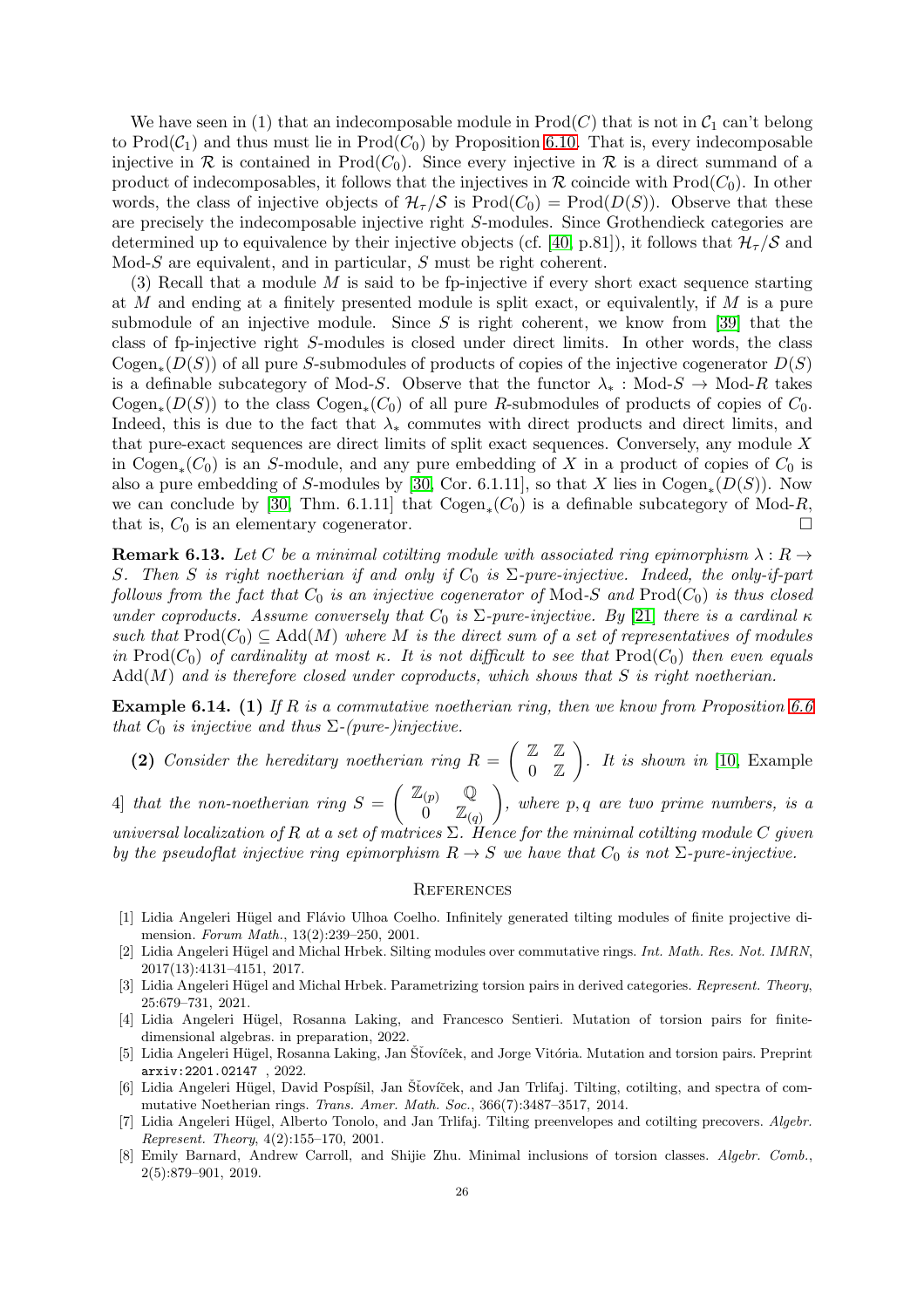- <span id="page-26-33"></span><span id="page-26-9"></span>[9] S. Bazzoni. Cotilting modules are pure-injective. *Proc. Amer. Math. Soc.*, 131(12):3665–3672, 2003.
- <span id="page-26-0"></span>[10] John A. Beachy. Inversive localization at semiprime Goldie ideals. *Manuscripta Math.*, 34(2-3):211–239, 1981.
- <span id="page-26-15"></span>[11] A. A. Be˘ılinson, J. Bernstein, and P. Deligne. Faisceaux pervers. In *Analysis and topology on singular spaces, I (Luminy, 1981)*, volume 100 of *Astérisque*, pages 5–171. Soc. Math. France, Paris, 1982.
- <span id="page-26-7"></span>[12] Daniel Bravo and Carlos E. Parra. tCG torsion pairs. *J. Algebra Appl.*, 18(7):1950127, 15, 2019.
- <span id="page-26-3"></span>[13] Riccardo Colpi, Gabriella D'Este, and Alberto Tonolo. Corrigendum: "Quasi-tilting modules and counter equivalences" [J. Algebra 191 (1997), no. 2, 461–494; MR1448804 (98g:16003)]. *J. Algebra*, 206(1):370, 1998.
- <span id="page-26-8"></span>[14] Riccardo Colpi, Enrico Gregorio, and Francesca Mantese. On the heart of a faithful torsion theory. *J. Algebra*, 307(2):841–863, 2007.
- <span id="page-26-11"></span>[15] Riccardo Colpi and Jan Trlifaj. Tilting modules and tilting torsion theories. *J. Algebra*, 178(2):614–634, 1995.
- [16] William Crawley-Boevey. Modules of finite length over their endomorphism rings. In *Representations of algebras and related topics (Kyoto, 1990)*, volume 168 of *London Math. Soc. Lecture Note Ser.*, pages 127– 184. Cambridge Univ. Press, Cambridge, 1992.
- <span id="page-26-5"></span><span id="page-26-4"></span>[17] Laurent Demonet, Osamu Iyama, Nathan Reading, Idun Reiten, and Hugh Thomas. Lattice theory of torsion classes. Preprint arXiv:1711.01785 [math.RT], 2017.
- <span id="page-26-6"></span>[18] Spencer E. Dickson. A torsion theory for Abelian categories. *Trans. Amer. Math. Soc.*, 121:223–235, 1966.
- <span id="page-26-10"></span>[19] Sergei I. Gelfand and Yuri I. Manin. *Methods of homological algebra*. Springer Monographs in Mathematics. Springer-Verlag, Berlin, second edition, 2003.
- [20] R¨udiger G¨obel and Jan Trlifaj. *Approximations and endomorphism algebras of modules*, volume 41 of *de Gruyter Expositions in Mathematics*. Walter de Gruyter GmbH & Co. KG, Berlin, 2006.
- <span id="page-26-32"></span>[21] Laurent Gruson and Christian U. Jensen. Deux applications de la notion de L-dimension. *C. R. Acad. Sci.* Paris Sér. A-B, 282(1):Aii, A23-A24, 1976.
- <span id="page-26-2"></span>[22] Dieter Happel, Idun Reiten, and Sverre O. Smalø. Tilting in abelian categories and quasitilted algebras. *Mem. Amer. Math. Soc.*, 120(575):viii+ 88, 1996.
- <span id="page-26-20"></span>[23] Ivo Herzog. The Ziegler spectrum of a locally coherent Grothendieck category. *Proc. London Math. Soc. (3)*, 74(3):503–558, 1997.
- <span id="page-26-1"></span>[24] Frances Kirwan and Jonathan Woolf. *An Introduction to Intersection Homology Theory (2nd ed.)*. Chapman & Hall/CRC, 2006.
- <span id="page-26-30"></span><span id="page-26-14"></span>[25] Henning Krause. The spectrum of a locally coherent category. *J. Pure Appl. Algebra*, 114(3):259–271, 1997.
- [26] Dirk Kussin and Rosanna Laking. Cotilting sheaves over weighted noncommutative regular projective curves. *Doc. Math.*, 25:1029–1077, 2020.
- <span id="page-26-18"></span>[27] Rosanna Laking. Purity in compactly generated derivators and t-structures with Grothendieck hearts. *Math. Z.*, 295(3-4):1615–1641, 2020.
- <span id="page-26-12"></span>[28] N. Popescu. *Abelian categories with applications to rings and modules*. Academic Press, London-New York, 1973. London Mathematical Society Monographs, No. 3.
- <span id="page-26-22"></span>[29] Mike Prest. *Model theory and modules*, volume 130 of *London Mathematical Society Lecture Note Series*. Cambridge University Press, Cambridge, 1988.
- <span id="page-26-21"></span>[30] Mike Prest. *Purity, spectra and localisation*, volume 121 of *Encyclopedia of Mathematics and its Applications*. Cambridge University Press, Cambridge, 2009.
- <span id="page-26-27"></span><span id="page-26-24"></span>[31] Alessandro Rapa. *Simple objects in the heart of a t-structure*. PhD thesis, University of Verona, 2019.
- [32] Idun Reiten and Claus Michael Ringel. Infinite dimensional representations of canonical algebras. *Canad. J. Math.*, 58(1):180–224, 2006.
- <span id="page-26-23"></span>[33] Claus Michael Ringel. Infinite-dimensional representations of finite-dimensional hereditary algebras. In *Symposia Mathematica, Vol. XXIII (Conf. Abelian Groups and their Relationship to the Theory of Modules, INDAM, Rome, 1977)*, pages 321–412. Academic Press, London, 1979.
- <span id="page-26-26"></span><span id="page-26-19"></span>[34] Claus Michael Ringel. The Ziegler spectrum of a tame hereditary algebra. *Colloq. Math.*, 76(1):105–115, 1998.
- <span id="page-26-16"></span>[35] Manuel Saorín. On locally coherent hearts. *Pacific J. Math.*, 287(1):199–221, 2017.
- [36] Manuel Saorín and Jan Šťovíček. t-structures with grothendieck hearts via functor categories. Preprint arXiv:2003.01401 [math.CT], 2020.
- <span id="page-26-29"></span><span id="page-26-13"></span>[37] Francesco Sentieri. A brick version of a theorem of auslander. Preprint arXiv:2011.09253 [math.RT], 2020.
- <span id="page-26-31"></span>[38] Francesco Sentieri. On large and small torsion pairs. PhD-thesis, 2022.
- <span id="page-26-17"></span>[39] Bo Stenström. Coherent rings and F P-injective modules. *J. London Math. Soc.* (2), 2:323–329, 1970.
- <span id="page-26-25"></span>[40] Jan Štovíček. Derived equivalences induced by big cotilting modules. *Adv. Math.*, 263:45–87, 2014.
- [41] Jan Šťovíček, Otto Kerner, and Jan Trlifaj. Tilting via torsion pairs and almost hereditary noetherian rings. *J. Pure Appl. Algebra*, 215(9):2072–2085, 2011.
- <span id="page-26-28"></span>[42] Jan Šťovíček, Jan Trlifaj, and Dolors Herbera. Cotilting modules over commutative Noetherian rings. *J. Pure Appl. Algebra*, 218(9):1696–1711, 2014.